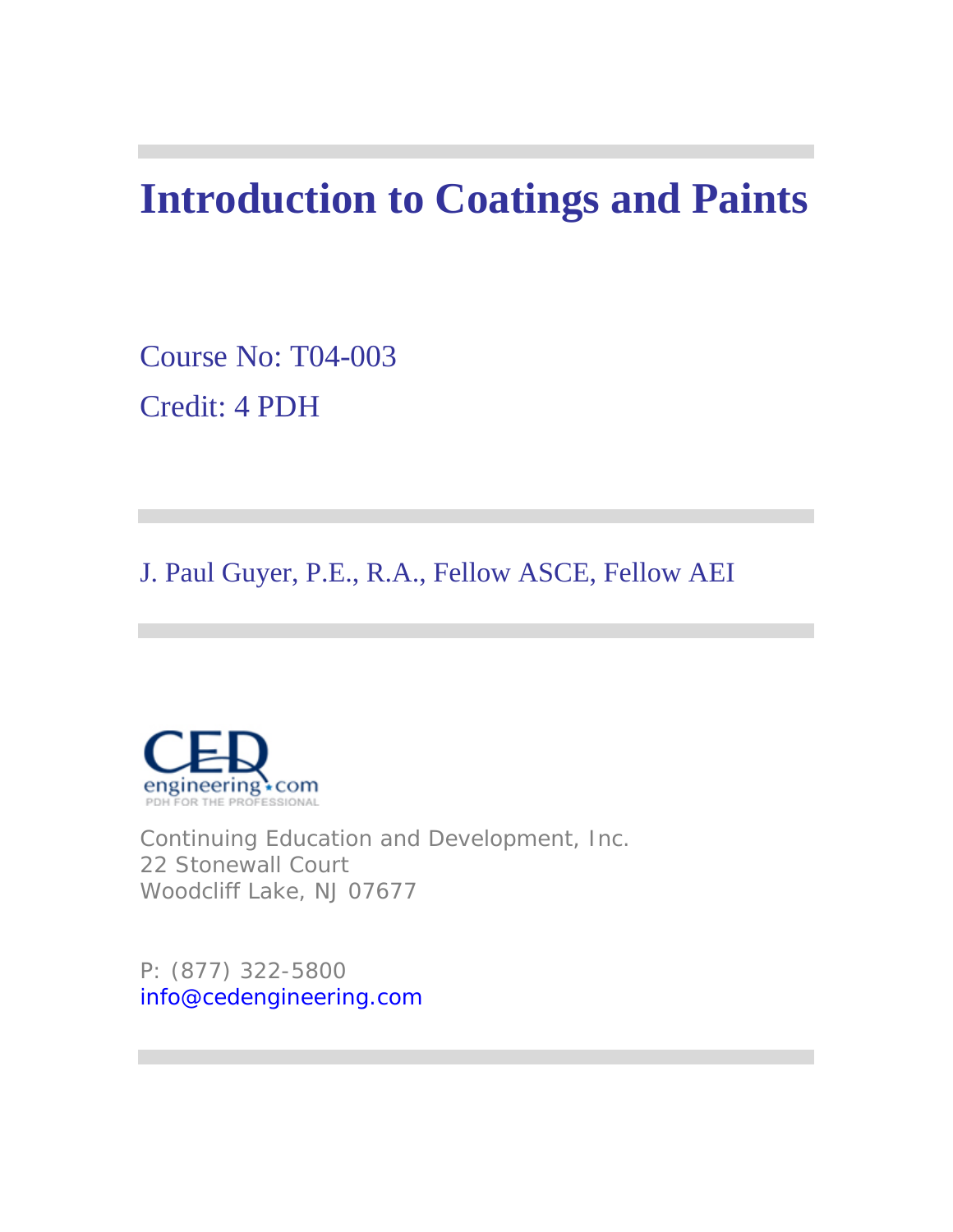# An Introduction to Coatings and Paints

**G u y e r Partners 44240 Clubho use Drive El Macero, CA 95618 (530)7758-6637 jpguy e r@p a cbell.ne t**

### J. Paul Guyer, P.E., R.A.

Paul Guyer is a registered civil engineer, mechanical engineer, fire protection engineer, and architect with over 35 years experience in the design of buildings and related infrastructure. For an additional 9 years he was a senior advisor to the California Legislature on infrastructure and capital outlay issues. He is a graduate of Stanford University and has held numerous national, state and local positions with the American Society of Civil Engineers and National Society of Professional Engineers.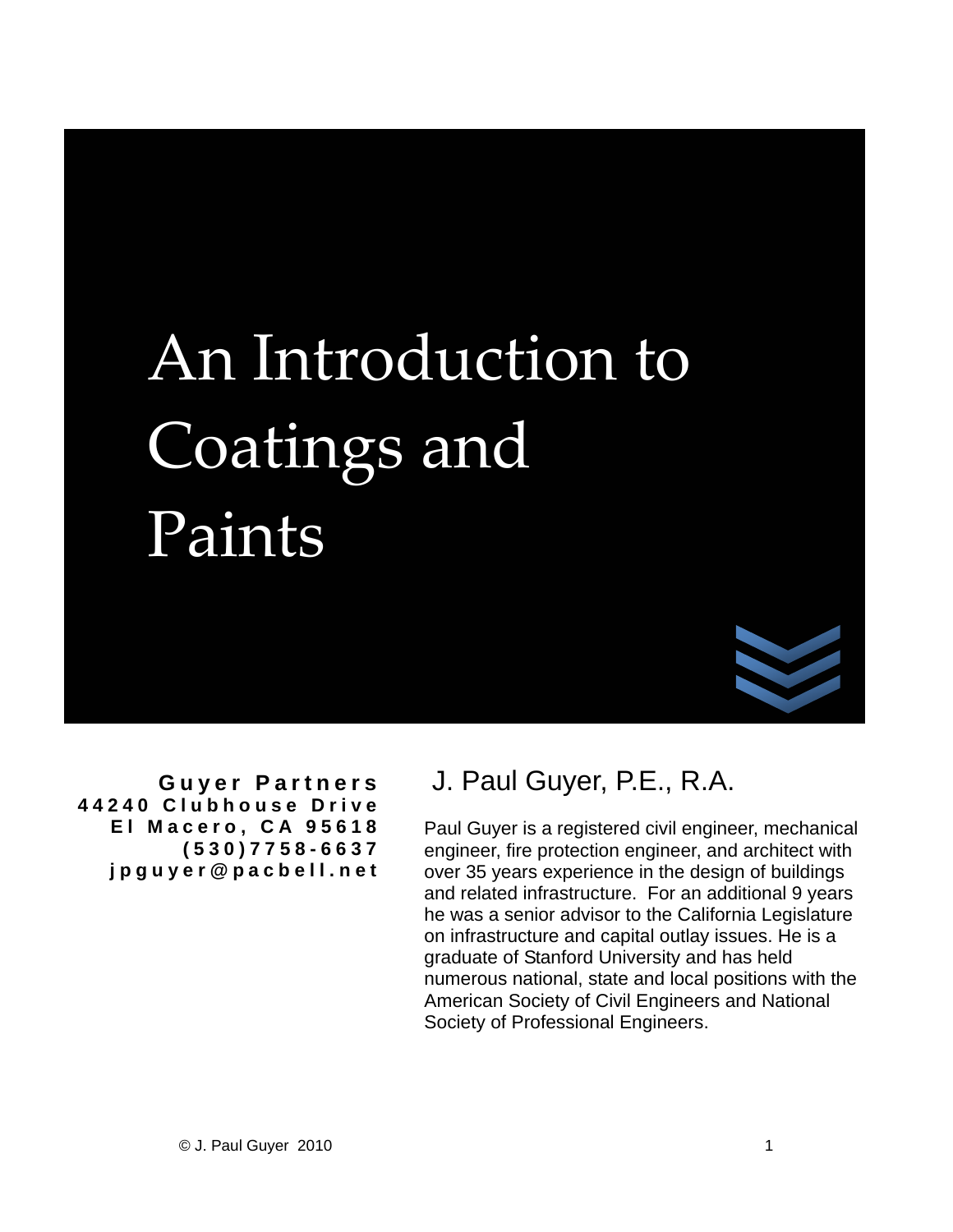This course is adapted from the *Unified Facilities Criteria* of the United States government, which is in the public domain, has unlimited distribution and is not copyrighted.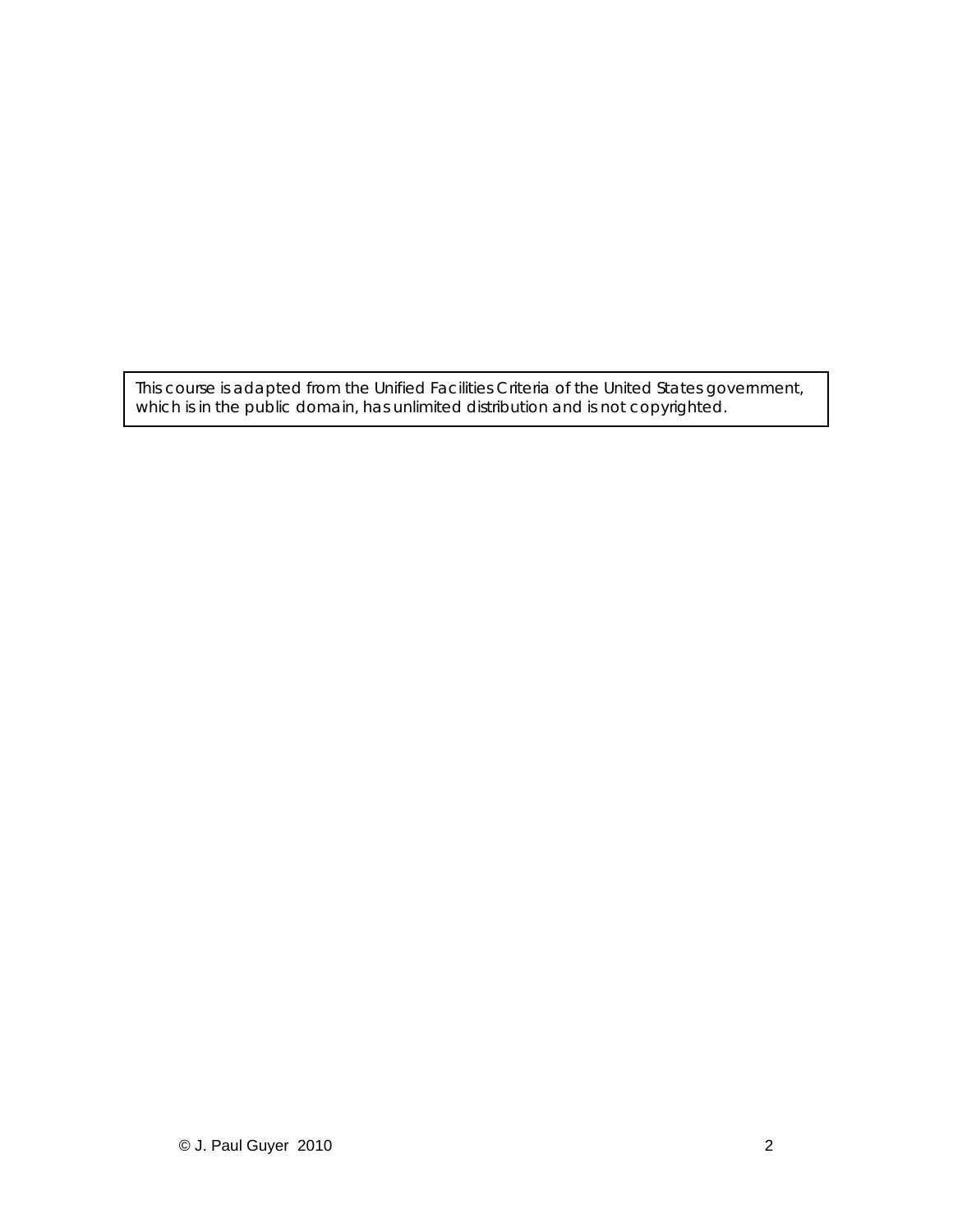#### **CONTENTS**

- **1. SELECTION OF COATINGS**
- **1.1 Selection Criteria**
- **1.2 Specifications for Lead- and Chromate-Free Coatings with VOC Limits**
- **1.3 Recommendations for Different Substrates**
- **2. SURFACE PREPARATION**
- **2.1 Introduction**
- **2.2 Repair of Surfaces**
- **2.3 Recommendations by Substrate**
- **2.4 Standards for Condition of Substrates**
- **2.5 Standards for Cleanliness of Substrates**
- **2.6 Recommendations for Paint Removal**
- **2.7 Methods of Surface Preparation**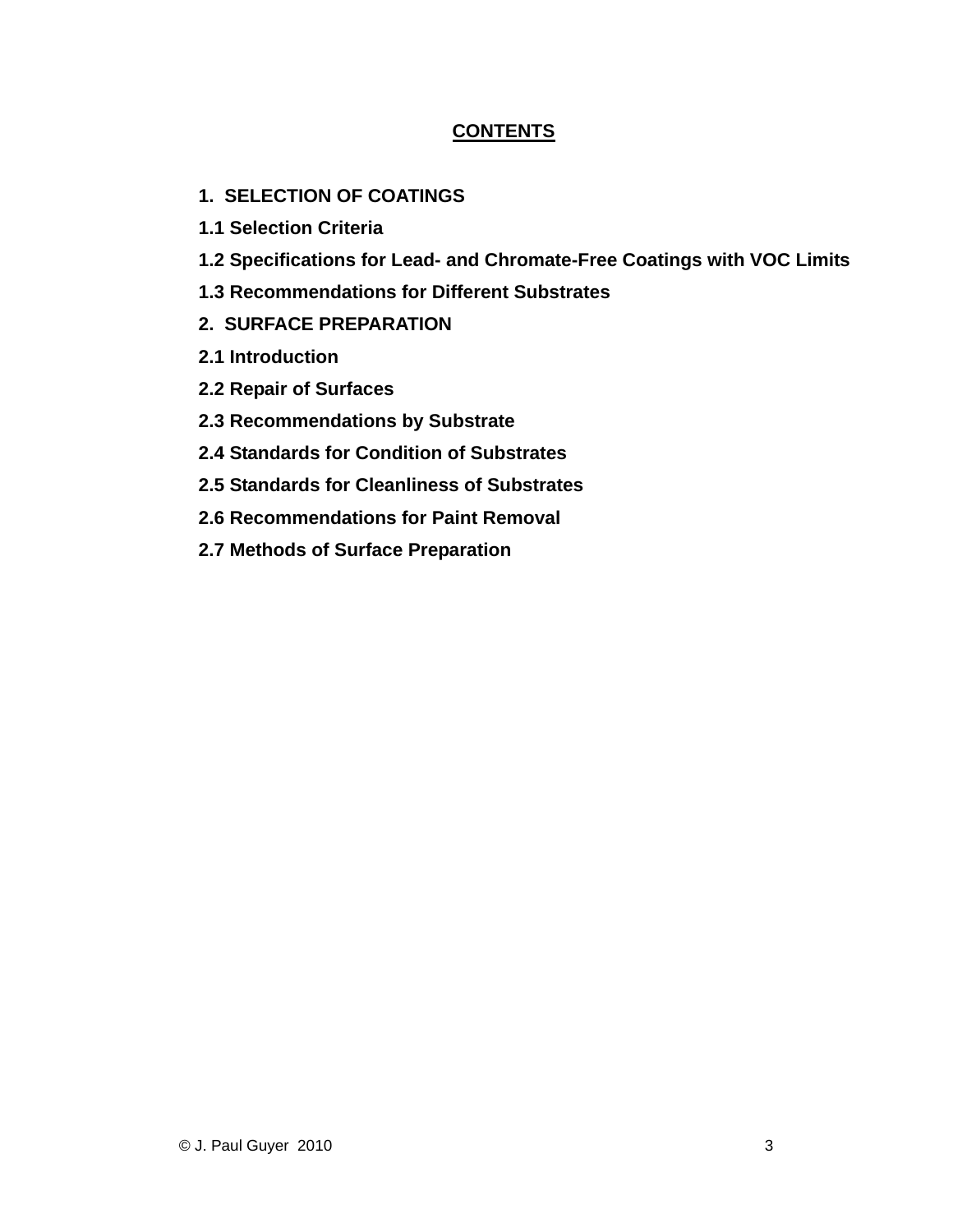#### **1. SELECTION OF COATINGS**

**1.1 Selection Criteria.** The best selection of a coating system for a particular service is determined by a variety of factors. These include desired properties, work requirements and limitations, safety and environmental restrictions, compatibilities, and costs.

**1.1.1 Desired Film Properties.** In selecting a coating system, the first consideration is the desired properties of the system for the particular service. Desired properties may include one or more of the following aspects:

- Resistance to exterior weathering (chalking; color and gloss retention)
- Water, fuel, or chemical resistance
- Abrasion, heat or mildew resistance
- Appearance (color, gloss, and texture)
- Drying time
- Ease of application and maintenance

**1.1.2 Work Requirements or Limitations.** The following work requirements or limitations may have to be considered:

- Type of surface preparation
- Access to work
- Drying times
- Necessary applicator skills
- Necessary equipment
- Scaffolding for access to work

**1.1.3 Safety and Environmental Restrictions.** It will be necessary to conform to all prevailing safety and environmental regulations concerning materials and processes to be used for surface preparation and for coating application.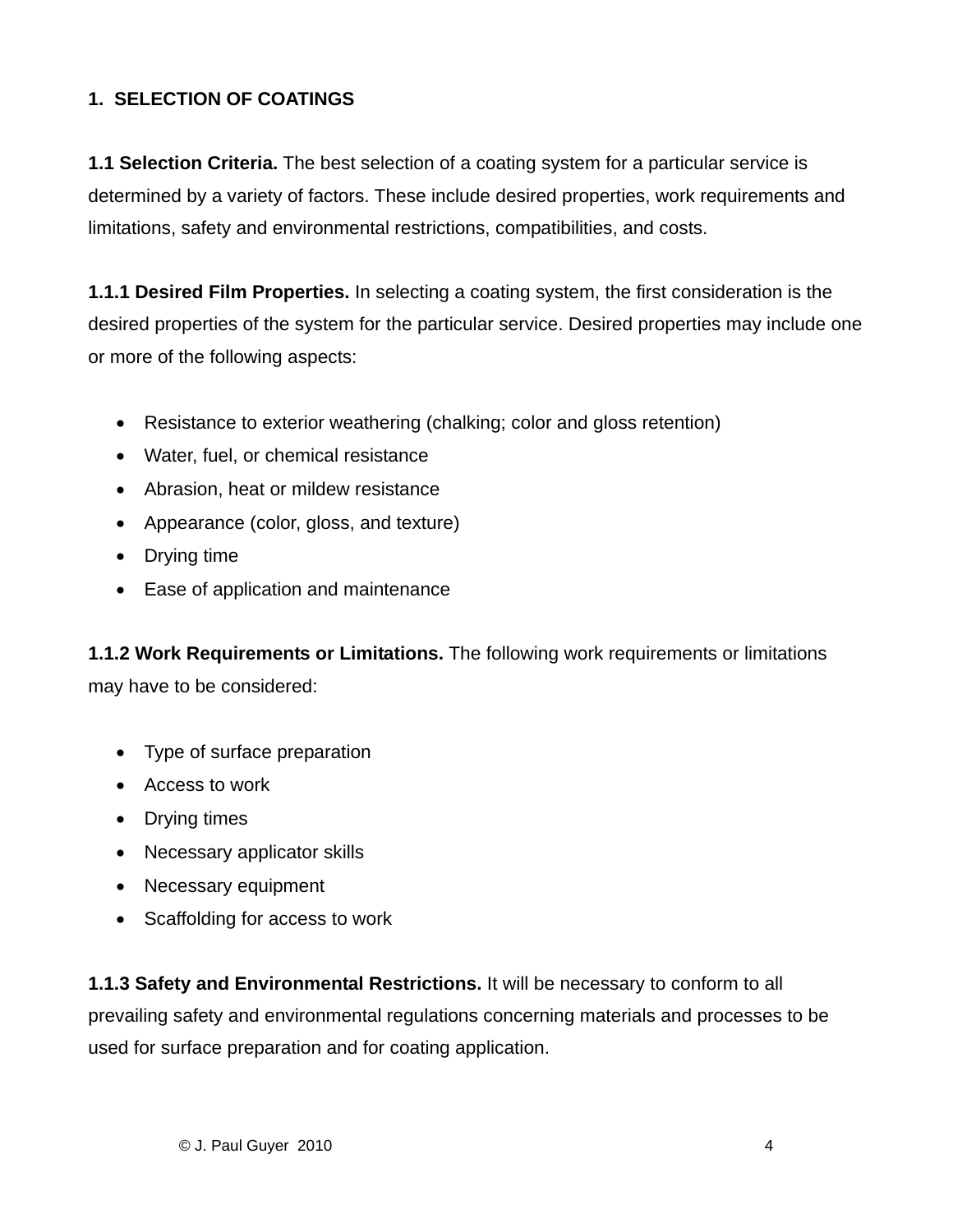**1.1.4 Compatibilities.** Coating systems must be compatible with the surfaces to which they are applied. Coating incompatibility can cause failures at or just after application or after a much longer time. Failures occurring just after application are due to solvent incompatibility or wetting problems. Failures associated with slow chemical reactions, such as those occurring between alkaline surfaces (e.g., concrete and galvanized steel) and oil-based paints or mechanical property mismatches (e.g., a rigid coating applied over a more flexible one) cause failure in a longer timeframe. The failure more often is peeling. For existing coatings being repainted, compatibility generally means that topcoats should be of the same generic type or curing mechanism as undercoats. One exception to this rule is inorganic zinc coatings. Since inorganic zinc coatings frequently do not bond well to themselves, it is safest to repair them with zinc-rich organic coatings. A simple test to classify coatings is to determine solvent sensitivity using an methylethyl ketone (MEK) or acetone rub test. To do this, soak a cloth in MEK or acetone, rub it against the existing paint, and visually check for pick up of paint. The paint is classified as "solvent soluble" if paint is picked up, and as "solvent insoluble" if not. Another practical method of ensuring topcoat solvent compatibility is to coat a small test area of the existing coating with the paint selected for the work. If situations permit, this test is preferred over the MEK rub test because it is specific for the surface to be repainted. The test area should be visually inspected the following day (or preferably after 3 or more days) for bleeding of undercoat, wrinkling, loss of adhesion, or other coating defects. Although most incompatibility problems are apparent in a couple of days, some types of incompatibility may not become apparent for several months or until after a change of seasons. These types are usually associated with mechanical film properties.

**1.1.5 Costs.** Life cycle cost has always been one of the most important considerations in selection of coating systems. Life cycle costs include original surface preparation, materials, and application and necessary maintenance throughout the life of the coating system. Today, the expense of containment of old paint during its removal and disposal of debris that is often considered to constitute hazardous waste must be included. This usually means that the system with the maximum maintainable life is the best choice.

**1.2 Specifications for Lead- and Chromate-Free Coatings with VOC Limits.** The coating specifications listed below in Table 1 are lead- and chromate-free and have limitations on their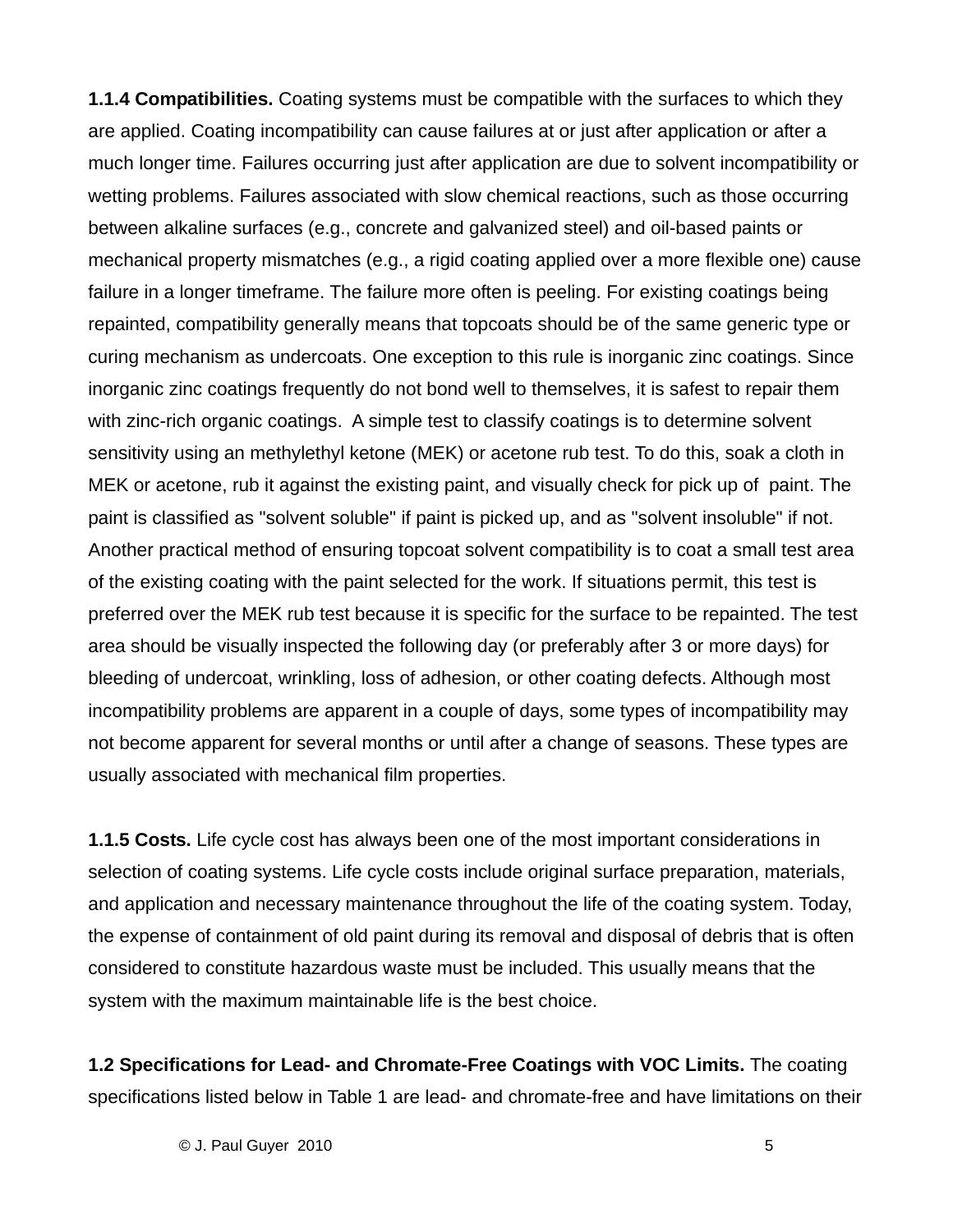#### Table 1

#### Lead- and Chromate-Free Coating Specifications With VOC Limits

| <b>Latex Coatings</b>                                                                                                                                                                                                                                      |                                                                                                                                                                                         |  |
|------------------------------------------------------------------------------------------------------------------------------------------------------------------------------------------------------------------------------------------------------------|-----------------------------------------------------------------------------------------------------------------------------------------------------------------------------------------|--|
| Listed latex coatings are available with a VOC content of no more than 250<br>grams per liter unless otherwise specified                                                                                                                                   |                                                                                                                                                                                         |  |
| TT-P-19                                                                                                                                                                                                                                                    | Exterior acrylic emulsion coating, available in a wide variety of colors and flat gloss finishes                                                                                        |  |
| TT-P-29                                                                                                                                                                                                                                                    | Interior latex paint, flat, available in white and tints                                                                                                                                |  |
| TT-P-650                                                                                                                                                                                                                                                   | Interior latex primer coating for gypsum board or plaster                                                                                                                               |  |
| TT-P-1510                                                                                                                                                                                                                                                  | Latex exterior flat finish coating, available in a variety of colors                                                                                                                    |  |
| TT-P-1511                                                                                                                                                                                                                                                  | Latex interior coating, available in gloss and semigloss in white and tints                                                                                                             |  |
| TT-P-1728                                                                                                                                                                                                                                                  | Latex, interior, flat, deep-tone coating                                                                                                                                                |  |
| TT-P-001984                                                                                                                                                                                                                                                | Primer, latex, for wood                                                                                                                                                                 |  |
| TT-P-002119                                                                                                                                                                                                                                                | Latex high-traffic coating, available in flat and eggshell and a variety of colors                                                                                                      |  |
| TT-E-2784                                                                                                                                                                                                                                                  | Acrylic emulsion exterior enamel, gloss and semigloss, available in a wide variety of colors                                                                                            |  |
| MIL-E-24763                                                                                                                                                                                                                                                | Acrylic water-emulsion coating intended for shipboard use, available in 275 and 340 grams<br>per liter VOC classes; high, medium, low, and flat glosses; and a limited number of colors |  |
| MIL-P-28577                                                                                                                                                                                                                                                | Corrosion-resistant latex primer for metals                                                                                                                                             |  |
| <b>Stains</b>                                                                                                                                                                                                                                              |                                                                                                                                                                                         |  |
| MIL-P-28578                                                                                                                                                                                                                                                | Waterborne acrylic semigloss finish, available in a wide variety of colors                                                                                                              |  |
| TT-S-001992                                                                                                                                                                                                                                                | Exterior latex stain, semi-transparent and opaque, available in a variety of colors                                                                                                     |  |
|                                                                                                                                                                                                                                                            | <b>Clear Floor Finishes</b>                                                                                                                                                             |  |
| A variety of clear floor finishes are available from the Maple Flooring Manufacturers Association (MFMA)<br>specifications, Heavy-Duty and Gymnasium Finishes for Maple, Beech, and Birch Floors. Suppliers must be<br>contacted to determine VOC content. |                                                                                                                                                                                         |  |
|                                                                                                                                                                                                                                                            | Oil and Alkyd Coatings                                                                                                                                                                  |  |
| SSPC PAINT-25                                                                                                                                                                                                                                              | Corrosion-resistant raw linseed oil and alkyd primer, usually available at 300 grams per liter<br>VOC but no requirement listed                                                         |  |
| <b>TT-P-25</b>                                                                                                                                                                                                                                             | Oil-based primer for wood, normally available with a VOC content less than 350 grams per<br>liter                                                                                       |  |
| <b>TT-P-31</b>                                                                                                                                                                                                                                             | Red and brown oil ("roof and barn") paint, usually available with 250 grams per liter VOC<br>content but no requirement specified                                                       |  |
| TT-E-489                                                                                                                                                                                                                                                   | Alkyd enamel, with 420 grams per liter VOC limitation, available only in gloss, but in a wide<br>variety of colors                                                                      |  |
| TT-P-645                                                                                                                                                                                                                                                   | Corrosion-resistant alkyd primer, with a 340 VOC limitation                                                                                                                             |  |
| TT-P-664                                                                                                                                                                                                                                                   | Corrosion-inhibiting alkyd quick-dry primer, with a 420 grams per liter VOC limitation                                                                                                  |  |
| MIL-E-24635                                                                                                                                                                                                                                                | Silicone alkyd enamel, available in limited colors, 275, 340, and 420 grams per liter VOC<br>types, and high, medium, low, and flat gloss classes                                       |  |
| MIL-P-28582                                                                                                                                                                                                                                                | Alkyd primer normally available at less than 350 grams per liter                                                                                                                        |  |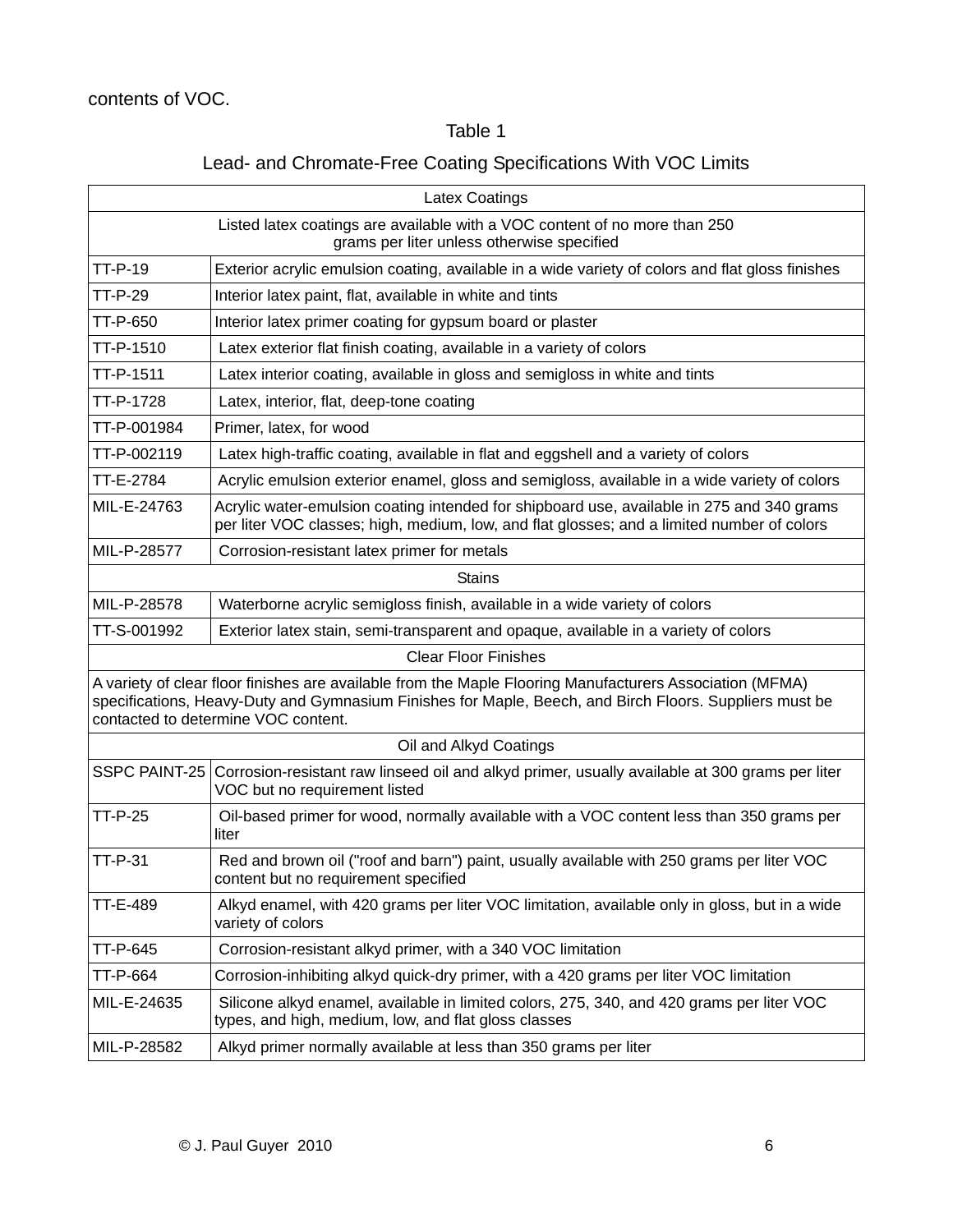#### Table 1 (continued)

| <b>Epoxy Coatings</b>     |                                                                                                                                                    |  |
|---------------------------|----------------------------------------------------------------------------------------------------------------------------------------------------|--|
| MIL-P-24441               | Epoxy-polyamide, two- and three-coat systems, available in types with 340 VOC and limited<br>colors                                                |  |
| MIL-P-53022               | Fast-dry epoxy primer with 420 grams per liter maximum VOC content                                                                                 |  |
| MIL-P-85582               | Waterborne epoxy primer with 340 grams per liter maximum VOC content                                                                               |  |
| <b>Textured Coatings</b>  |                                                                                                                                                    |  |
| TT-C-555                  | Waterborne or oil- or rubber-based textured coating available at 250 grams per liter                                                               |  |
|                           | Urethane Coatings                                                                                                                                  |  |
| MIL-C-85285               | High-solids aliphatic urethane coating, with 340 and 420 grams per liter VOC types, available<br>in a variety of colors and in glass and semigloss |  |
| <b>Zinc-Rich Coatings</b> |                                                                                                                                                    |  |
| MIL-P-24648               | Zinc-rich coating, aqueous and organic solvent types, self-curing and post-curing classes,<br>organic and inorganic                                |  |

**1.3 Recommendations for Different Substrates.** This discussion provides general recommendations for wood, concrete and masonry, steel, galvanized steel, and aluminum surfaces. The recommended dry film thickness (dft) in mils is provided for coating specification recommended for a particular substrate. Referenced standards for coatings provide for lead- and chromate-free products that are low in VOCs. Although such requirements may not be necessary at all projects currently, such requirements may occur in the near future.

In making local repairs of damaged coatings, loose paint should be removed by scraping with a putty knife before lightly sanding or abrasive blasting any exposed substrate and featheredging existing sound paint to obtain a smooth transition with the repaired area. Coats of repair material should be extended 1 inch onto the surrounding sound coating.

**1.3.1 Recommendations for Wood.** Oil-based and waterborne coatings and stains (frequently called latex) perform quite well on new wood. A two-coat system, paint or stain, is normally applied. However, as additional coats are applied to resurface or repair weathered paint, the film thickness may become sufficient to reduce the total flexibility to the point that results in disbonding of the total paint system from the surface. Thus, when topcoating or making localized repairs, no more coating should be applied than necessary to accomplish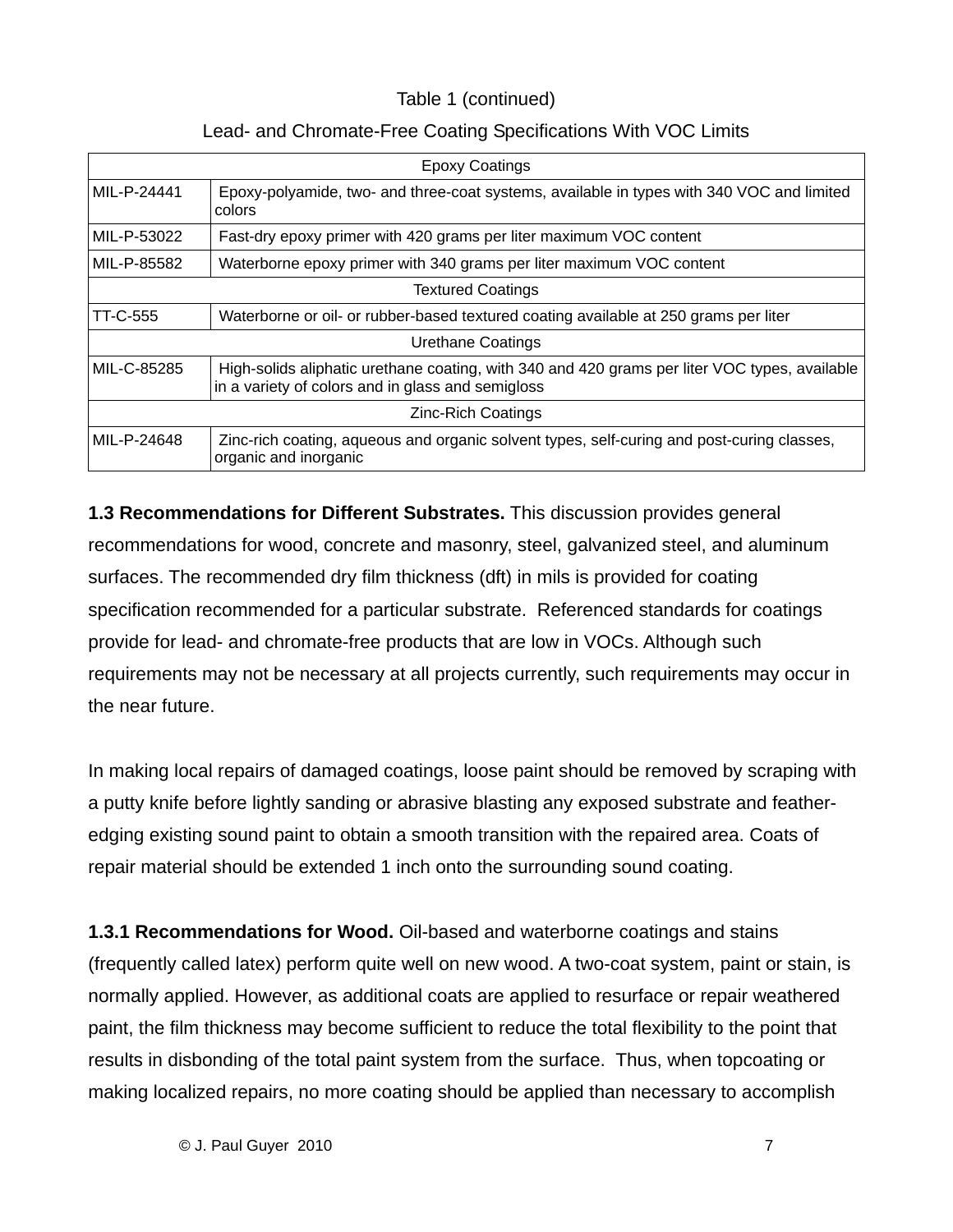the desired goal.

Surface preparation of new wood normally consists of lightly hand sanding or power sanding, carefully controlled so that it does not damage the wood. Sanding is also appropriate for preparing weathered surfaces for refinishing and for spot repairing areas of localized damage. **1.3.1.1 Oil-Based Paints.** Historically, wood has been successfully painted with oil-based products that penetrate the surface well. These coatings are very easy to apply.

| Oil-Based Paint System for Wood                 |                                                  |                                                                  |  |
|-------------------------------------------------|--------------------------------------------------|------------------------------------------------------------------|--|
| <b>Surface Preparation</b><br>Primer<br>Topcoat |                                                  |                                                                  |  |
| Sand                                            | one coat TT-P-25 or MIL-P-<br>28582, 2 mils dft, | one-two coats MIL-E-24635<br>or TT-P-102, 2 mils dft per<br>coat |  |

**1.3.1.2 Water-Emulsion Paints.** More recently, latex coatings have been found to be very effective in providing attractive, protective finishes. They are also less affected by moisture than are oil-based finishes and are generally more flexible and thus less susceptible to cracking as the wood swells and contracts with moisture changes. A problem sometimes arises when repairing or topcoating existing smooth alkyd coatings with latex paints. To obtain good intercoat adhesion, it may be necessary to lightly sand the existing paint and/or apply a surface conditioner containing tung oil or some other oil that wets surfaces well before applying the first coat of latex paint.

| Waterborne Paint System for Wood                |                                       |                                                                                                     |  |
|-------------------------------------------------|---------------------------------------|-----------------------------------------------------------------------------------------------------|--|
| <b>Surface Preparation</b><br>Primer<br>Topcoat |                                       |                                                                                                     |  |
| Sand                                            | One coat TT-P-001984, 1.5<br>mils dft | One-two coats TT-E-2784 or<br>other appropriate latex paint<br>in Table 1, 1.5 mils dft per<br>coat |  |

**1.3.1.3 Semi-Transparent Stains.** Because oil-based and waterborne paints form continuous films, they may form blisters or disbond because of moisture in the wood attempting to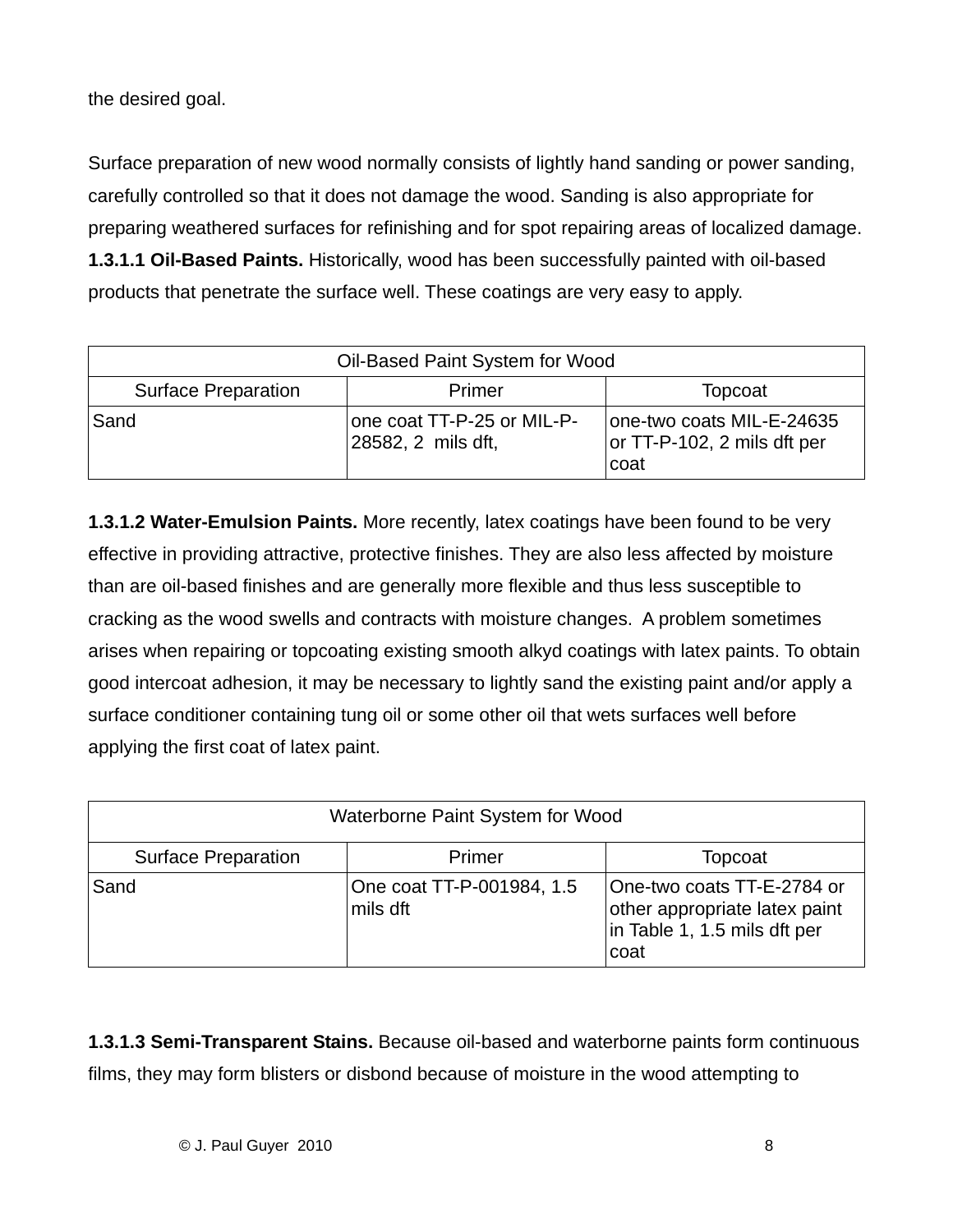escape. Semi-transparent stains do not form continuous films on wood and so do not have this problem. Thus, they are a good alternative on new wood. Additional coats applied over the years or heavybodied stains will, however, form continuous films.

| <b>Stains for Wood</b> |                                       |                                       |
|------------------------|---------------------------------------|---------------------------------------|
| Surface Preparation    | Primer                                | Topcoat                               |
| Sand                   | One coat TT-S-001992, 1.5<br>mils dft | One coat TT-S-001992, 1.5<br>mils dft |

**1.3.1.4 Clear Floor Finishes.** A variety of clear floor finishes are available from MFMA Heavy-Duty and Gymnasium Finishes for Maple, Beech, and Birch Floors. Suppliers on the attached list must be contacted to determine VOC content. Surface preparation for hard wood floors is described in detail In the *Unified Facilities Guide Specifications* which are available for download without charge at [www.wbdg.org](http://www.wbdg.org/).

**1.3.2 Recommendations for Concrete and Masonry Surfaces.** Concrete and masonry surfaces, as well as those of stucco, plaster, wallboard, and brick, can be coated with a variety of systems depending upon the desired purpose and appearance. Surface preparation is usually accomplished by power washing with aqueous detergent solution to remove dirt and other loose materials. Any oil or grease will have to be removed by solvent or steam cleaning; any mildew, by scrubbing with bleach; and any efflorescence or laitance, by brushing, followed by acid treatment.

**1.3.2.1 Waterborne Coatings.** A two-coat waterborne (latex) system provides an attractive breathing film that is normally less affected by moisture in the concrete than non-breathing systems. The latex material is a self-primer in this service, unless otherwise stated. Alkyd and other oil-based coatings should not be applied directly to concrete or masonry surfaces, because the alkalinity in the concrete will hydrolyze the oil in the binder and cause the coating to peel. However, they can be applied over concrete or masonry surfaces primed with waterborne coatings to produce a tougher, more washable finish.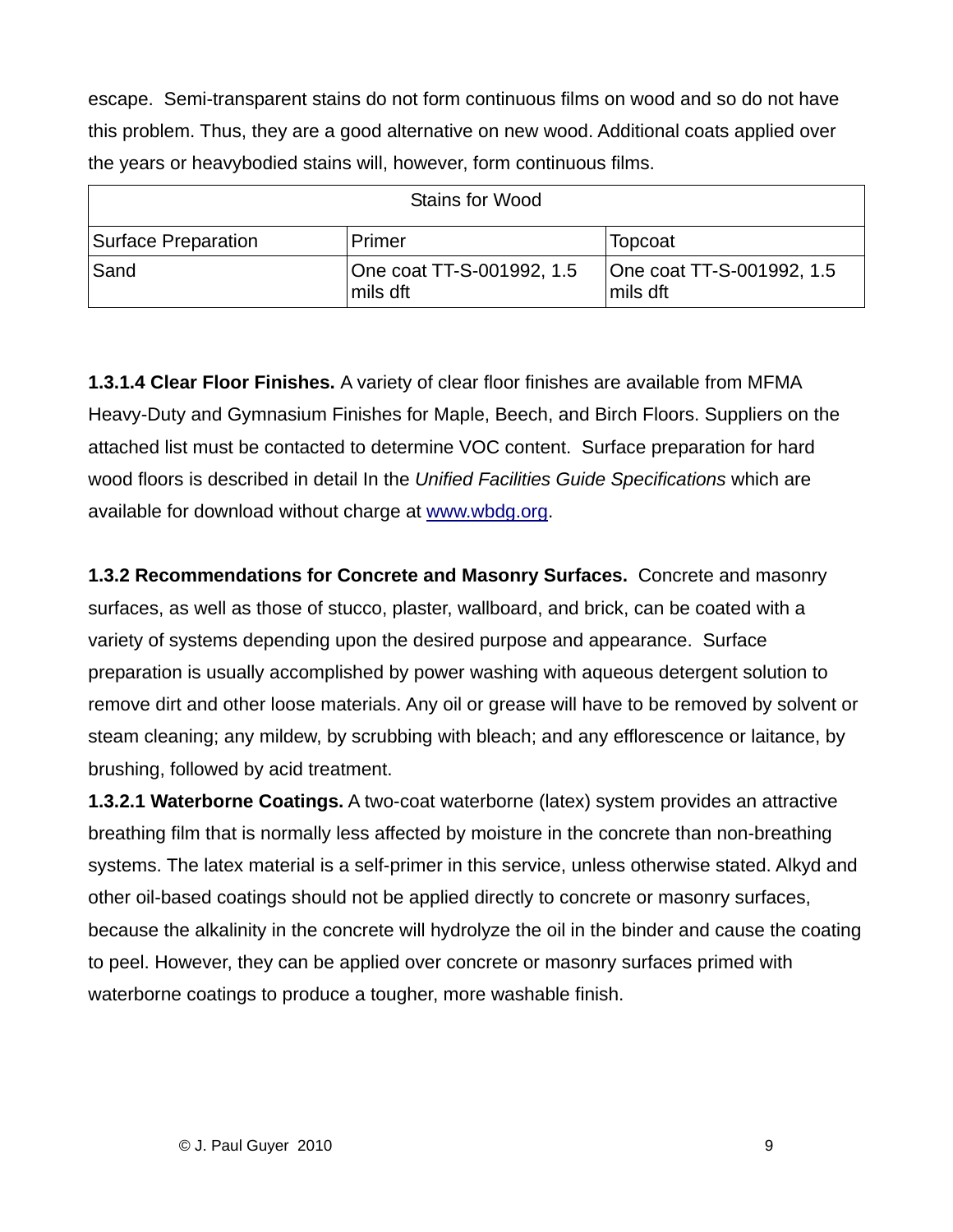**1.3.2.2 Elastomeric Coatings.** Elastomeric, waterborne acrylic coating systems also perform well to seal and protect concrete/masonry surfaces and are normally very low in VOCs. They can successfully bridge fine or larger caulked cracks. There are no federal specifications for them.

| Elastomeric Waterborne Acrylic System for Concrete or Masonry |                                                                                                   |                                                          |
|---------------------------------------------------------------|---------------------------------------------------------------------------------------------------|----------------------------------------------------------|
| <b>Surface Preparation</b>                                    | Primer                                                                                            | Topcoat                                                  |
| Power wash                                                    | One coat primer<br>recommended by supplier of<br>elastomeric coating, dft varies<br>with supplier | One coat elastomeric acrylic<br>coating, 10 -20 mils dft |

**1.3.2.3 Textured Coatings.** Textured coatings system can bridge fine cracks and waterproof from wind-driven rain. They are normally applied over a primer recommended by the supplier to insure good adhesion. They are available in a variety of textures and may be waterborne or oil or rubber-based products with a VOC limit of 250 grams per liter.

| <b>Textured Coating System for Concrete or Masonry</b> |                                                                                                |                                        |  |
|--------------------------------------------------------|------------------------------------------------------------------------------------------------|----------------------------------------|--|
| <b>Surface Preparation</b>                             | Primer                                                                                         | Topcoat                                |  |
| Power wash                                             | One coat primer<br>recommended by supplier of<br>textured coating, dft varies<br>with supplier | One coat TT-C-555, 20 - 30<br>mils dft |  |

**1.3.2.4 Epoxy Coatings.** A two-coat epoxy system will seal and protect concrete/masonry surfaces well. An aliphatic urethane finish coat should be used rather than the second epoxy coat on exterior surfaces to improve the weatherability.

| Exterior Epoxy/Urethane System for Concrete or Masonry |                                                |                                     |
|--------------------------------------------------------|------------------------------------------------|-------------------------------------|
| <b>Surface Preparation</b>                             | Primer                                         | Topcoat                             |
| <b>Power wash</b>                                      | One coat MIL-P-24441<br>Formula 15, 3 mils dft | MIL-C-85285, Type II, 2 mils<br>dft |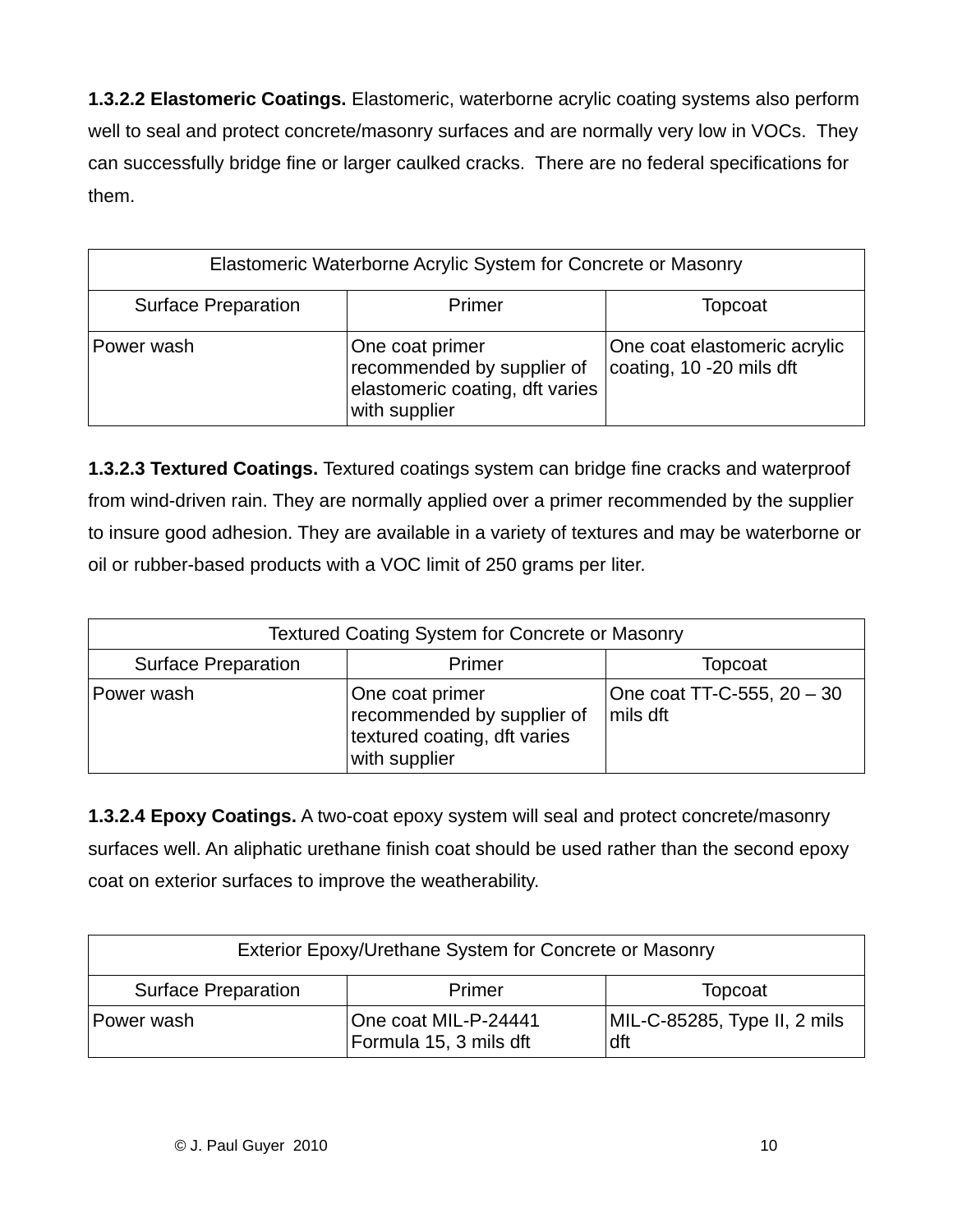| Interior Epoxy System for Concrete or Masonry |                                                  |                                                       |  |
|-----------------------------------------------|--------------------------------------------------|-------------------------------------------------------|--|
| <b>Surface Preparation</b>                    | Primer                                           | Topcoat                                               |  |
| Power wash                                    | One coat MIL-P-24441,<br>Formula 150, 3 mils dft | One coat MIL-P-24441, of<br>another color, 2 mils dft |  |

**1.3.3 Recommendations for Steel.** Presently, a high-performance coating system is recommended to prolong the service before it becomes necessary to remove and replace it. Costs in coating removal, especially where there are restrictions on abrasive blasting, are very high. Abrasive blasting is always preferred to alternative methods of preparing steel surfaces for painting. It cleans the steel and provides a textured surface to promote good primer adhesion. A commercial blast specified by the Steel Structures Painting Council [renamed the Society for Protective Coatings in 1997] (SSPC) is (SSPC SP 6) is normally adequate for alkyd and epoxy primers for a moderate environment. A near-white blast (SSPC SP 10) is required for epoxies, including zinc-rich epoxies, exposed to a severe environment such as marine atmospheric or water or fuel immersion. Some manufacturers may specify a white metal blast (SSPC SP 5) for particular coatings for special applications. It is important that a contract specification does not conflict with the coating manufacturer's written directions. A white metal blast (SSPC SP 5) is recommended for zinc-rich inorganic primers. If abrasive blasting cannot be done, then power tool cleaning to bare metal (SSPC SP 11) is recommended. It provides a surface cleanliness and texture comparable to those of a commercial blast (SSPC SP 6). Hand tool cleaning (SSPC SP 2) or power tool cleaning, however, may be adequate in making localized repairs.

**1.3.3.1 Alkyd Systems.** In the past, many steel structures with atmospheric exposures were coated with an alkyd or other oil-based system. Three-coat alkyd systems provided adequate protection in moderate atmospheric service. On new painting, they are being replaced in significant part by epoxy systems that provide longer protection. Alkyd systems, however, will still be used in large volume for repairing old deteriorated alkyd systems.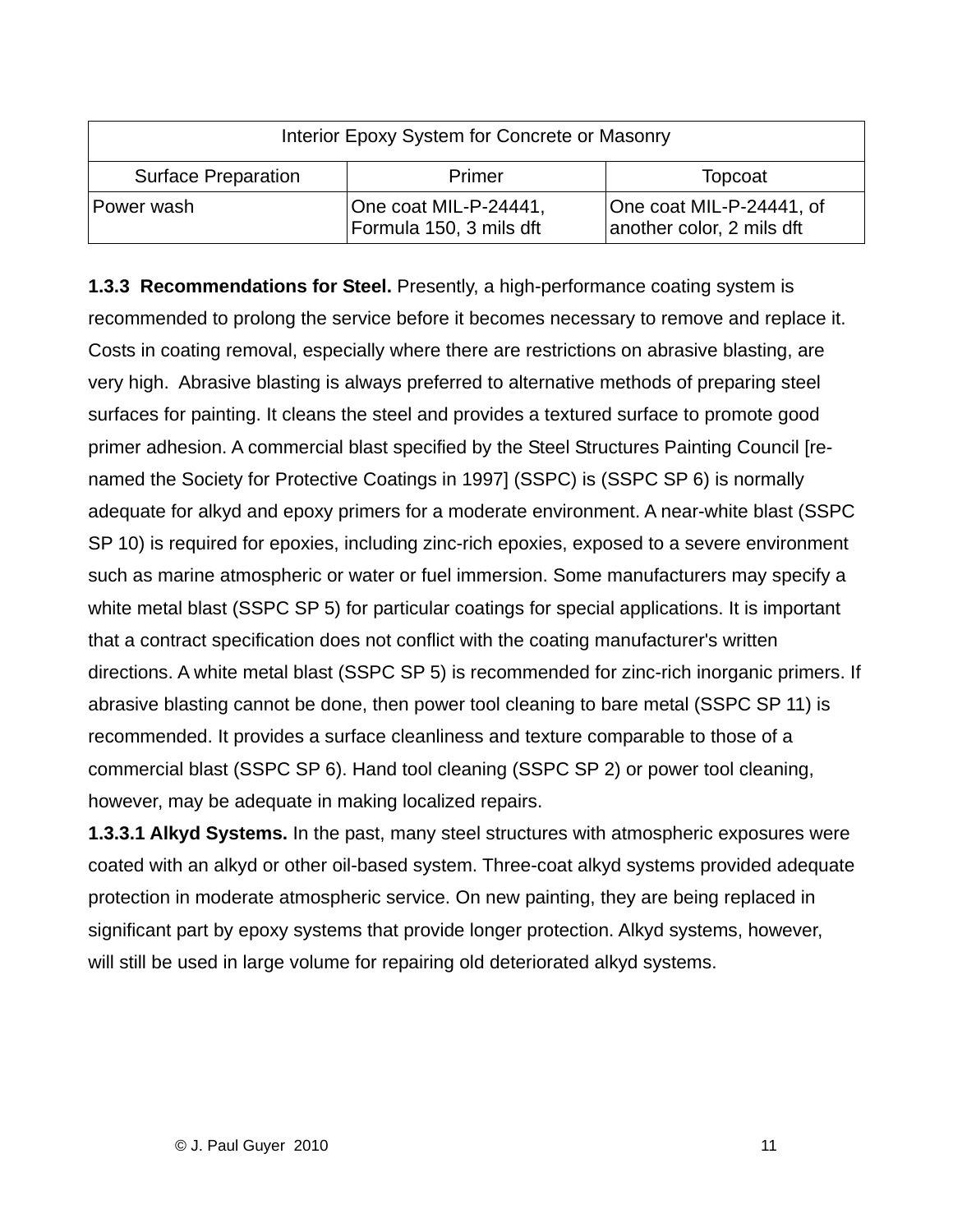| Alkyd Coating System for Steel |                                                   |                                        |
|--------------------------------|---------------------------------------------------|----------------------------------------|
| <b>Surface Preparation</b>     | Primer                                            | Topcoat                                |
| <b>SSPC SP6</b>                | one coat TT-P-645 or SSPC<br>PAINT 25, 2 mils dft | MIL-E-24635 or TT-E-489, 2<br>mils dft |

**1.3.3.2 Epoxy Coating Systems.** A three-coat epoxy system provides good interior service in harsh as well as moderate environments. An aliphatic urethane finish system is used in place of the third epoxy coat in exterior service to provide greater resistance to deterioration by ultraviolet light. Several different epoxy mastic systems, some aluminum-filled,have been used successfully on steel structures. However, there is no specification for one at this time.

| <b>Epoxy System for Exterior Steel</b> |                                                                                                                 |         |
|----------------------------------------|-----------------------------------------------------------------------------------------------------------------|---------|
| <b>Surface Preparation</b>             | <b>Primer/Mid Coat</b>                                                                                          | Topcoat |
| ISSPC SP 6 or 10                       | One coat each MIL-P-24441,   One coat MIL-C-85285, Type<br>Formulas 150 and 151, 3 mils   II, 2 mils dft<br>dft |         |

| <b>Epoxy System for Interior Steel</b> |                                                                                                                                |         |
|----------------------------------------|--------------------------------------------------------------------------------------------------------------------------------|---------|
| <b>Surface Preparation</b>             | <b>Primer/Mid Coat</b>                                                                                                         | Topcoat |
| SSPC SP 6 or 10                        | One coat each MIL-P-24441,   One coat MIL-P-24441 of<br>Formulas 150 and 151, 3 mils desired color, 3 mils dft<br>dft per coat |         |

**1.3.3.3 Zinc-Rich Coatings.** Good protection from corrosion and abrasion can be provided by zinc-rich inorganic coatings. They perform well un-topcoated in a variety of environments except acidic or alkaline. They may be topcoated with an acrylic latex finish coat to provide a variety of color finishes. Epoxy (for interior) or epoxy and aliphatic urethane (for exterior) topcoats may also be used. Localized repair of inorganic zinc systems is usually accomplished with a zinc-rich organic coating to permit good bonding to any exposed steel,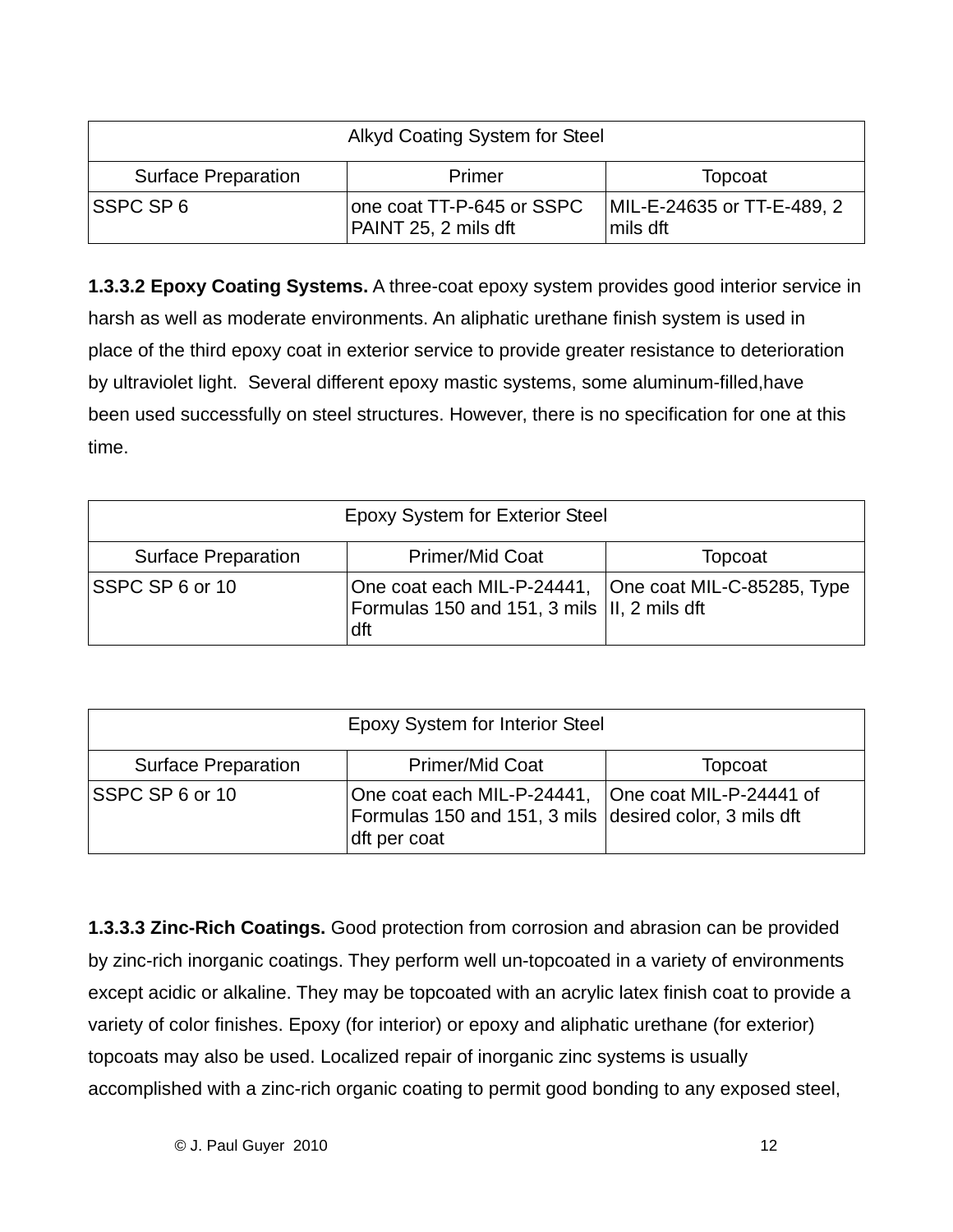inorganic coating, or organic topcoats.

| Zinc-Rich System for Steel |                                                                                                                                              |                                                                |
|----------------------------|----------------------------------------------------------------------------------------------------------------------------------------------|----------------------------------------------------------------|
| <b>Surface Preparation</b> | Primer                                                                                                                                       | Topcoat                                                        |
| SSPC SP <sub>1</sub>       | MIL-P-2468, Composition B<br>(inorganic), 3 mils dft.<br>Composition A (organic) can<br>be used when a more<br>"forgiving" system is needed. | None, or one or more coats of<br>acrylic or latex, epoxy, etc. |

**1.3.4 Recommendations for Galvanized Steel.** Galvanized steel corrodes very slowly in moderate environments but may be painted with organic coating systems to provide color or additional corrosion protection, particularly in severe environments. It should never be coated directly with an alkyd paint, because the alkalinity on the surface of the galvanizing will hydrolyze the oil in the binder, degrading the binder, and cause paint peeling. New galvanizing should be solvent or steam cleaned (SSPC SP 1, Solvent Cleaning) to remove any grease or oil before coating. Older, un-topcoated galvanizing should be power washed to remove any dirt or loose zinc corrosion products. Any loose coatings should also be removed by power washing or scraping and sanding to produce a clean, sound surface. Rust should be removed by waterblasting or careful abrasive blasting to limit the removal of galvanizing.

**1.3.4.1 Epoxy Systems.** Two coats of epoxy will provide long-term protection to galvanizing in interior service, as will one coat of epoxy and one coat of aliphatic urethane to galvanizing in exterior service.

| <b>Epoxy Coating System for Exterior Galvanizing</b> |                                                  |                                                          |
|------------------------------------------------------|--------------------------------------------------|----------------------------------------------------------|
| <b>Surface Preparation</b>                           | Primer                                           | Topcoat                                                  |
| <b>ISSPC SP1</b>                                     | One coat MIL-P-24441,<br>Formula 150, 3 mils dft | One coat MIL-C-85285, Type<br>$ II, 2 \text{ miles}$ dft |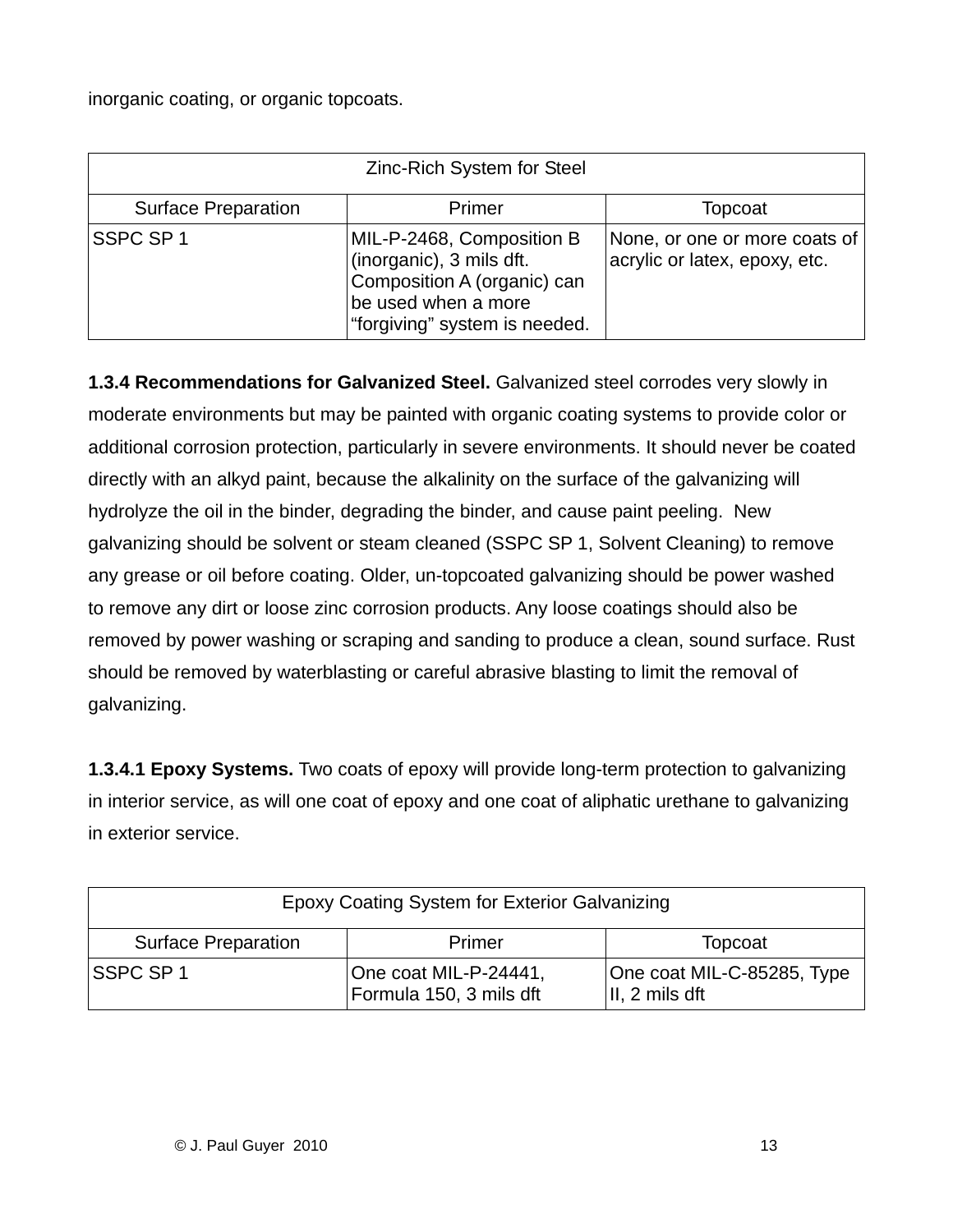| Epoxy Coating System for Interior Galvanizing |                                                  |                                                     |
|-----------------------------------------------|--------------------------------------------------|-----------------------------------------------------|
| <b>Surface Preparation</b>                    | Primer                                           | Topcoat                                             |
| <b>ISSPC SP1</b>                              | One coat MIL-P-24441,<br>Formula 150, 3 mils dft | One coat MIL-P-24441 of<br>desired color, 3 mils ft |

**1.3.4.2 Waterborne System for Galvanizing.** Two coats of latex paint will provide a pleasing appearance and good protection to galvanized steel in moderate environments. They are easy to apply.

| Waterborne Coating System for Galvanizing in Moderate Environment |                                                                   |                                                                                          |
|-------------------------------------------------------------------|-------------------------------------------------------------------|------------------------------------------------------------------------------------------|
| <b>Surface Preparation</b>                                        | Primer                                                            | Topcoat                                                                                  |
| SSPC SP <sub>1</sub>                                              | One coat TT-E-2784, 1,5 mils   One coat T-E-2784* (* other<br>dft | $\mid$ commercially available acrylic $\mid$<br>latex systems will also<br>perform well) |

**1.3.5 Recommendations for Aluminum.** Aluminum surfaces corrode very slowly in moderate environments. They may be coated to provide color or additional protection, particularly in severe environments. Epoxy and epoxy/urethane systems perform well in interior or exterior service, respectively. Alkyd systems usually require surface pretreatments containing toxic materials. Because aluminum surfaces are relatively soft, they should not be cleaned by blasting with conventional abrasives or grinding to avoid damage. Any grease or oil should be removed by solvent or steam cleaning (SSPC SP 1). Dirt and other loose contaminants should be removed by power washing. Existing coatings are best removed by careful blasting with a soft abrasive (e.g., plastic). Alkaline strippers should never be used, because they will attack the aluminum.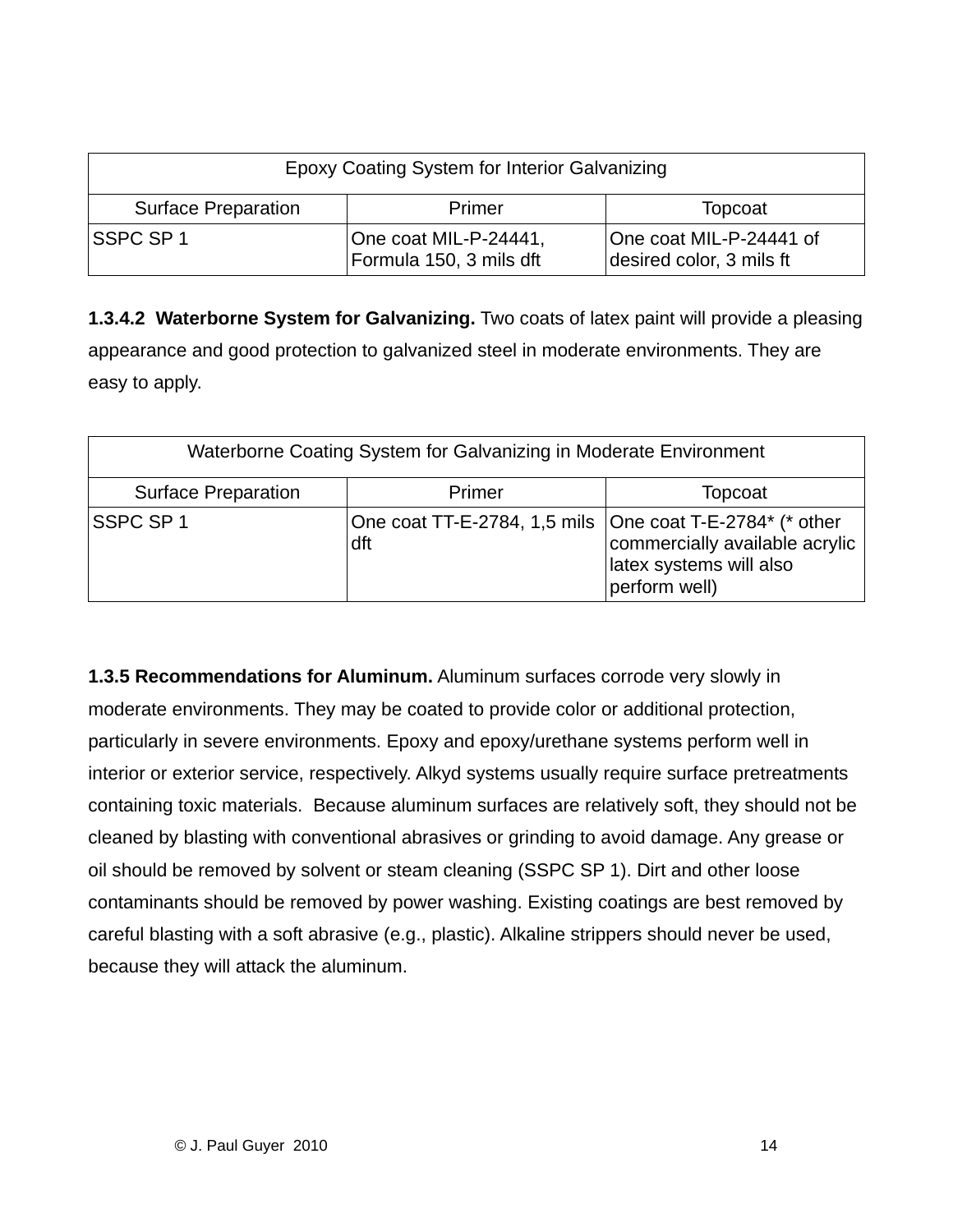| Coating System or Aluminum |                                                         |                                                           |
|----------------------------|---------------------------------------------------------|-----------------------------------------------------------|
| <b>Surface Preparation</b> | Primer                                                  | Topcoat                                                   |
| See above                  | MIL-P-24441, Formula 150,<br>or MIL-P-53022, 3 mils dft | One-two coats MIL-C-85285,<br>Type 2, 2 mils dft per coat |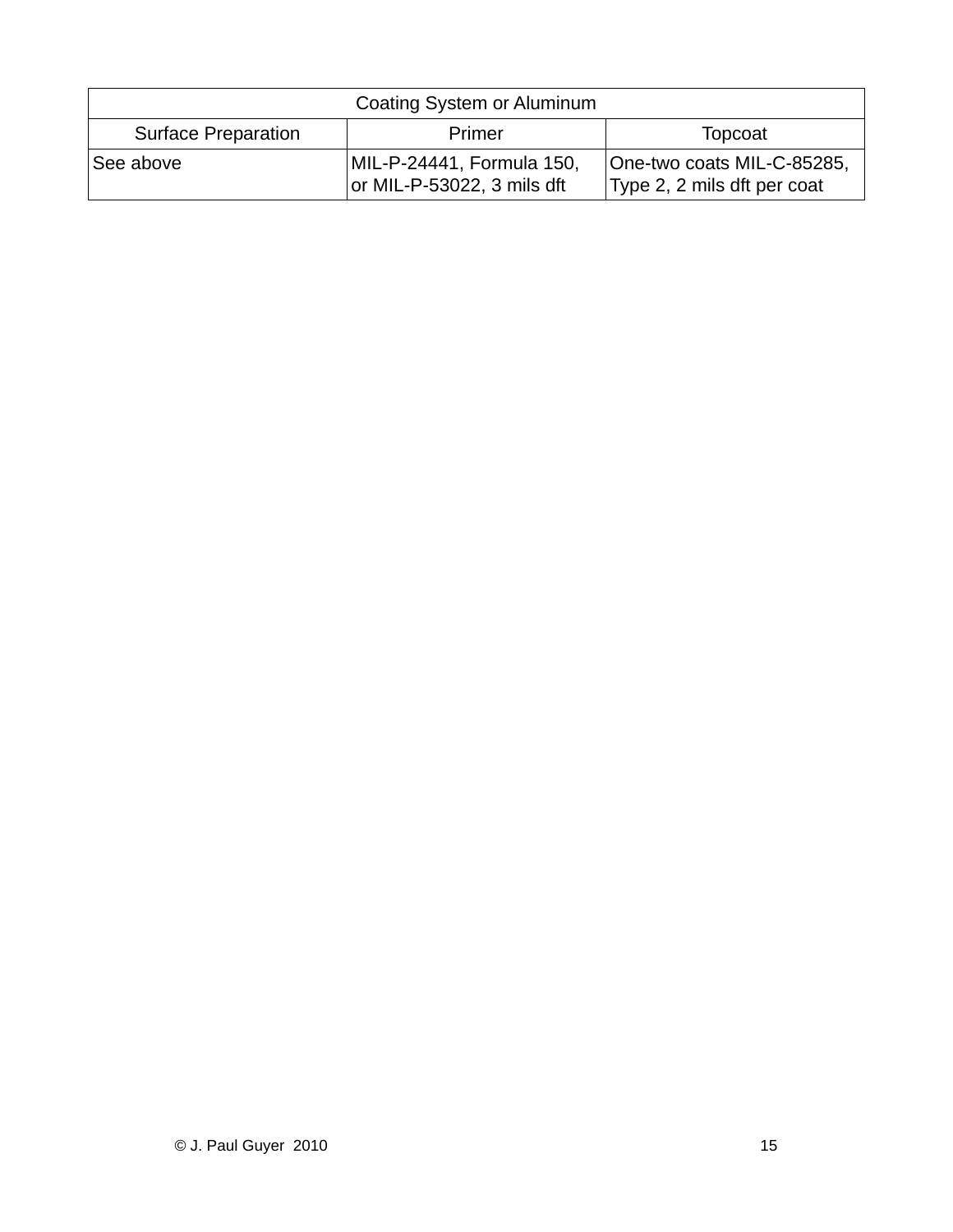#### **2. SURFACE PREPARATION**

**2.1 Introduction.** Surface preparation is the single most important factor in determining coating durability. Available data and experience indicate that in most situations, money spent for a clean, well-prepared surface reduces life-cycle costs. A proper surface preparation:

- Removes surface contaminants (e.g., salts and chalk) and deteriorated substrate surface layers (e.g., rust and sunlight-degraded wood) which hinder coating adhesion and;
- Produces a surface profile (texture) that promotes tight adhesion of the primer to the substrate.

**2.1.1 Selection Factors.** Factors which should be considered in selecting the general type and degree of surface preparation are:

- Type of the substrate
- Condition of the surface to be painted
- Type of exposure
- Desired life of the structure, as some procedures are much more expensive than others
- Coating to be applied
- Environmental, time, and economical constraints

**2.1.2 Specification Procedure.** A performance-based requirement for surface preparation, rather than a prescriptive requirement, is recommended for contract use. That is, it is usually better to describe the characteristics of the cleaned surface (e.g., profile and degree of chalk removal) than to specify the specific materials and procedures to be used. Often the general type of surface preparation (washing, blasting, etc.) is specified, because of job or other constraints, along with requirements for characteristics of the cleaned surface. In this way, the specifier allows the contractor to select the specific equipment, materials and procedures to get the job done and avoids putting contradictory requirements into the job specification.

**2.1.3 Section Organization.** This section is organized into: discussions of repair procedures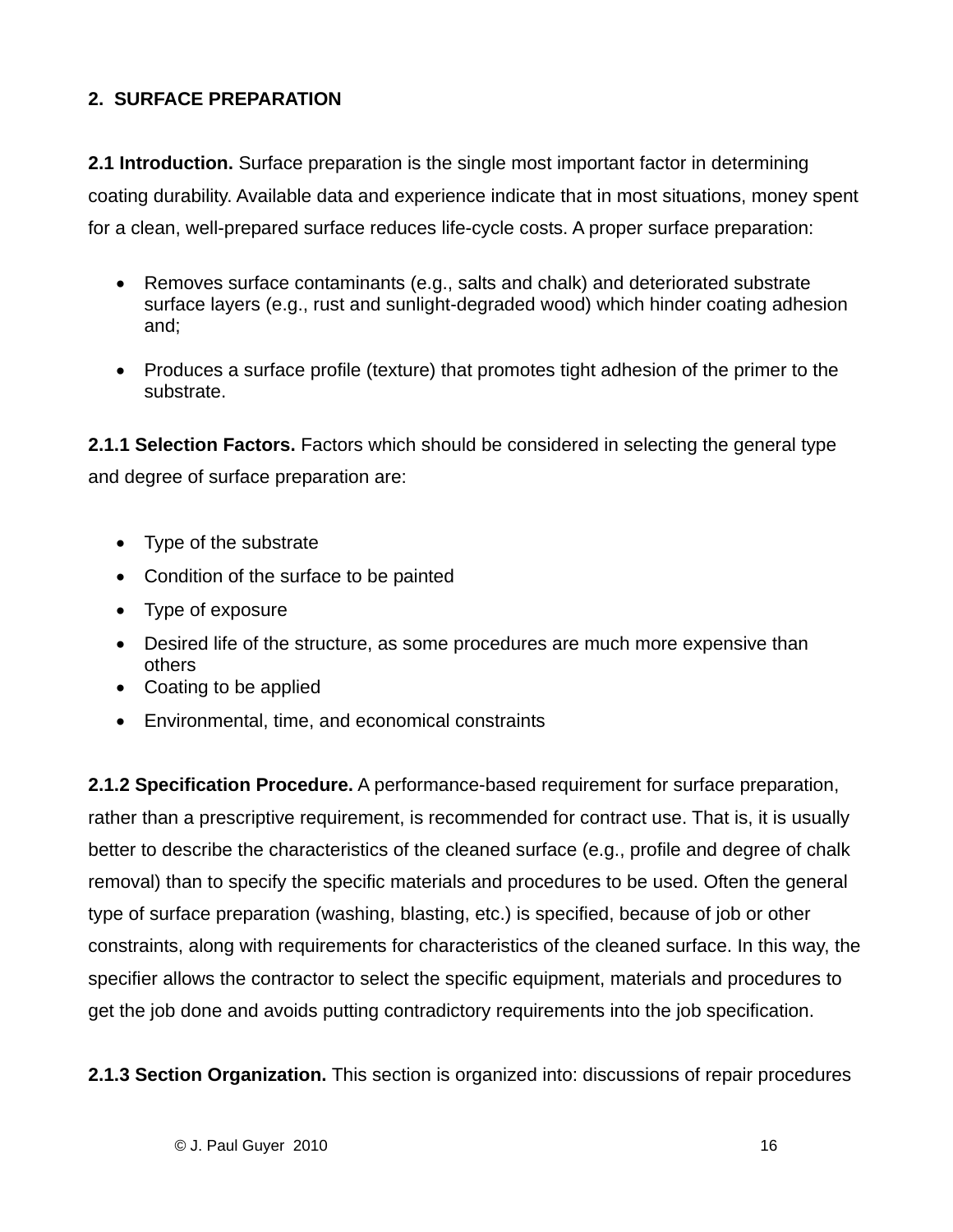usually done in conjunction with a painting contract and prior to painting; specific recommendations for surface preparation procedures and standards for specific substrates; recommendations for coating removal; and general background information on surface preparation methods.

**2.2 Repair of Surfaces.** All surfaces should be in good condition before recoating. If repairs are not made prior to painting, premature failure of the new paint is likely. Rotten wood, broken siding, and other deteriorated substrates must be replaced or repaired prior to maintenance painting. Water-associated problems, such as deteriorated roofs and nonfunctioning drainage systems, must be repaired prior to coating. Interior moist spaces, such as bathrooms and showers must be properly vented. Cracks, holes, and other defects should also be repaired. Areas in need of repair can sometimes be identified by their association with localized paint failures. For example, localized peeling paint confined to a wall external to a bathroom may be due to inadequate venting of the bathroom.

**2.2.1 Joints, Cracks, Holes, or Other Surface Defects.** Caulks and sealants are used to fill joints and cracks in wood, metal and, in some cases, in concrete and masonry. Putty is used to fill holes in wood. Glazing is used to cushion glass in window sashes. Specially formulated Portland cement materials are available for use in cracks and over spalled areas in concrete. Some of these contain organic polymers to improve adhesion and flexibility. Other materials are available to repair large areas of interior plaster (patching plaster), to repair cracks and small holes in wallboard (spackle), to fill joints between wallboards (joint cement), and to repair mortar. Before application of these repair materials, surfaces should be clean, dry, free of loose material, and primed according to the written instructions of the material manufacturer.

Caulking and sealant compounds are resin based viscous materials. These compounds tend to dry on the surface but stay soft and tacky underneath. Sealants have application properties similar to caulking materials but tend to be more flexible and have greater extendibility than caulks. Sealants are often considered to be more durable than caulks and may also be more expensive. Commonly available generic types of caulks and sealants include oil-based, butyl rubber, acrylic latex, silicone, polysulfide, and polyurethane. The oil-based and butyl-rubber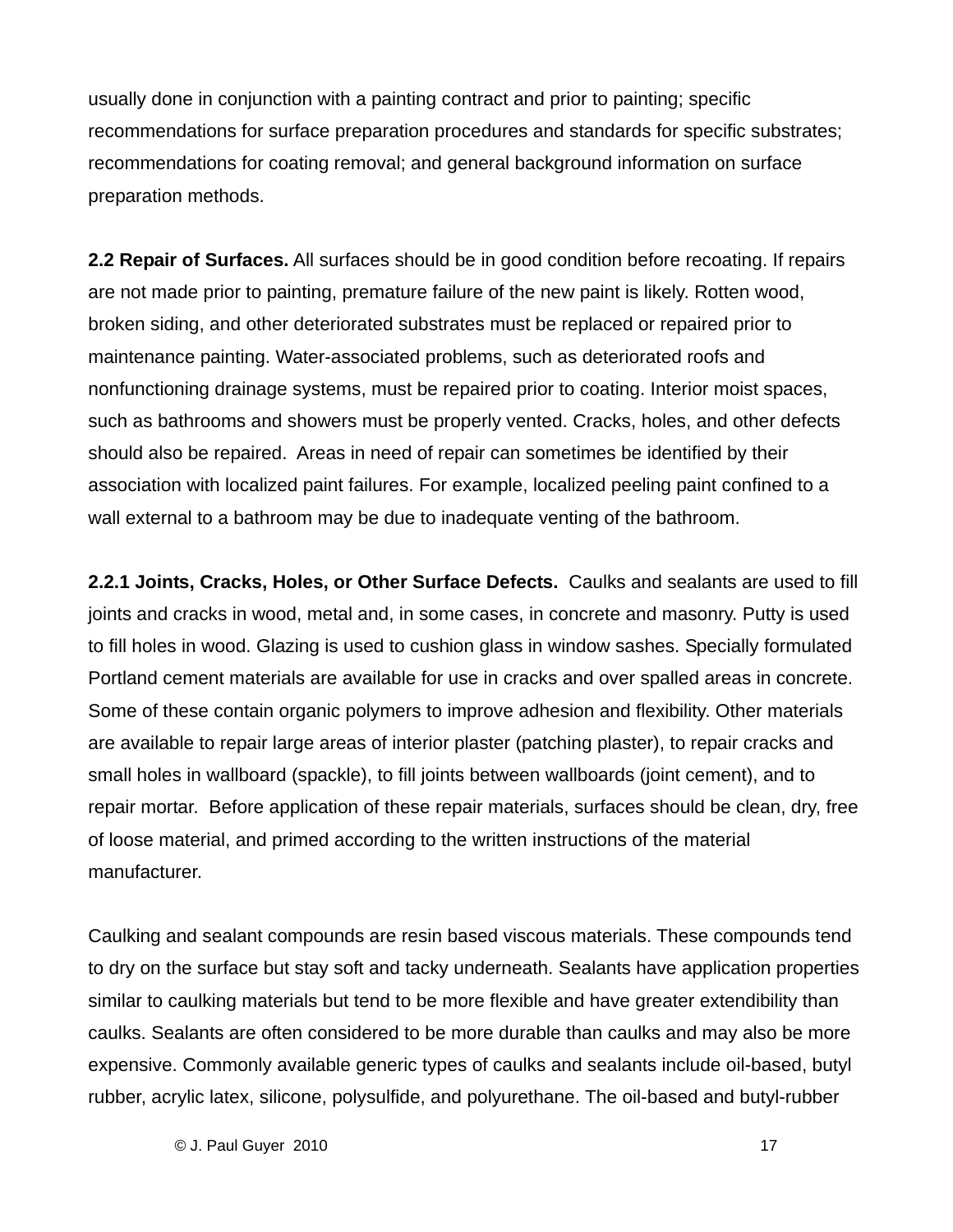types are continually oxidized by exposure to sunlight and become brittle on aging. Thus, their service life is limited. Acrylic-latex and silicone caulks tend to be more stable and have longer service lives. Applications are usually made with a caulking gun. However, some of these materials may also be available as putties or in preformed extruded beads that can be pressed in place. Putty and glazing compounds are supplied in bulk and applied with a putty knife. Putties are not flexible and thus should not be used for joints and crevices. Glazing compounds set firmly, but not hard, and thus retain some flexibility. Rigid paints, such as oil/alkyds, will crack when used over flexible caulking, sealing, and glazing compounds and should not be used. Acrylic-latex paints, such as TT-P-19, Paint, Latex (Acrylic Emulsion, Exterior Wood and Masonry) are a better choice.

**2.2.2 Cementitious Surfaces.** Epoxy resin systems for concrete repair are described in MIL-E-29245, Epoxy Resin Systems for Concrete Repair. This document describes epoxy repair materials for two types of application. They are: bonding hardened concrete to hardened concrete, and using as a binder in mortars and concrete. These types are further divided into classes based on working temperature. Thus, an appropriate material can be specified.

**2.3 Recommendations by Substrate.** Each different type of construction material may have a preferred surface preparation method. For substrates, grease and oil are usually removed by solvent or steam cleaning and mildew is killed and removed with a hypochlorite (bleach) solution.

**2.3.1 Wood.** Bare wood should not be exposed to direct sunlight for more than 2 weeks before priming. Sunlight causes photo-degradation of surface wood-cell walls. This results in a cohesively weak layer on the wood surface which, when painted, may fail. If exposed, this layer should be removed prior to painting by sanding. Failure of paint caused by a degradedwood surface is suspected when wood fibers are detected on the backside of peeling paint chips. When the existing paint is intact, the surface should be cleaned with water, detergent, and bleach as needed to remove surface contaminants, such as soil, chalk, and mildew. When the existing paint is peeling and when leaded paint is not present, loose paint can be removed by hand scraping. Paint edges should be feathered by sanding. Power sanding may damage the wood if improperly done. Water and abrasive blasting are not recommended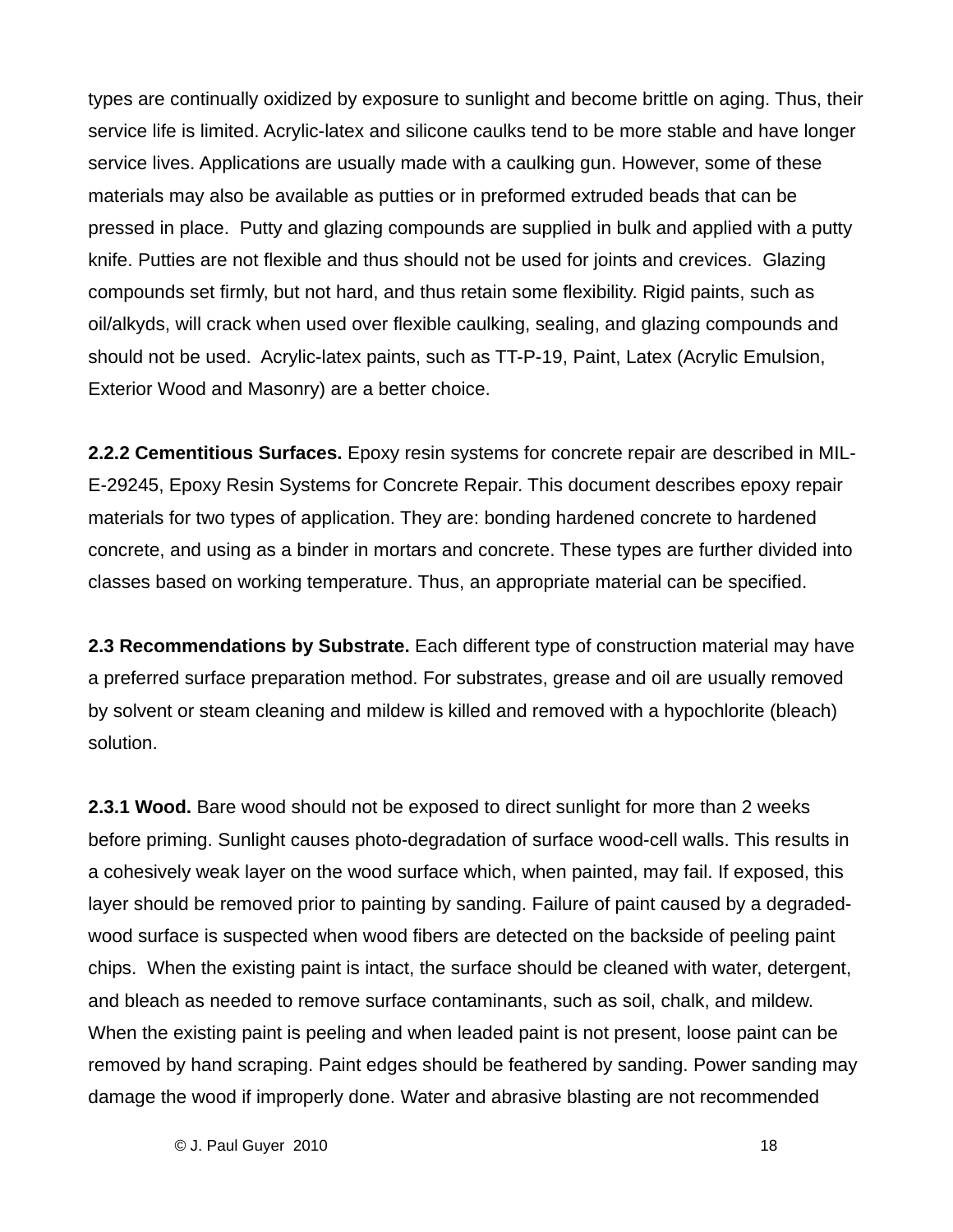for wood, because these techniques can damage the wood. When leaded paint is present, special precautions, such as wet scraping, should be taken.

| Table 2                                                                                                                   |                                                                                                                                                    |                                                                                                                                                                                                                                                                                                                                                                                                                         |  |  |
|---------------------------------------------------------------------------------------------------------------------------|----------------------------------------------------------------------------------------------------------------------------------------------------|-------------------------------------------------------------------------------------------------------------------------------------------------------------------------------------------------------------------------------------------------------------------------------------------------------------------------------------------------------------------------------------------------------------------------|--|--|
| Commonly Used Methods of Surface Preparation for Coatings<br>(IMPORTANT NOTE: Methods may require modification or special |                                                                                                                                                    |                                                                                                                                                                                                                                                                                                                                                                                                                         |  |  |
| control when leaded paint is present.)                                                                                    |                                                                                                                                                    |                                                                                                                                                                                                                                                                                                                                                                                                                         |  |  |
| <b>Cleaning Method</b>                                                                                                    | Equipment                                                                                                                                          | Comments                                                                                                                                                                                                                                                                                                                                                                                                                |  |  |
| Organic solvent                                                                                                           | Solvent such as mineral<br>spirits, sprayers, rags,<br>etc.                                                                                        | Removes oil and grease not readily removed by other<br>methods; precautions must be taken to avoid fires and<br>environmental contamination; local VOC regulations<br>may restrict use.                                                                                                                                                                                                                                 |  |  |
| Detergent/power washing                                                                                                   | Pumps, chemicals,<br>sprayers, brushes                                                                                                             | At pressures not exceeding 2000 psi, removes soil,<br>chalk, mildew, grease, and oil, depending upon<br>composition; good for smoke, stain, chalk and dirt<br>removal.                                                                                                                                                                                                                                                  |  |  |
| Acid                                                                                                                      | Chemicals, sprayers,<br>and brushes                                                                                                                | Removes residual efflorescence and laitance from<br>concrete after dry brushing. Thoroughly rinse<br>afterwards.                                                                                                                                                                                                                                                                                                        |  |  |
| Chemical paint strippers                                                                                                  | Chemicals, sprayers,<br>scrapers, washing<br>equipment                                                                                             | Removes coatings from most substrates, but<br>slow, messy, and expensive; may degrade surface of<br>wood substrates.                                                                                                                                                                                                                                                                                                    |  |  |
| Steam                                                                                                                     | Heating system pump,<br>lines, and nozzles                                                                                                         | Removes heavy oil, grease, and chalk; usually used<br>prior to other methods.                                                                                                                                                                                                                                                                                                                                           |  |  |
| Water blasting                                                                                                            | High pressure water<br>pumps, lines, and<br>nozzles                                                                                                | At pressures of 2000 psi and above, removes loose<br>paint from steel, concrete and wood; can damage<br>wood or masonry unless care is taken; inhibitor<br>generally added to water to prevent flash rusting of<br>steel.                                                                                                                                                                                               |  |  |
| Hand tool                                                                                                                 | Wire brushes, chipping<br>hammers, and scrapers                                                                                                    | Removes only loosely adhering contaminants; used<br>mostly for spot repair; slow and not thorough.                                                                                                                                                                                                                                                                                                                      |  |  |
| Power tool                                                                                                                | Wire brushes,<br>grinders, sanders,<br>needle guns, rotary<br>peeners, etc.                                                                        | Faster and more thorough than hand tools because<br>tightly adhering contaminants can be removed; some<br>tools give a near-white condition on steel but not an<br>angular profile; slower than abrasive blasting; some<br>tools are fitted with vacuum collection devices.                                                                                                                                             |  |  |
| Heat                                                                                                                      | Electric heat guns                                                                                                                                 | Can be used to soften coatings on wood, masonry, or<br>steel; softened coatings are scraped away, torches<br>SHOULD NOT be used.                                                                                                                                                                                                                                                                                        |  |  |
| Abrasive<br>blasting                                                                                                      | Sand, metal shot, and<br>metal or synthetic grit<br>propelled onto metal by<br>pressurized air, with or<br>without water, or<br>centrifugal force. | Typically used on metal and, with care on masonry;<br>can use recyclable abrasives; special precautions are<br>needed when removing lead containing paint. Water<br>may be added to control dust and its addition may<br>require use of inhibitors. Vacuum blasting reduces<br>dust but is slower than open. Centrifugal blasting is a<br>closed cycle system in which abrasive is thrown by a<br>spinning vaned wheel. |  |  |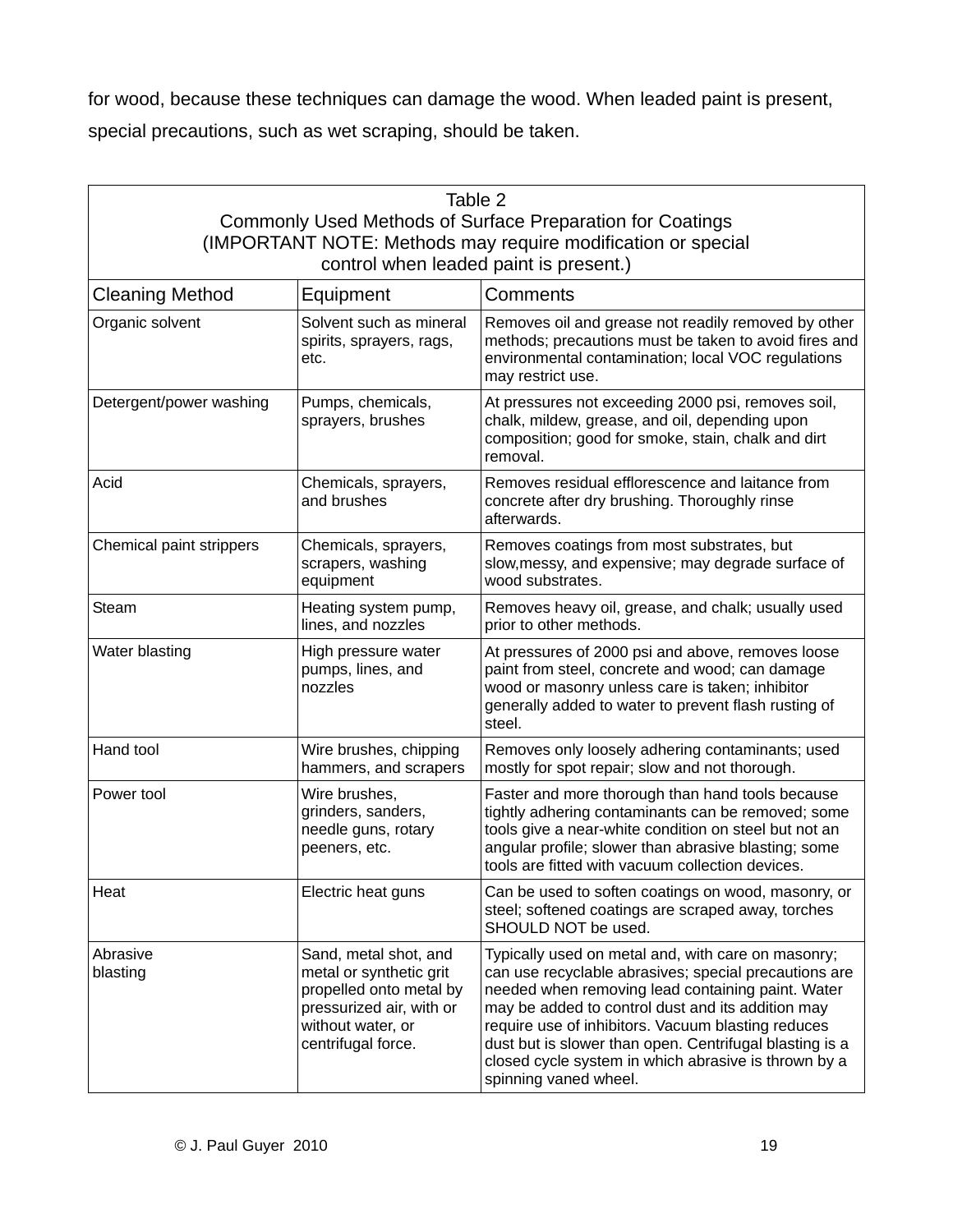Paint should be removed from wood when failure is by cross-grain cracking (that is, cracking perpendicular to the wood grain). This failure occurs when the total paint thickness is too thick and/or the paint is too inflexible. Painting over this condition almost always results in early failure of the maintenance paint layer. Paint removal from wood is difficult and may not always be feasible. Chemical strippers can be used, but the alkaline types may damage (chemically degrade) the surface of the wood and cause a future peeling-paint failure. Failure caused by a stripper-degraded wood surface is more likely for exterior exposures than for interior exposures. This is because the greater expansion and contraction of wood in exterior exposures requires that the surface wood have a greater mechanical strength.

**2.3.2 Concrete/Masonry.** Bare concrete and masonry surfaces, as well as painted surfaces, are usually best cleaned with water and detergent. Use low-pressure washing (less than 2000 psi) or steam cleaning (ASTM D 4258) to remove loose surface contaminants from surfaces. Use high-pressure water blasting (greater than 2000 psi and usually about 5000 psi) (ASTM D 4259, Abrading Concrete) to remove loose old coatings or other more tightly held contaminates or chalk. If existing paints are leaded, special worker safety and environmental controls will be needed. Abrasive blasting (ASTM D 4259 and D 4261, Surface Cleaning Concrete Unit Masonry for Coating) or acid etching of bare surfaces (ASTM D 4260, Acid Etching Concrete) may also be used to obtain a surface profile as well as clean surfaces for coating. Care must be taken to avoid damaging surfaces with high-pressure water or abrasives. Grease and oil must be removed with detergents or steam before abrasive blasting. Any efflorescence present should first be removed by dry wire brushing or acid washing. Special worker safety and environmental controls may be needed. Concrete surfaces must be completely dry prior to paint application for all types of paints except waterborne. The plastic sheet method (ASTM D 4263, Indicating Moisture in Concrete by the Plastic Sheet Method) can be used to detect the presence of water (i.e., tape a piece of plastic sheet to the surface, wait 24 hours and look for condensed moisture under the sheet the inside of the sheet should be dry).

**2.3.3 Steel.** The first step in preparing steel for coating is solvent cleaning as described in SSPC SP 1. Cleaning methods described in SSPC SP 1 include organic solvents, vapor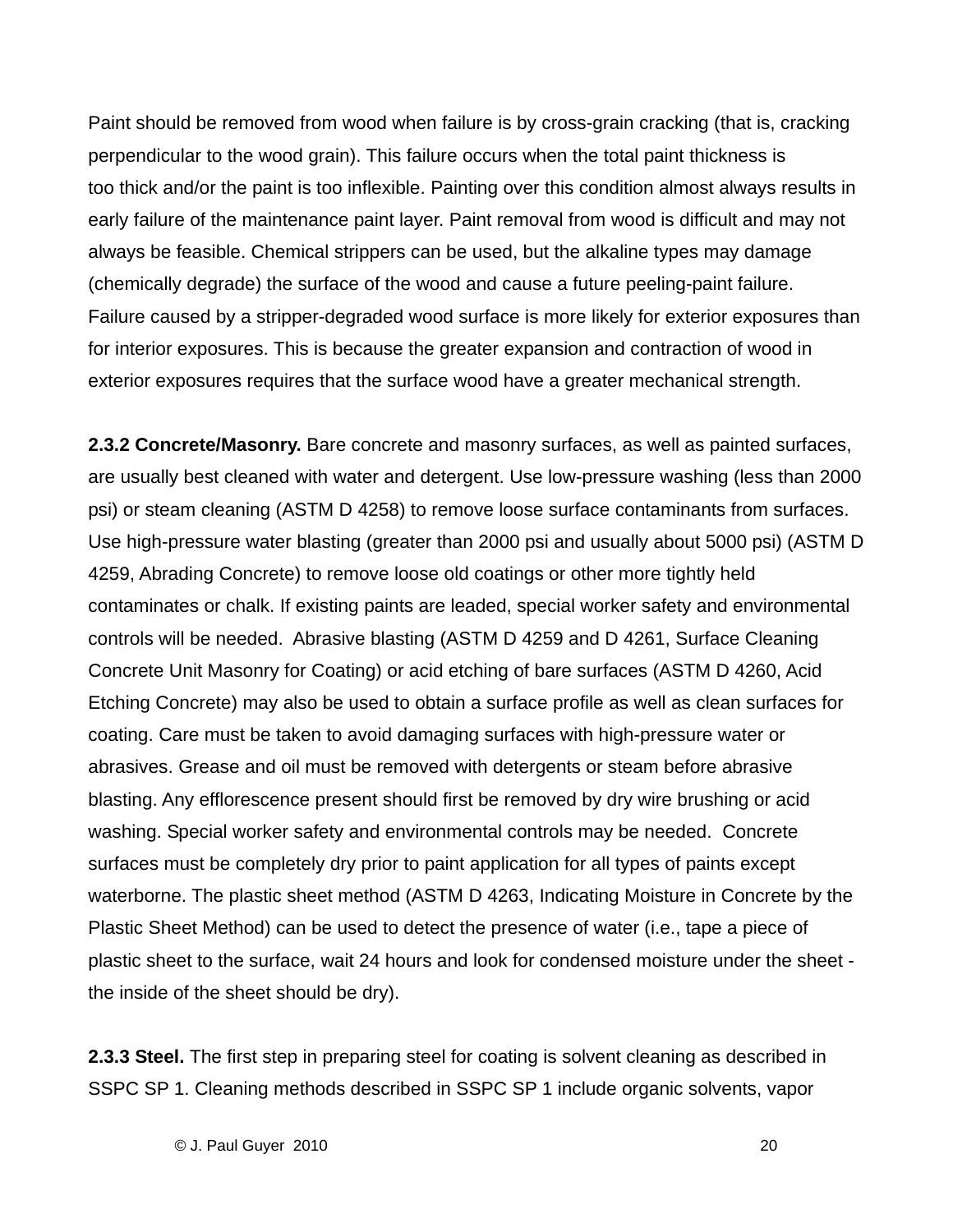degreasing, immersion in appropriate solvent, use of emulsion or alkaline cleaners, and steam cleaning with or without detergents. SSPC SP 1 is specifically included as the first step in the SSPC surface preparation procedures. For large areas of uncoated steel and coated steel with badly deteriorated coatings, the preferred method of removing mill scale, rust and coatings is abrasive blasting (SSPC SP 7, SSPC SP 6, SSPC SP 10, SSPC SP 5). These methods can both clean the surface and produce a surface profile. The specific abrasive method selected depends upon the conditions of the steel, the desired coating life, the environment and the coating to be applied. If leaded paint is present, special precautions must be taken to protect workers and the environment. High-pressure water blasting, with or without injected abrasives, should be considered if dry abrasive blasting cannot be done because of environmental or worker safety restrictions. For small localized areas, other cleaning methods such as hand tool cleaning (SSPC SP 2) or power tool cleaning (SSPC SP 3 or SSPC SP 11) may be more practical.

**2.3.3.1 Specific Surface Preparation Requirements for Coatings for Steel.** Different types of coatings may require different levels of cleaning. Commonly agreed upon minimum requirements are listed below. However, manufacturers of some specific coatings may require or recommend a cleaner surface. Conflicts between manufacturer's written instructions (tech data sheets) and contract specifications should be avoided.

| <b>Coating</b>            | <b>Minimum Surface Preparation</b>    |
|---------------------------|---------------------------------------|
| Drying Oil                | SSPC SP 2 or SSPC SP 3                |
| Alkyd                     | SSPC SP 6 or SSPC-SP 11               |
|                           | SSPC SP 3 for limited localized areas |
| Asphaltic                 | SSPC SP 6 or SSPC SP 11               |
| Latex                     | SSPC SP 6 or SSPC SP 11               |
| <b>Vinyl Lacquer</b>      | SSPC SP 10                            |
| <b>Chlorinated Rubber</b> | SSPC SP 10                            |
| Epoxy                     | SSPC SP 6 or SSPC SP 10               |
| Polyurethane              | SSPC SP 10                            |
| Organic Zinc              | SSPC SP 6 or SSPC SP 10               |
| Inorganic Zinc            | SSPC SP 10 or SSPC SP 5               |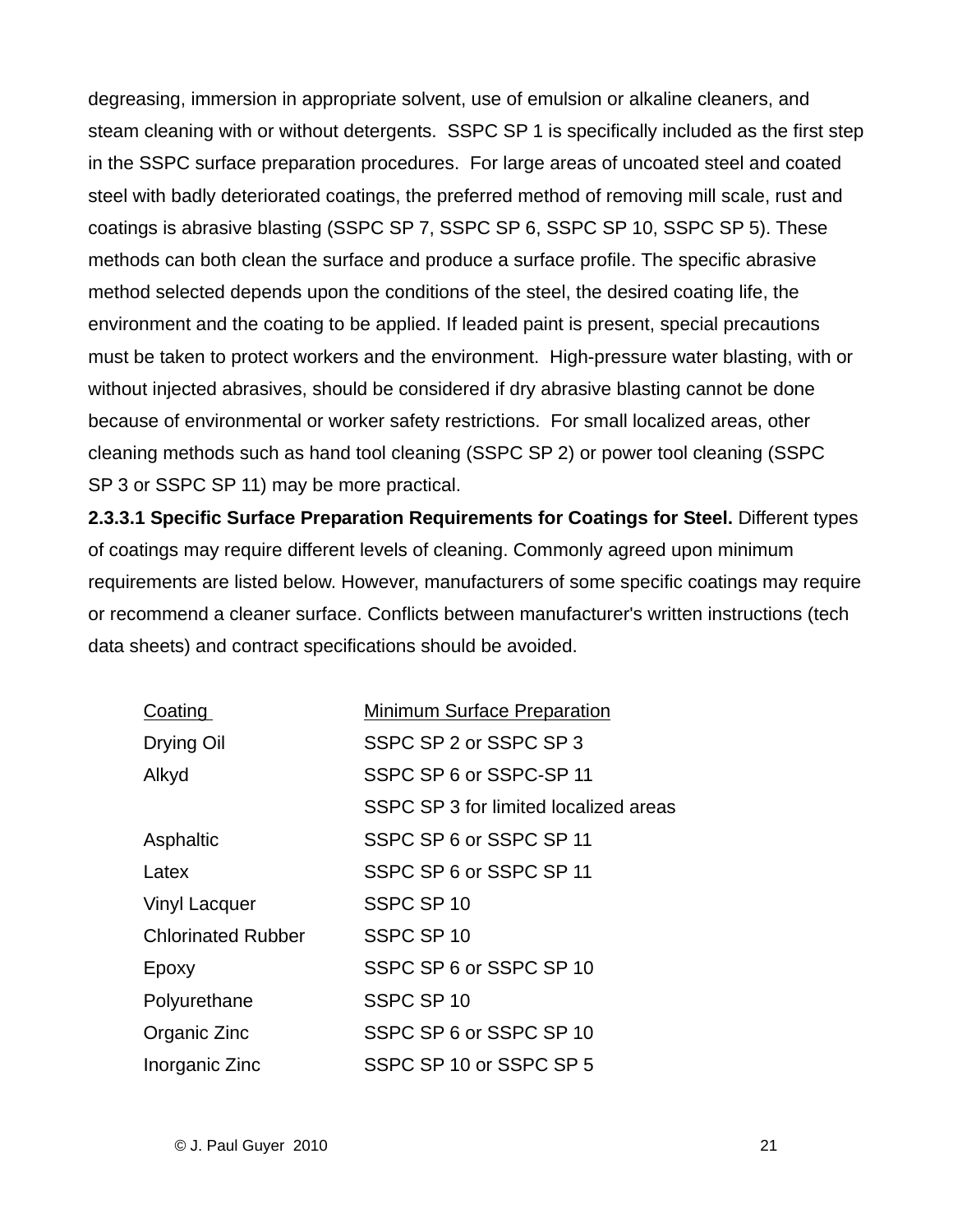For immersion or other severe environments, the higher level of the two options should be used. Higher levels may also be used to ensure the maximum lives from coating systems.

**2.3.4 Galvanized and Inorganic-Zinc Primed Steel.** The recommended method of cleaning uncoated galvanized steel varies with the condition of its surface. Simple solvent (organic or detergent-based) cleaning (SSPC SP 1) is usually adequate for new galvanizing. This will remove oil applied to the galvanizing to protect it during exterior storage. If loose zinc corrosion products or coating are present on either galvanized or inorganic-zinc primed steel, they should be removed by bristle or wire brushing (SSPC SP 2 or SSPC SP 3) or water blasting. The method chosen must successfully remove the contaminants. Uniform corrosion of unpainted galvanizing may expose the brownish iron-zinc alloy. If this occurs, the surface should be painted as soon as possible. If rusting is present on older galvanized or on inorganic-zinc primed steel, remove the rust by sweep abrasive blasting (SSPC SP 7) or using power tools, such as wire brushing (SSPC SP 2, SSPC SP 3). Abrasive blasting is usually more appropriate when large areas are corroded, while the use of hand or power tools may be more appropriate when rusting is localized. For either method, the procedure should be done to minimize removal of intact galvanizing or of the inorganic zinc primer. Deteriorated coatings should also be removed using abrasive blasting or hand or power tools. When leaded-coatings are present, special worker safety and environmental precautions must be taken.

**2.3.5 Aluminum and Other Soft Metals.** New, clean aluminum and other soft metals may be adequately cleaned for coating by solvent cleaning (SSPC SP 1). The use of detergents may be required for removal of dirt or loose corrosion products. Abrasive blasting with plastic beads or other soft abrasives may be necessary to remove old coatings. Leaded coatings will require special worker safety and environmental precautions.

#### **2.4 Standards for Condition of Substrates**

**2.4.1 Unpainted Steel.** Verbal descriptions and photographic standards have been developed for stating the condition of existing steel substrates. SSPC VIS 1, Abrasive Blast Cleaned Steel (Standard Reference Photographs) illustrates and describes four conditions of uncoated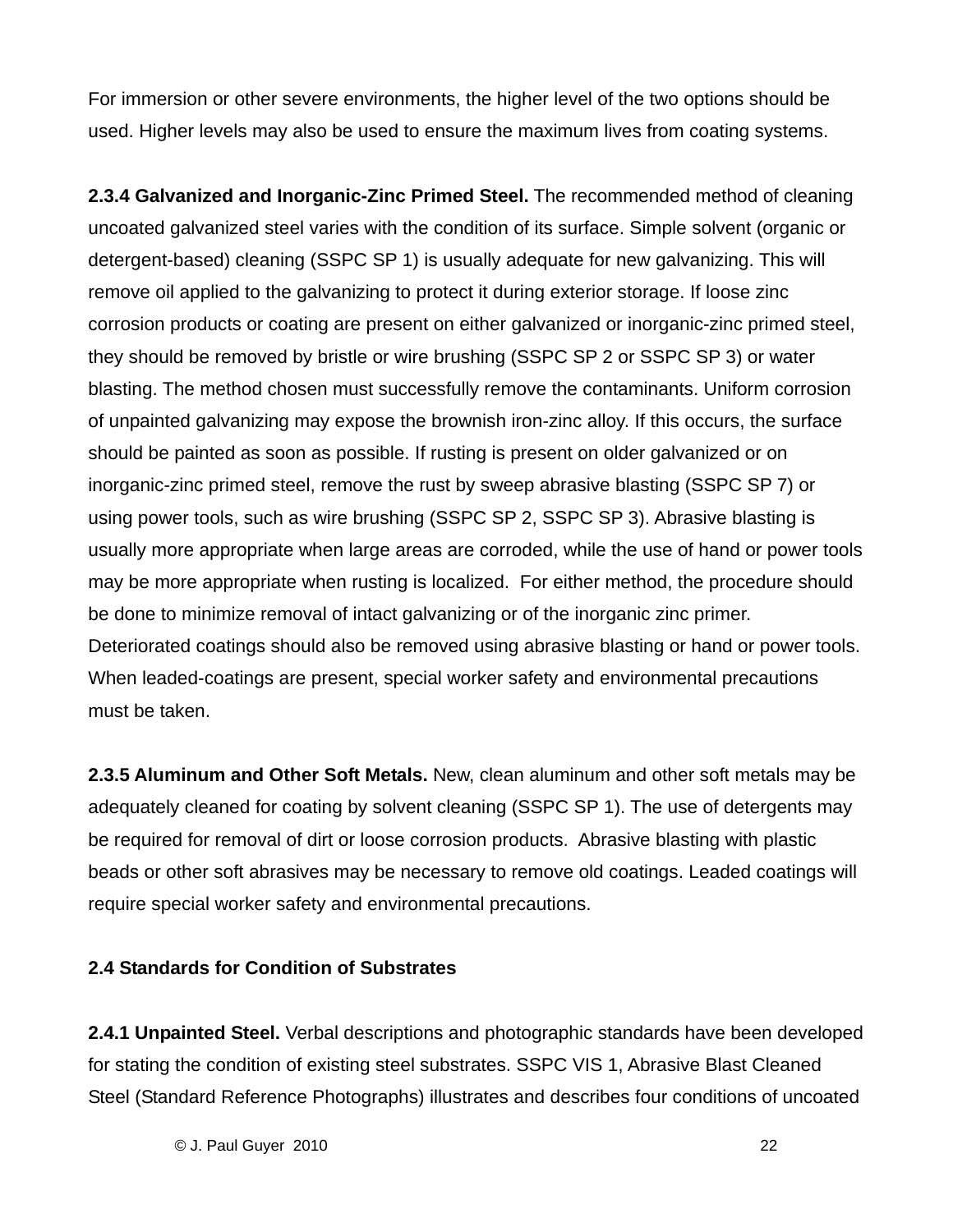#### structural steel. They are:

| Title               | Grade |
|---------------------|-------|
| Adherent mill scale | А     |
| Rusting mill scale  | R     |
| Rusted              | C.    |
| Pitted and rusted   | ו ו   |

Since the condition of the surface to be cleaned affects the appearance of steel after cleaning, these conditions are used in the SSPC VIS 1 cleanliness standards described below.

**2.4.2 Nonferrous Unpainted Substrates.** There are no standards describing the condition of other building material substrates.

#### **2.5 Standards for Cleanliness of Substrates**

#### **2.5.1 Standards for Cleaned Steel Surfaces**

**2.5.1.1 SSPC and NACE Definitions and Standards.** The SSPC and the NACE Standards are used most frequently for specifying degree of cleanliness of steel surfaces. SSPC has standard definitions and photographs for common methods of cleaning (SSPC VIS 1 and SSPC VIS 3, Power- and Hand-Tool Cleaned Steel). NACE TM0170, Surfaces of New Steel Air Blast Cleaned With Sand Abrasive; definitions and metal coupons) covers only abrasive blasting. Volume 2 of SSPC Steel Structures Painting Manual contains all the SSPC standards, as well as other useful information. For both types of standards, the definition, rather than the photograph or coupon, is legally binding. To use the SSPC or NACE standards, first determine the condition of steel that is to be blasted (e.g., Grade A, B, C, or D), since different grades of steel blasted to the same level do not look the same. After determining the condition of steel, compare the cleaned steel with the pictorial standards for that condition. The appearance of blasted steel may also depend upon the type of abrasive that is used. NACE metal coupons represent four degrees of cleanliness obtained using one of three types of abrasives - grit, sand, or shot.

**2.5.1.2 Job-Prepared Standard.** A job-specific standard can be prepared by blasting or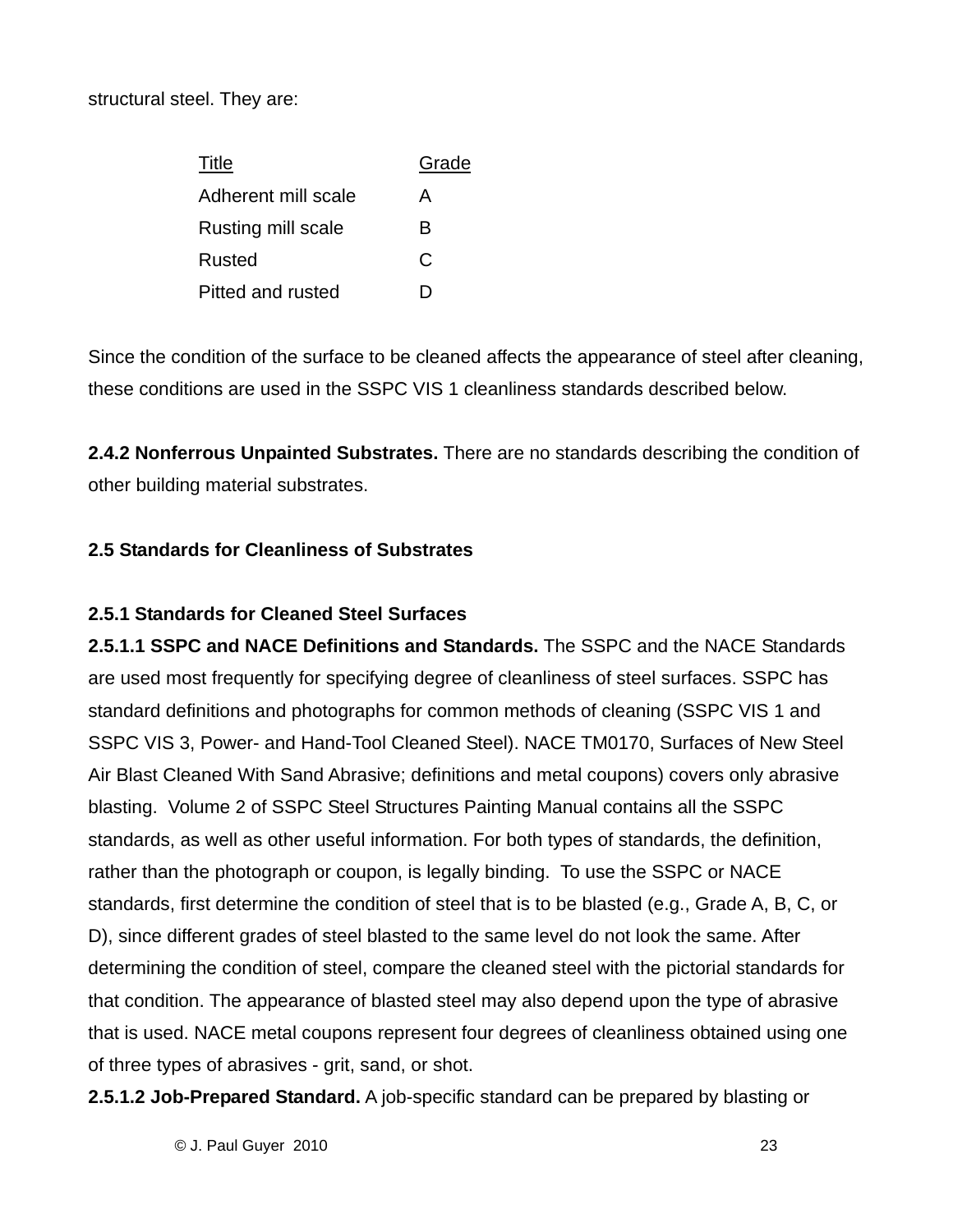otherwise cleaning a portion of the structure to a level acceptable to both contractor and contracting officer, and covering it with a clear lacquer material to protect it for the duration of the blasting. A 12-inch steel test plate can also be cleaned to an acceptable level and sealed in a water- and grease-proof bag or wrapper conforming to MIL-B-131, Barrier Materials, Water Vaporproof, Greaseproof, Flexible, Heat-Sealable.

**2.5.1.3 Pictorial Standards for Previously Painted Steel.** Photographic standards for painted steel are available in the Society for Naval Architects and Engineers Abrasive Blasting Guide for Aged or Coated Steel Surfaces. Pictures representing paint in an original condition and after each degree of blasting are included.

|                          |                                                    |                    | Table 3                                                                                                              |
|--------------------------|----------------------------------------------------|--------------------|----------------------------------------------------------------------------------------------------------------------|
|                          | SSPC and NACE Standards for Cleaned Steel Surfaces |                    |                                                                                                                      |
| Method                   | <b>SSPC</b><br>No.                                 | <b>NACE</b><br>No. | Intended Use                                                                                                         |
| Solvent<br>Cleaning      | SP <sub>1</sub>                                    |                    | Removal of oil and grease prior to further cleaning by another<br>method                                             |
| Hand Tool                | SP <sub>2</sub>                                    |                    | Removal of loose mill scale, rust, and paint                                                                         |
| Power Tool               | SP <sub>3</sub>                                    |                    | Faster removal of loose mill scale, rust, and coatings than hand<br>tool cleaning                                    |
| <b>White Metal Blast</b> | SP <sub>5</sub>                                    | $\mathbf{1}$       | Removal of visible contaminants on steel surfaces; highest level of<br>cleaning for steel                            |
| Commercial Blast         | SP <sub>6</sub>                                    | 3                  | Removal of all visible contaminants except that one third of a steel<br>surface may have shadows, streaks, or stains |
| <b>Brush-off Blast</b>   | SP <sub>7</sub>                                    | $\overline{4}$     | Removal of loose mill scale, rust, and paint (loose paint can be<br>removed with dull putty knife)                   |
| Pickling                 | SP <sub>8</sub>                                    |                    | Removal of mill scale and rust from steel                                                                            |
| Near-white Blast         | SP 10                                              | $\overline{2}$     | Removal of visible contaminants except that 5 percent of steel<br>surfaces may have shadows, streaks, or stains      |
| Power Tool Cleaning      | SP 11                                              |                    | Removal of visible contaminants (surface is comparable to SSPC<br>SP 6, also provides profile)                       |

**2.6 Recommendations for Paint Removal.** It is often necessary to remove old coatings that are peeling, checking, cracking, or the like. General recommendations for removal of paint from a variety of substrates are made in Table 4.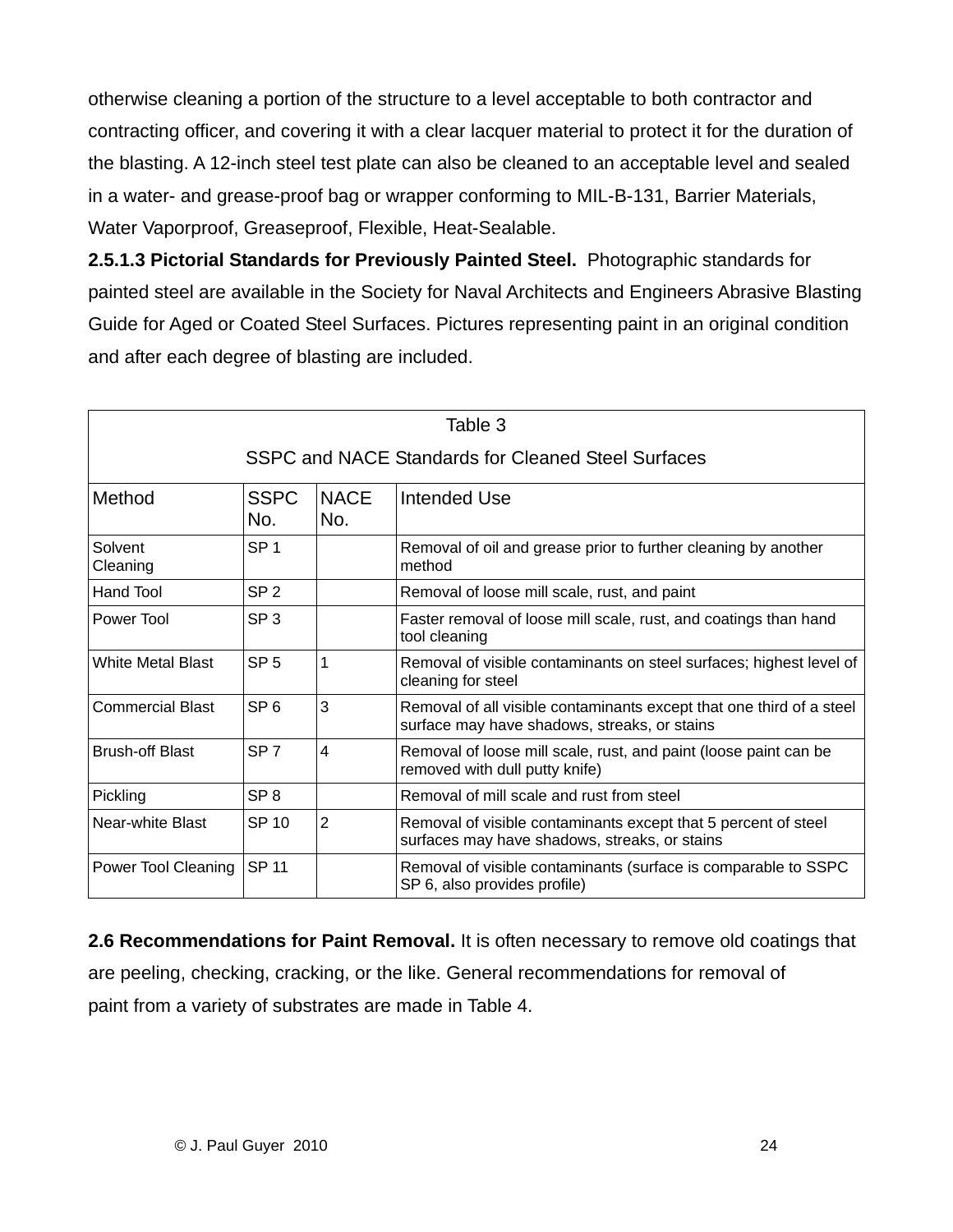| Table 4<br><b>Procedures for Coating Removal</b><br>(IMPORTANT NOTE - Presence of Leaded Paint Will Require<br><b>Environmental and Worker Safety Controls)</b> |                                                                                                                                      |  |
|-----------------------------------------------------------------------------------------------------------------------------------------------------------------|--------------------------------------------------------------------------------------------------------------------------------------|--|
| Substrate                                                                                                                                                       | <b>Methods</b>                                                                                                                       |  |
| Wood                                                                                                                                                            | Chemical removers; heat guns or hot plates along with scraping; power sanding<br>(must be done with caution to avoid damaging wood). |  |
| Masonry                                                                                                                                                         | Careful water blasting to avoid substrate damage; brush-off blasting and power<br>tools, used with caution.                          |  |
| <b>Steel</b>                                                                                                                                                    | Abrasive blasting; water blasting.                                                                                                   |  |
| Miscellaneous metals                                                                                                                                            | Chemicals; brush-off blast; water blast                                                                                              |  |

**2.7 Methods of Surface Preparation.** Information on surface preparation methods and procedures are presented to help select appropriate general procedures and to inspect surface preparation jobs. It is not intended to be a complete source of information for those doing the work.

**2.7.1 Abrasive Blasting.** Abrasive blast cleaning is most often associated with cleaning painted and unpainted steel. It may also be used with care to prepare concrete and masonry surfaces and to clean and roughen existing coatings for painting. Abrasive blasting is an impact cleaning method. High-velocity abrasive particles driven by air, water, or centrifugal force impact the surface to remove rust, mill scale, and old paint from the surfaces. Abrasive cleaning does not remove oil or grease. If the surface to be abrasive blasted is painted with leaded paint, additional controls must be employed to minimize hazards to workers and the surrounding environment. There are four degrees of cleanliness of blast cleaning designated by the SSPC and the NACE for steel substrates. These designations are white metal, nearwhite metal, commercial, and brush-off. The degree of cleanliness obtained in abrasive blasting depends on the type of abrasive, the force with which the abrasive particles hits the surface, and the dwell time.

#### **2.7.1.1 Types of Abrasive Blasting**

**a) Air (Conventional).** In conventional abrasive blasting, dry abrasive is propelled against the surface to be cleaned so that rust, contaminates, and old paint are removed by the impact of the abrasive particles. The surface must be cleaned of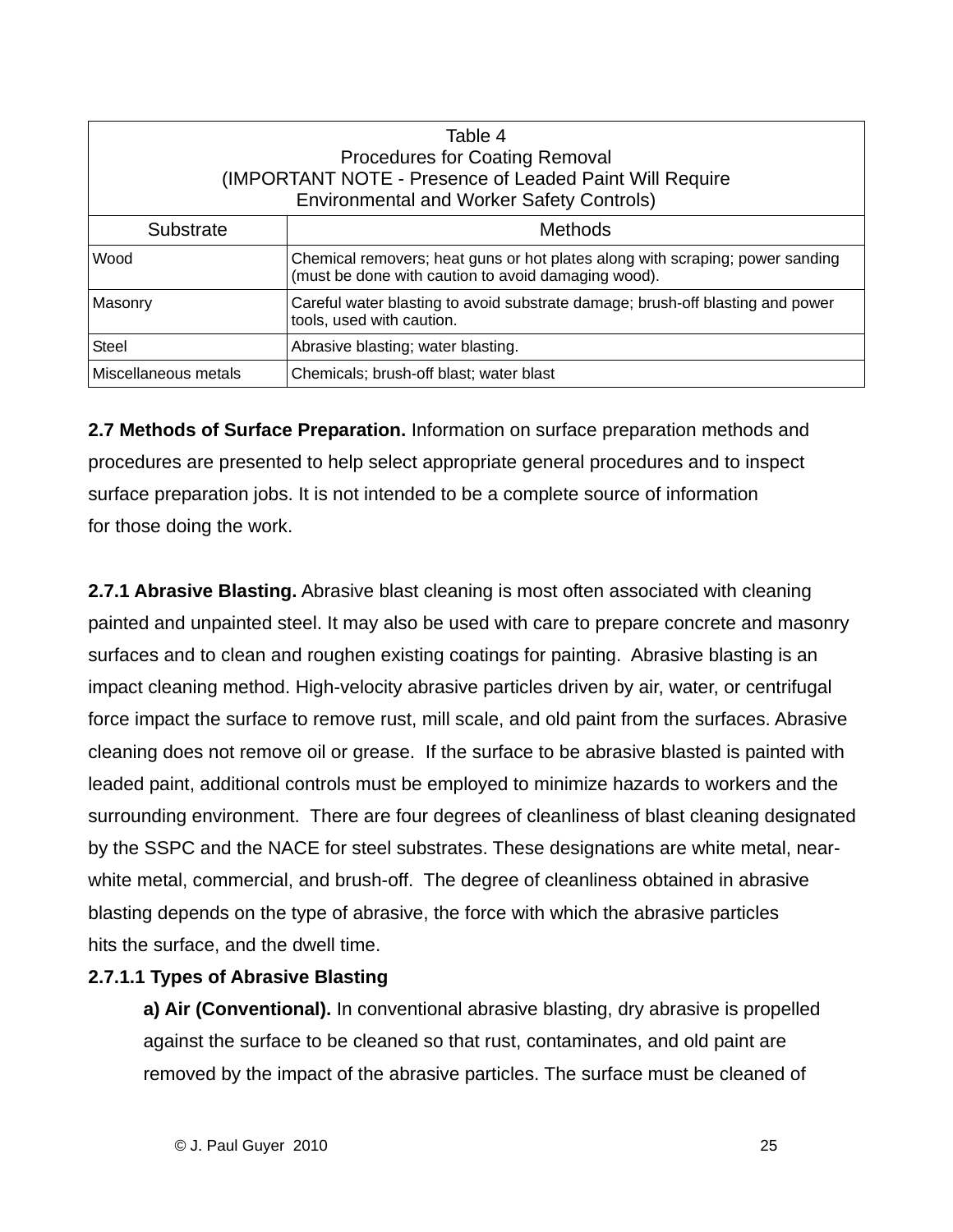blasting residue before painting. This is usually done by blowing clean air across the surfaces. Special care must be taken to ensure that horizontal or other obstructed areas are thoroughly cleaned. Uncontrolled abrasive blasting is restricted in most locations because of environmental regulations. Consult the local industrial hygiene or environmental office for regulations governing local actions. Procedures for containment of blasting debris are being used for paint removal from industrial and other structures. The SSPC has developed a guide (SSPC Guide 6I) for selecting containment procedures depending upon the degree of containment desired. The amount of debris generated can be reduced by recycling the abrasive. Recycling systems separate the paint waste from the abrasive.

**b) Wet.** Wet-abrasive blasting is used to control the amount of airborne dust. There are two general types of wet abrasive blasting. In one, water is injected near the nozzle exit into the stream of abrasive. In the other, water is added to the abrasive at the control unit upstream of the nozzle and the mixture of air, water, and sand is propelled through the hose to the nozzle. For both types of wet-blasting, the water may contain a corrosion inhibitor. Inhibitors are generally sodium, potassium, or ammonium nitrites, phosphates or dichromates. Inhibitors must be chosen to be compatible with the primer that will be used. After wet blasting, the surface must be rinsed free of spent abrasive. (The rinse water should also contain a rust inhibitor when the blasting water does.) Rinsing can be a problem if the structure contains a large number of ledges formed by upturned angles or horizontal girders since water, abrasives, and debris tend to collect in these areas. The surface must be completely dry before coating. When leaded paint is present, the water and other debris must be contained and disposed of properly. This waste may be classified as a hazardous waste under Federal and local regulations, and must be handled properly.

**c) Vacuum.** Vacuum blasting systems collect the spent abrasives and removed material, immediately adjacent to the point of impact by means of a vacuum line and shroud surrounding the blasting nozzle. Abrasives are usually recycled. Production is slower than open blasting and may be difficult on irregularly shaped surfaces, although shrouds are available for non-flat surfaces. The amount of debris entering the air and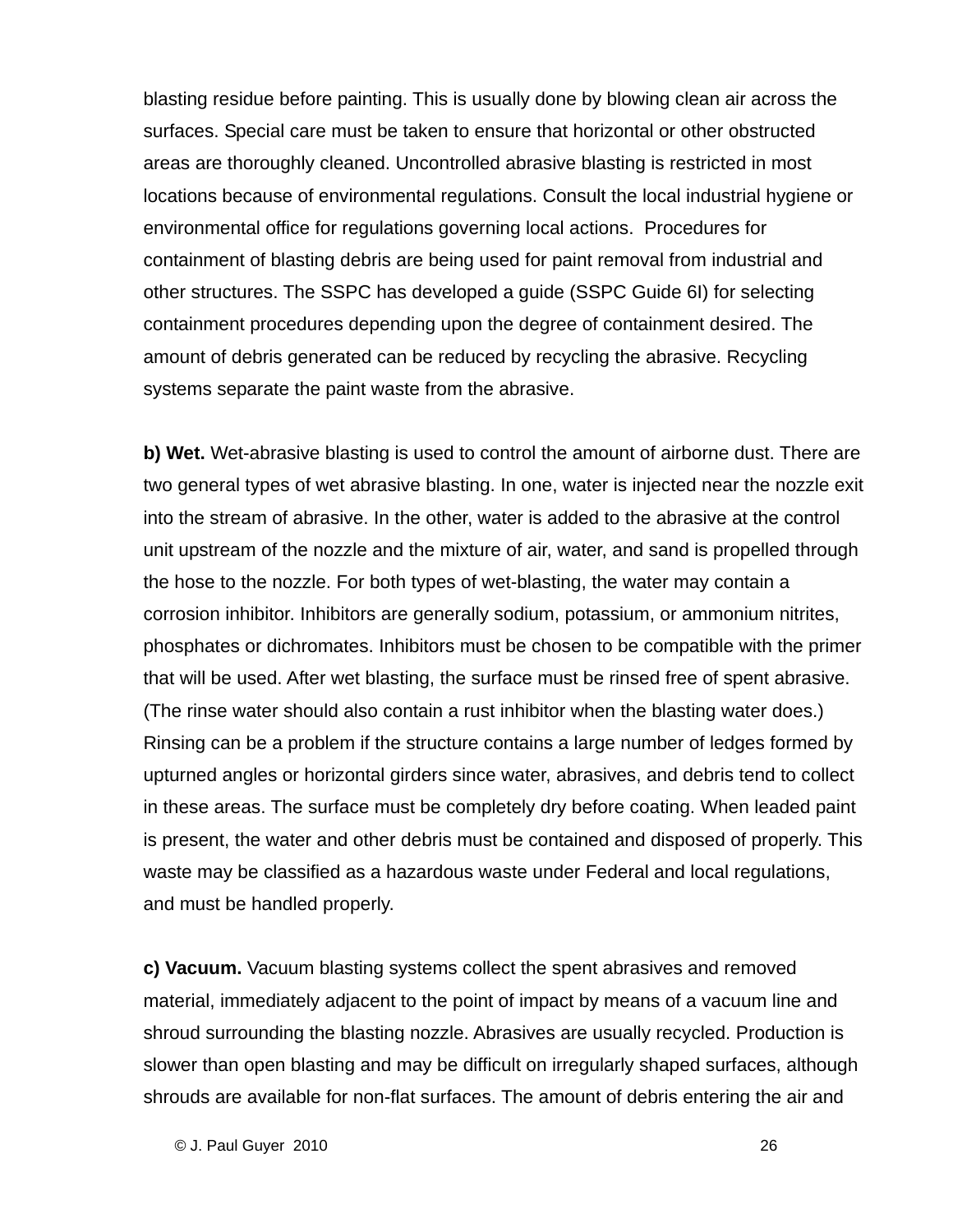the amount of cleanup is kept to a minimum if the work is done properly (e.g., the shroud is kept against the surface). This procedure is often used in areas where debris from open air blasting or wet blasting cannot be tolerated.

|                                | Table 5<br><b>Procedures for Coating Removal</b><br>(IMPORTANT NOTE - Presence of Leaded Paint Will Require<br><b>Environmental and Worker Safety Controls)</b> |
|--------------------------------|-----------------------------------------------------------------------------------------------------------------------------------------------------------------|
| Substrate                      | <b>Methods</b>                                                                                                                                                  |
| Wood                           | Chemical removers; heat guns or hot plates along with scraping; power sanding (must be<br>done with caution to avoid damaging wood).                            |
| Masonry                        | Careful water blasting to avoid substrate damage; brush-off blasting and power tools, used<br>with caution.                                                     |
| Steel                          | Abrasive blasting; water blasting.                                                                                                                              |
| <b>Miscellaneous</b><br>metals | Chemicals; brush-off blast; water blast                                                                                                                         |

**d) Centrifugal.** Cleaning by centrifugal blasting is achieved by using machines with motor-driven bladed wheels to hurl abrasives at a high speed against the surface to be cleaned. Advantages over conventional blasting include savings in time, labor, energy, and abrasive; achieving a cleaner, more uniform surface; and better environmental control. Disadvantages of centrifugal blasting include the difficulty of using it in the field, especially over uneven surfaces, although portable systems have been developed for cleaning structures such as ship hulls and storage tanks. Robots may be used to guide the equipment. In many cases, the abrasive used is reclaimed and used again.

**2.7.1.2 Conventional Abrasive Blasting Equipment.** Components of dry abrasive blasting equipment are air supply, air hose and couplings, abrasive blast machines, abrasive blast hose and couplings, nozzles, operator equipment, and oil and moisture separators. A brief description of each component follows:

**a) Air Supply.** The continuous and constant supply of an airstream of high pressure and volume is one of the most critical parts of efficient blasting operations. Thus, the air supply (compressor) must be of sufficient capacity. Insufficient air supply results in excessive abrasive use and slower cleaning rates. The compressor works by taking in,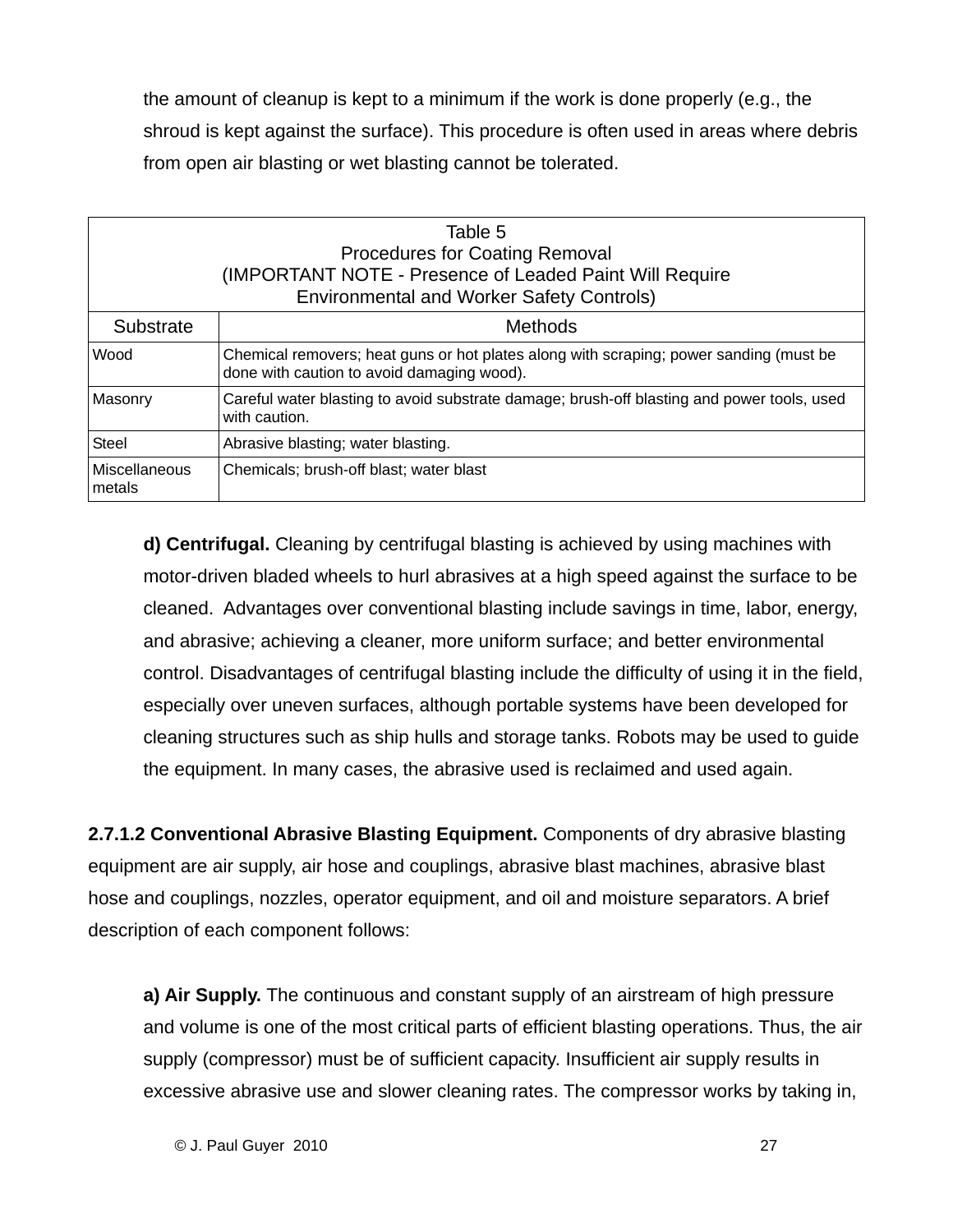filtering, and compressing a large volume of air by rotary or piston action and then releasing it via the air hose into the blasting machine. The capacity of a compressor is expressed in volume of air moved per unit time (e.g., cubic feet per minute (cfm)) and is directly related to its horsepower. The capacity required depends upon the size of the nozzle orifice and the air pressure at the nozzle. For example, a flow of 170 to 250 cfm at a nozzle pressure of 90 to 100 psi is necessary when using a nozzle with a 3/8 to 7/16 inch orifice. This typically can be achieved with a 45 to 60 horsepower engine.

**b) Air-Supply Hose.** The air-supply hose delivers air from the compressor to the blasting machine. Usually the internal diameter should be three to four times the size of the nozzle orifice. The length of the hose should be as short as practical because airflow through a hose creates friction and causes a pressure drop. For this reason, lines over 100 feet long generally have internal diameters four times that of the nozzle orifice.

**c) Blasting Machine.** Blasting machines or "sand pots" are the containers which hold the abrasives. The capacity of blasting machines varies from 50 pounds to several tons of abrasive material. The blasting machine should be sized to maintain an adequate volume of abrasive for the nozzles.

**d) Abrasive Blasting Hose.** The abrasive blasting hose carries the air and abrasive from the pot to the nozzle. It must be sturdy, flexible, and constructed or treated to prevent electrical shock. It should also be three to four times the size of the nozzle orifice, except near the nozzle end where a smaller diameter hose is attached.

**e) Nozzles.** Nozzles are available in a great variety of shapes, sizes, and designs. The choice is made on the basis of the surface to be cleaned and the size of the compressor. The Venturi design (that is, large throat converging to the orifice and then diverging to the outlet, Figure 3) provides increased speed of abrasive particles through the nozzle as compared with a straight bore nozzle. Thus, the rate of cleaning is also increased. Nozzles are available with a variety of lengths, orifice sizes, and lining materials. The life of a nozzle depends on factors such as the lining material and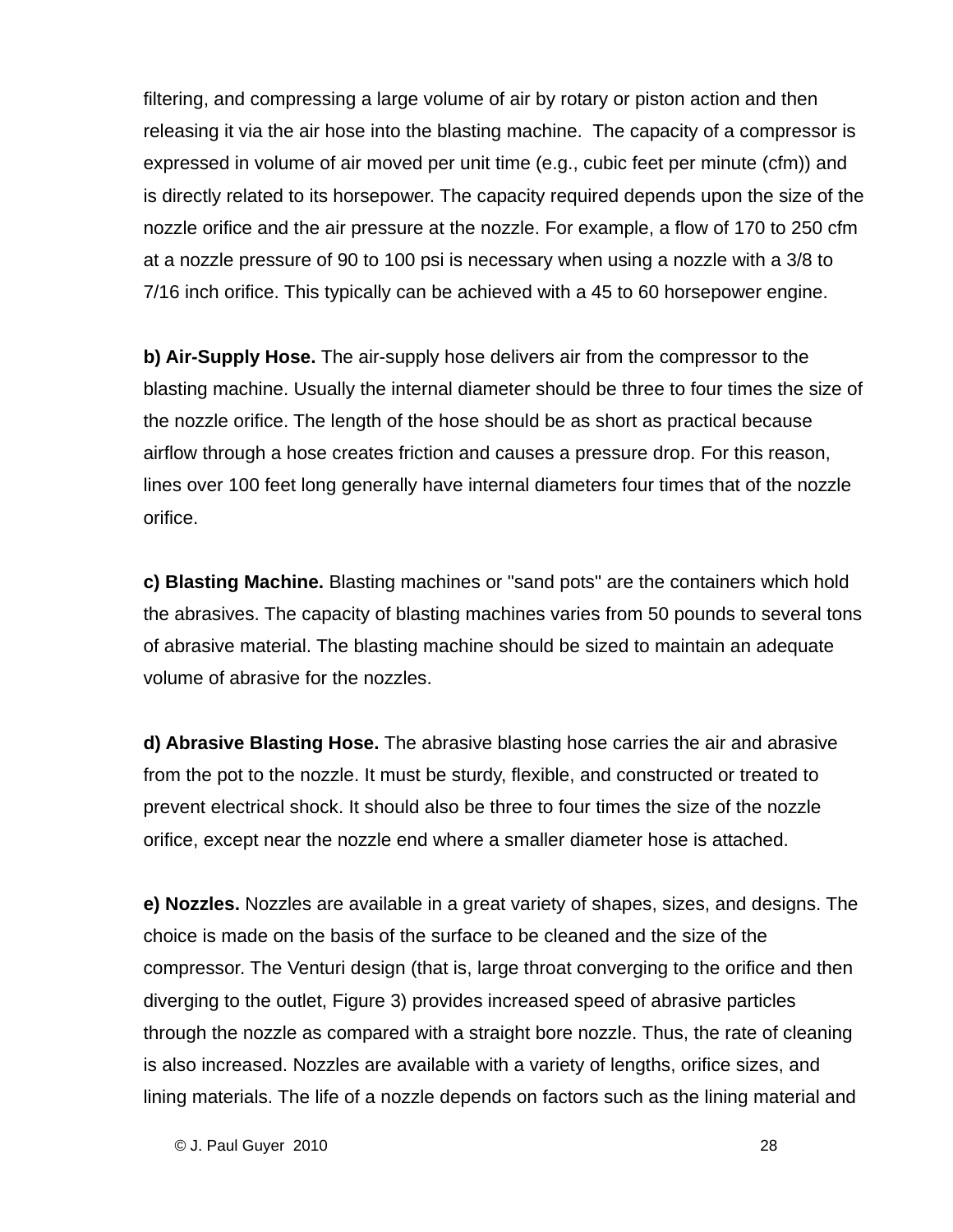the abrasives and varies from 2 to 1500 hours. Nozzles should be inspected regularly for orifice size and wear. Worn nozzles result in poor cleaning patterns and efficiency.

**f) Oil/Moisture Separators.** Oils used in the compressor could contaminate the air supply to the nozzles. To combat this, oil/moisture separators are installed at the blast machine. The separators require periodic draining and routine replacement of filters. Contamination of the air supply can be detected by a simple blotter test. In this test, a plain, white blotter is held 24 inches in front of the nozzle with only the air flowing (i.e., the abrasive flow is turned off) for 1 to 2 minutes. If stains appear on the blotter, the air supply is contaminated and corrective action is required. ASTM D 4285, Indicating Oil or Water in Compressed Air describes the testing procedure in more detail.

**g) Operators Equipment.** The operator's equipment includes a protective helmet and suit. The helmet must be air-fed when blasting is done in confined or congested areas. To be effective it must furnish respirable air to the operator at a low noise level, protect the operator from rebounding abrasive particles, provide clear vision to the operator, and be comfortable and not restrictive. Air-fed helmets must have National Institute of Safety and Hygiene (NIOSH) approval.

**h) Wet Blasting.** In addition to equipment needed for dry abrasive blasting, metering, delivery, and monitoring devices for water are needed.

**i) Vacuum Blasting.** Although there are many designs for vacuum blasting equipment, all systems have a head containing a blast nozzle, surrounded by a shroud connected to a vacuum system, and a collection chamber for debris.

**j) Centrifugal Blasting.** In centrifugal blasting, abrasive is hurled by wheels instead of being air-driven. This type of blasting is often used in shop work. Portable devices have been developed for use on flat surfaces. Abrasive is contained and usually recycled.

**2.7.1.3 Abrasive Properties.** The SSPC has a specification for mineral and slag abrasive, SSPC AB 1, Mineral and Slag Abrasives. Abrasives covered by the specification are intended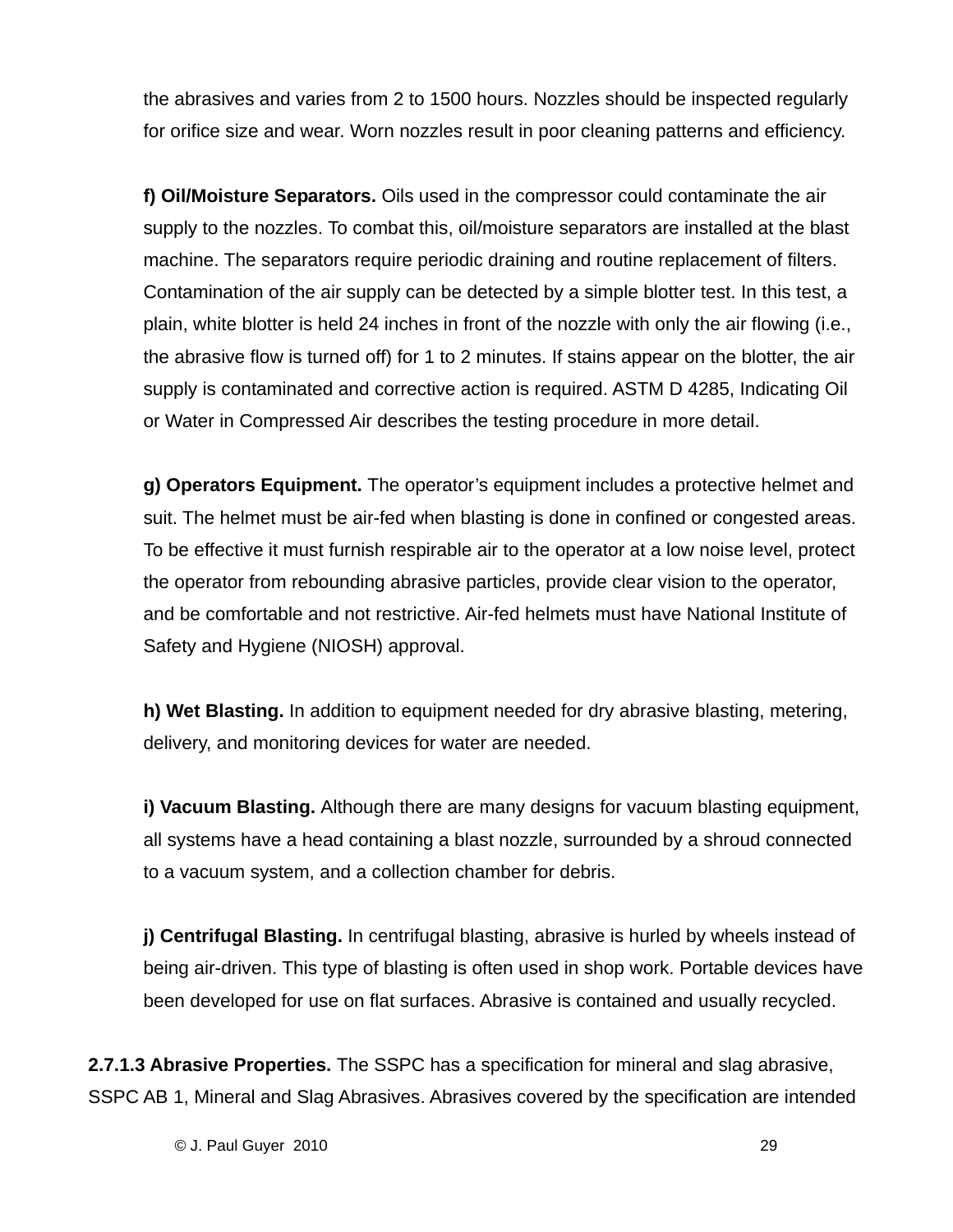primarily for one-time use without recycling. The specification has requirements for specific gravity, hardness, weight change on ignition, water soluble contaminant, moisture content and oil content. These and other properties of abrasives are discussed below:

**a) Size.** Abrasive size is a dominant factor in determining the rate of cleaning and the profile obtained. A large abrasive particle will cut deeper than a small one of the same shape and composition, however, a greater cleaning rate is generally achieved with smaller-sized particles. Thus, a mix is generally used.

**b) Shape.** The shape and size of abrasive particles determine the surface profile obtained from blasting. Round particles, such as shot, produce a shallow, wavy profile. Grit, which is angular, produces a jagged finish. Usually a jagged finish is preferred for coating adhesion. Round particles are well suited for removal of brittle contaminants like mill scale and are also used when little or no change in surface configuration is permitted. Sand and slag, which are semi-angular, produce a profile that is somewhere between that of shot and grit. Currently, sand is used much less than other abrasives because of health and breakdown factors.

**c) Hardness.** Hard abrasives usually cut deeper and faster than soft abrasives. Hence, hard abrasives are best suited for blast cleaning jobs where the objective is to remove surface coatings. Soft abrasives, such as walnut hulls, can remove light contaminants without disturbing a metal substrate or, in some cases, the existing coating system.

**d) Specific Gravity.** Generally the more dense a particle, the more effective it is as an abrasive. This is because it takes a certain amount of kinetic energy to remove contaminants from the surface and the kinetic energy of an abrasive particle is directly related to its density (specific gravity).

**e) Breakdown Characteristics.** Abrasive particles striking the surface at high speeds are themselves damaged. The way in which they fracture (breakdown) and/or in which they change their shape and size is called their breakdown characteristic. An excessive breakdown rate results in a significant increase in dusting, requires extra surface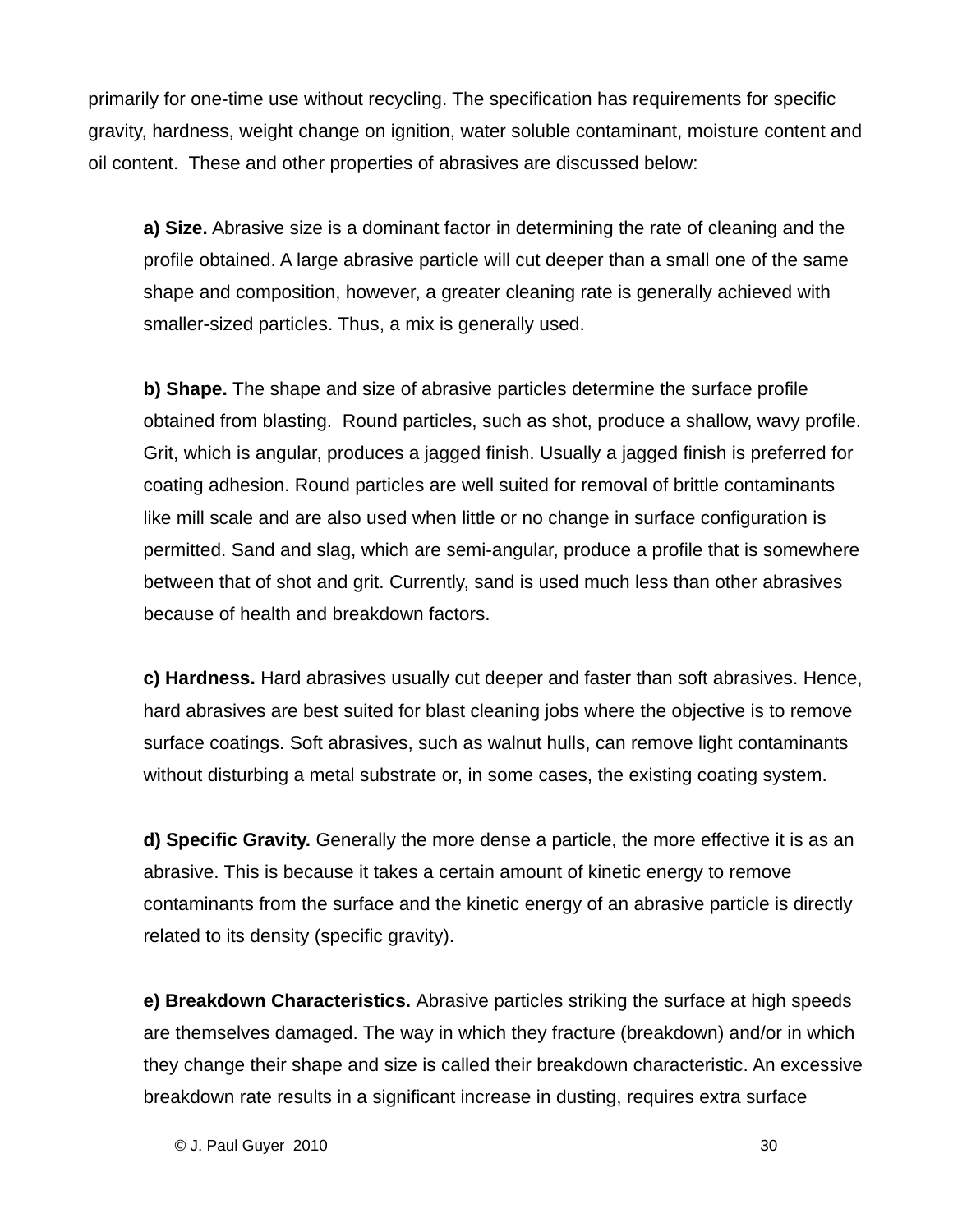cleaning for removal of breakdown deposits, and limits the number of times the abrasive can be reused.

**f) Water-Soluble Contaminants.** ASTM D 4940, Conductimetric Analysis of Water Soluble Ionic Contamination of Blasting Abrasives describes a conductivity test for determining the level of contamination of metallic, oxide, slags, and synthetic abrasives by water-soluble salts. SSPC AB 1 requires that the conductivity of the test solution be below 100 microsiemens.

**2.7.1.4 Abrasive Types.** Abrasives fall into seven general categories: metallic, natural oxides, synthetic, slags, cellulose (such as walnut hulls), dry ice pellets (carbon dioxide), sodium bicarbonate, and sponge.

**a) Metallic.** Steel shot and grit are the most commonly used metallic abrasives. Metallic abrasives are used to remove mill scale, rust, and old paint and provide a suitable anchor pattern. The advantages of metallic abrasives include longer useful life (can be recycled many times), greater impact energy for given particle size, reduced dust formation during blasting, and minimal embedment of abrasive particles. The disadvantages include blast cleaning equipment must be capable of recycling, abrasives must be kept dry to prevent corrosion, and the impact of steel shot on metal surfaces may cause formation of hackles on the surface. These hackles are relatively long slivers of metal and must be removed mechanically by sanding or grinding before coating to prevent pinpoint corrosion through the paint film.

**b) Natural Oxides.** Silica is the most widely used natural oxide because it is readily available, low in cost, and effective. Sand particles range from sharply angular to almost spherical, depending on the source. OSHA and EPA regulations have restricted the use of sand in many areas. Non-silica sands (generally termed "heavy mineral" sands) are also being used for blast cleaning. However, they are generally of finer particle size than silica sand and are usually more effectively used for cleaning new steel than for maintenance applications.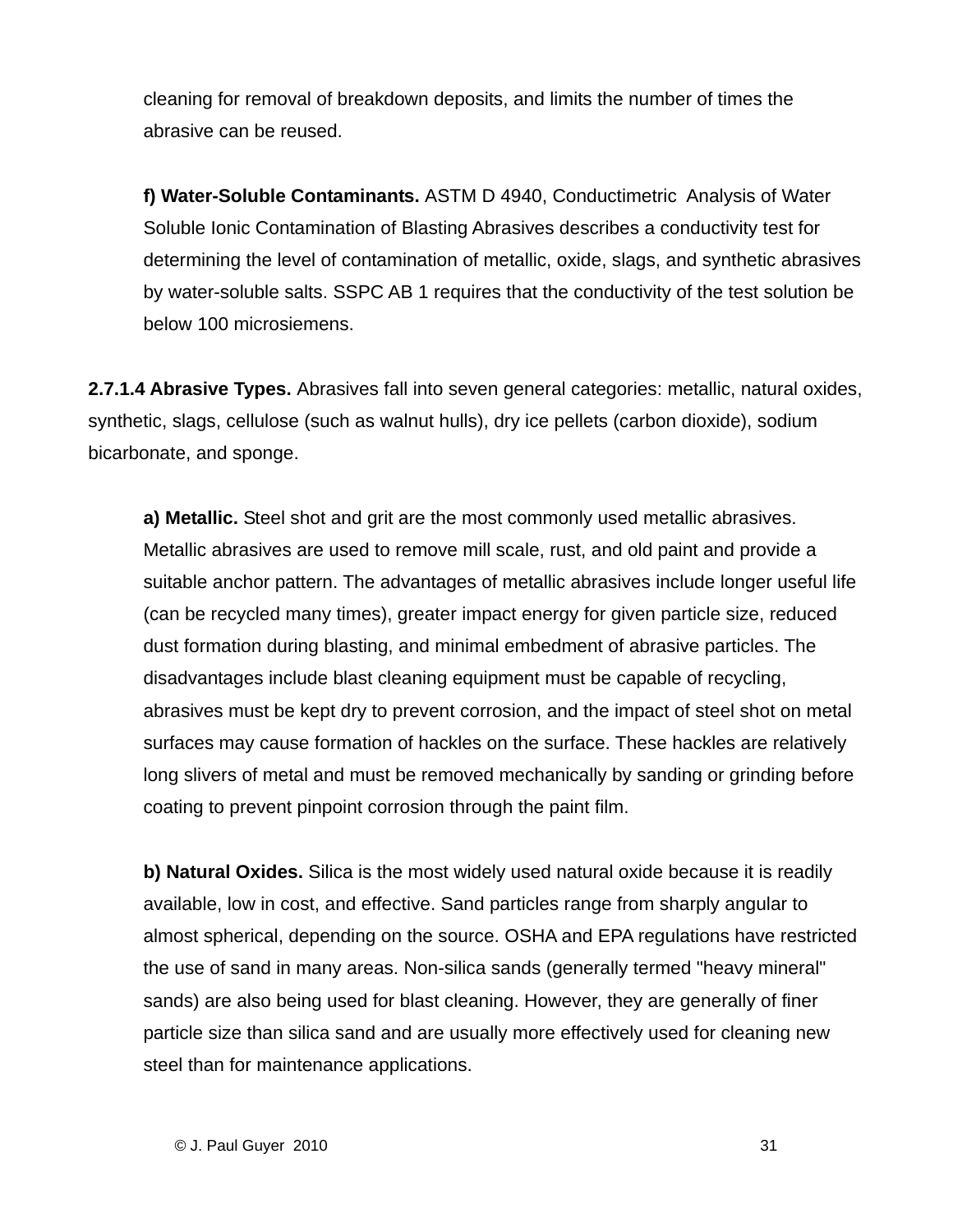**c) Synthetics.** Aluminum oxide and silicon carbide are nonmetallic abrasives with cleaning properties similar to the metallics and without the problem of rusting. They are very hard, fast-cutting and low-dusting, but they are costly and must be recycled for economical use. They are often used to clean hard, high tensile strength metals.

**d) Slags.** The most commonly used slags for abrasives are by-products from metal smelting (metal slags) and electric power generation (boiler slags). Slags are generally hard, glassy, homogeneous mixtures of various oxides. They usually have an angular shape, a high breakdown rate, and are not suitable for recycling.

**e) Cellulose Type.** Cellulose type abrasives, such as walnut shells and corncobs, are soft, low density materials used for cleaning of complex shaped parts and removing dirt, loose paint, or other deposits on paint films. Cellulose type abrasives will not produce a profile on a metal surface.

**f) Dry Ice.** Special equipment is used to convert liquid carbon dioxide into small pellets which are propelled against the surface. Since the dry ice sublimes, the abrasive leaves no residue. The method can be used to remove paint from some substrates, but not mill scale and will not produce a profile. Paint removal is slow (and very difficult from wood) and the equipment needed to carry out the blasting is expensive.

**g) Sponge.** Specially manufactured sponge particles, with or without impregnated hard abrasive, are propelled against the surface. Less dust is created when sponge abrasive is used as compared to expendable or recyclable abrasives. The sponge is typically recycled several times. If sponge particles with impregnated hard abrasive are used, a profile on a metal can be produced. Sponge blasting is typically slower than with conventional mineral or steel abrasives.

**h) Sodium Bicarbonate.** Sodium bicarbonate particles are propelled against the surface, often in conjunction with high-pressure water. This method provides a way to reduce waste if the paint chips can be separated from the water after cleaning since sodium bicarbonate is soluble in water. These particles can be used to remove paint,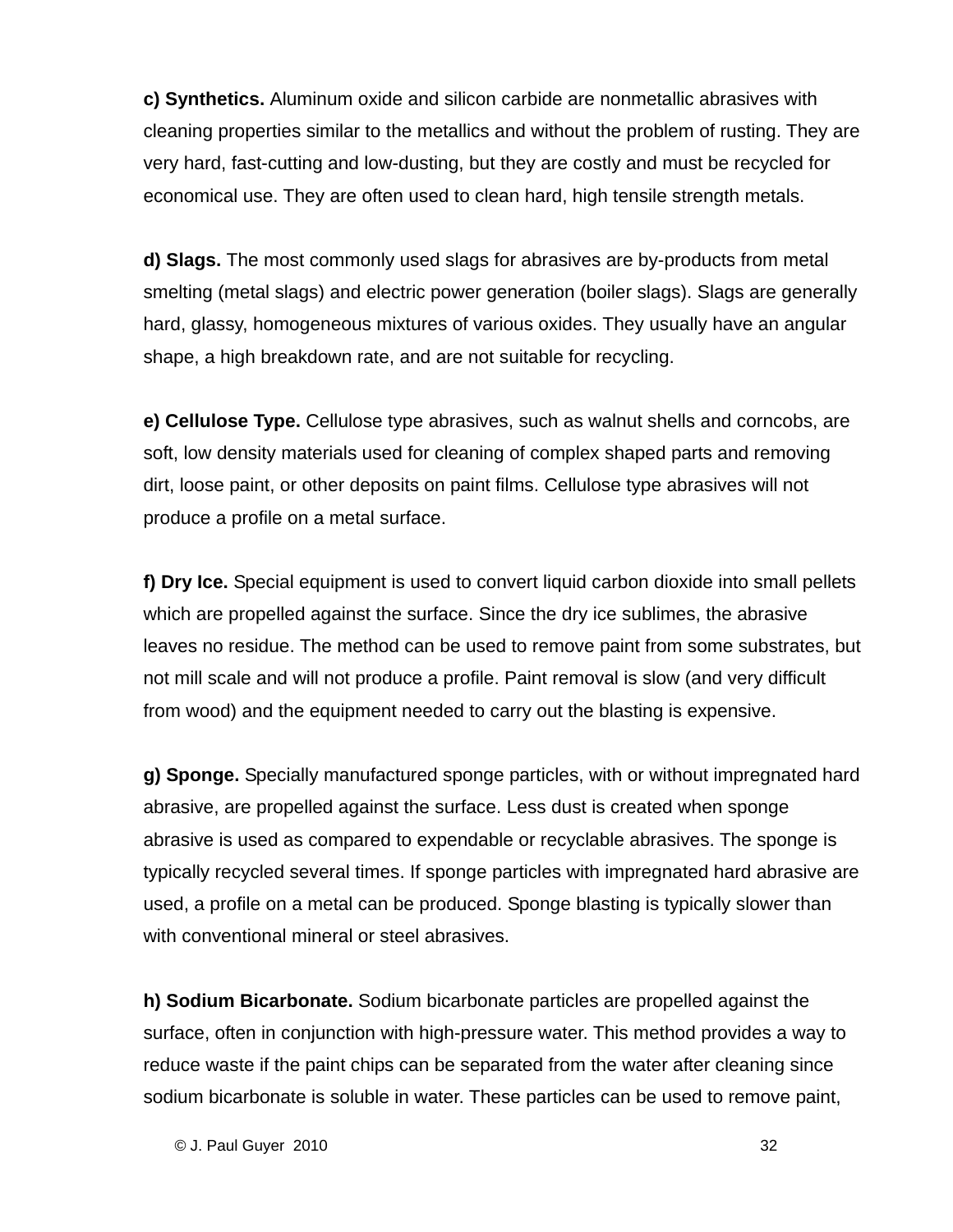but not mill scale or heavy corrosion.

**2.7.1.5 Selection.** Selection of the proper abrasive is a critical part of achieving the desired surface preparation. Factors that influence the selection include: desired degree of cleanliness; desired profile; degree of rusting; deep pits; and kind and amount of coating present. Since obtaining the desired degree of cleanliness and profile are the main reasons for impact cleaning, they must be given priority over all other factors except environmental ones in abrasive selection.

**2.7.1.6 Inspection.** Abrasives must be dry and clean. It is most important that they are free of inorganic salts, oils, and other contaminants. There are only limited standard procedures for inspecting abrasives. The following general procedure is suggested:

**a)** Visually inspect the abrasive to ensure that it is dry,

**b)** Test for presence of water soluble salts by following ASTM D 4940 in which equal volumes of water and abrasive are mixed and allowed to stand for several minutes and the conductivity of the supernatant is measured using a conductivity cell and bridge,

**c)** Examine the supernatant of the ASTM D 4940 test for presence of an oil film.

**2.7.1.7 Procedures/General Information.** Good blasting procedures result in efficient and proper surface preparation. Adequate pressure at the nozzle is required for effective blasting. Other factors, such as flow of abrasive, nozzle wear, position of the nozzle with respect to the surface, and comfort of operator are also important. A well trained operator is essential to obtaining an acceptable job.

**a) Handling the Nozzle.** The angle between the nozzle and the surface and the distance between the nozzle and surface are important factors in determining the degree and rate of cleaning. The working angle will vary from 45 to 90 degrees depending upon the job. To remove rust and mill scale, the nozzle is usually held at an angle of between 80 and 90 degrees to the surface. This is also the preferred configuration for cleaning pitted surfaces. A slight downward angle will direct the dust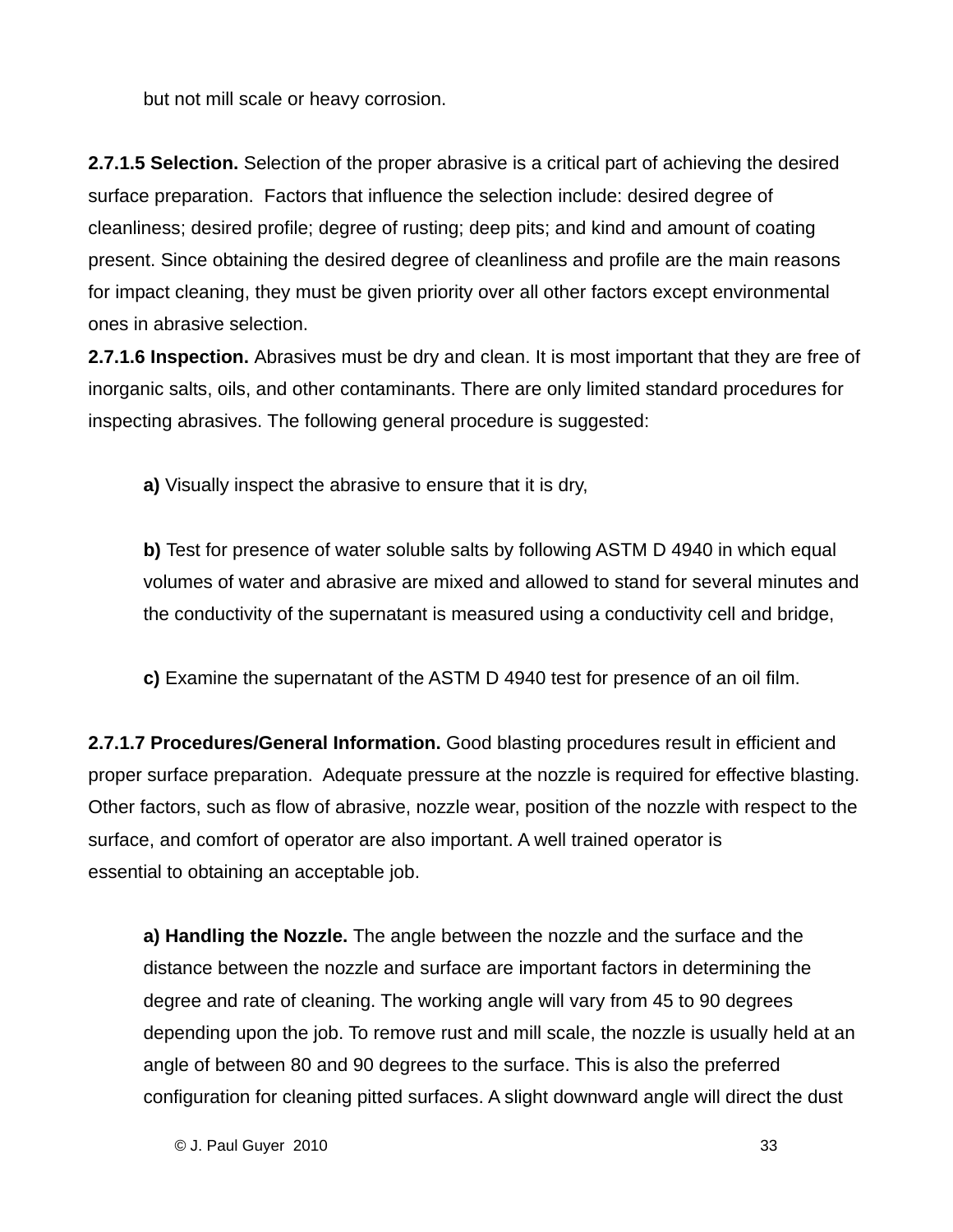away from the operator and ensure better visibility. A larger angle between nozzle and surface allows the operator to peel away heavy coats of old paint and layers of rust by forcing the blast under them. Other surface contaminants may be better removed with a cleaning angle of from 60 to 70 degrees. By varying the distance between the nozzle and the surface, the type and rate of cleaning can also be varied. The closer the nozzle is to the surface, the smaller the blast pattern and the more abrasive strikes it. Thus, a greater amount of energy impacts the surface per unit area than if the nozzle were held further away. A close distance may be required when removing tight scale, for example. However, a greater distance may more effectively remove old paint. Once an effective angle and distance have been determined, each pass of the nozzle should occur in a straight line to keep the angle and distance between the nozzle and the surface the same. Arcing or varying the distance from the surface will result in a nonuniform surface.

**b) Rates.** The rate of cleaning depends on all of the factors discussed above. Abrasive blasting of steel to a commercial degree of cleanliness (SSPC SP 6 or better) is much slower than painting. No more steel surface area should be blast cleaned at one time than can be primed the same day, since significant rusting can occur overnight. If rusting does occur, the surface must be reblasted before painting.

**2.7.2 Acid Cleaning.** Acid cleaning is used for cleaning efflorescence and laitance from concrete.

**2.7.2.1 Concrete.** Heavy efflorescence and laitance should be removed from concrete surfaces by dry brushing or cleaning prior to acid cleaning. This is to prevent dissolution of the efflorescence and subsequent movement of the salts into the concrete. Prior to application of an acid solution, heavy oil, grease, and soil deposits must also be removed. Oily dirty deposits can be removed by solvent or detergent washing. The commonly used procedure to acid clean these surfaces is to thoroughly wet the surface with clean water; uniformly apply acid solution (often a 5 to 10 percent solution of hydrochloric (muriatic) acid solution or a solution of phosphoric acid); scrub the surface with a stiff bristle brush; and immediately rinse the surface thoroughly with clean water. Measure the pH of the surface and rinse water using pH paper (ASTM D 4262, pH of Chemically Cleaned or Etched Concrete Surfaces). In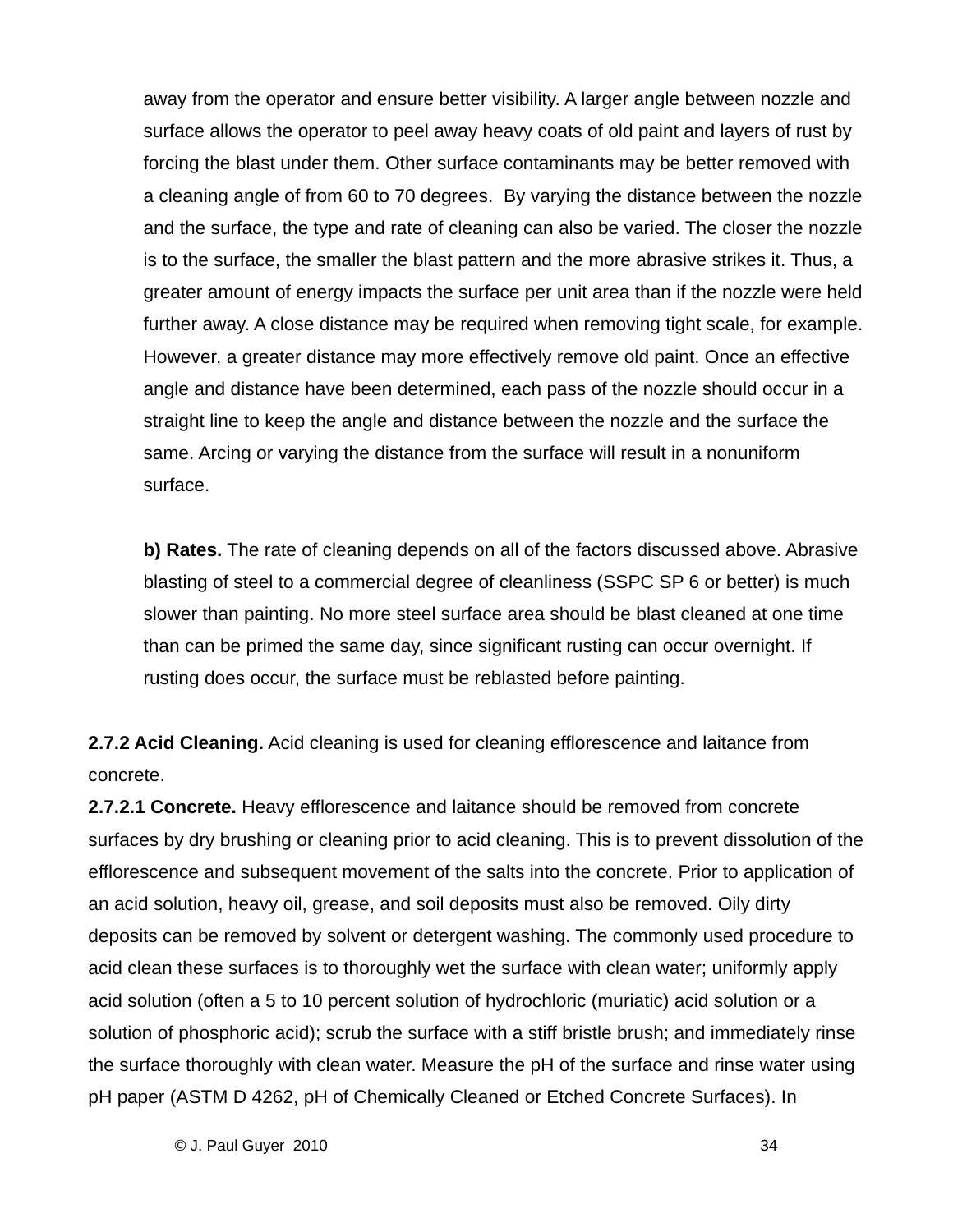general, the pH should be within one pH unit of fresh rinse water. It is essential for good paint performance that the acid be neutralized before painting. Work should be done on small areas, not greater than 4 square feet in size. This procedure or light abrasive blasting can also be used to etch the surface of very smooth concrete prior to coating. Coating adhesion on slightly rough concrete surfaces is usually much better than on smooth and (e.g., troweled) surfaces. An acid etched surface is usually roughened to a degree similar in appearance to a medium grade sandpaper. This cleaning method is described in detail in ASTM D 4260.

**2.7.3 Chemical Removal of Paint.** Paint strippers can be used when complete paint removal is necessary and other methods, such as abrasive blasting, cannot be used due to environmental restraints or potential damage to the substrate. Removers are selected according to the type and condition of the old coating as well as the nature of the substrate. They are available as flammable or nonflammable types and in liquid or semi-paste types. While most paint removers require scraping or other mechanical means to physically remove the softened paint, types are available that allow the loosened coating to be flushed away with steam or hot water. If paint being removed contains lead, additional environmental and worker safety precautions will be needed. Many removers contain paraffin wax to retard evaporation and this residue must be removed prior to recoating. Always follow manufacturer's recommendations. In addition, surrounding areas (including shrubs, grass, etc.) should be protected from exposure to the remover, collection of the residue will probably be required by environmental regulations. Removers are usually toxic and may cause fire hazards. Management of the waste associated with the procedure will also be necessary. Consult the local environmental and safety offices for further information.

**2.7.4 Detergent Washing.** Detergent washing or scrubbing is an effective way to remove soil, chalk and mildew. Detergent cleaning solutions may be applied by brush, rags, or spray. An effective solution for removal of soil and chalk is 4 ounces of trisodium phosphate, 1 ounce household detergent, and 4 quarts of water. For mildew removal, 1 part of 5 percent sodium hypochlorite solution (household bleach) is added to 3 parts of the cleaning solution used for chalk and soil removal. Of course, if there is little or no existing chalk on the surface, the cleaning solution should not contain the trisodium phosphate. Note, that sodium hypochlorite solution (household bleach) must not be added to cleaning solutions containing ammonia or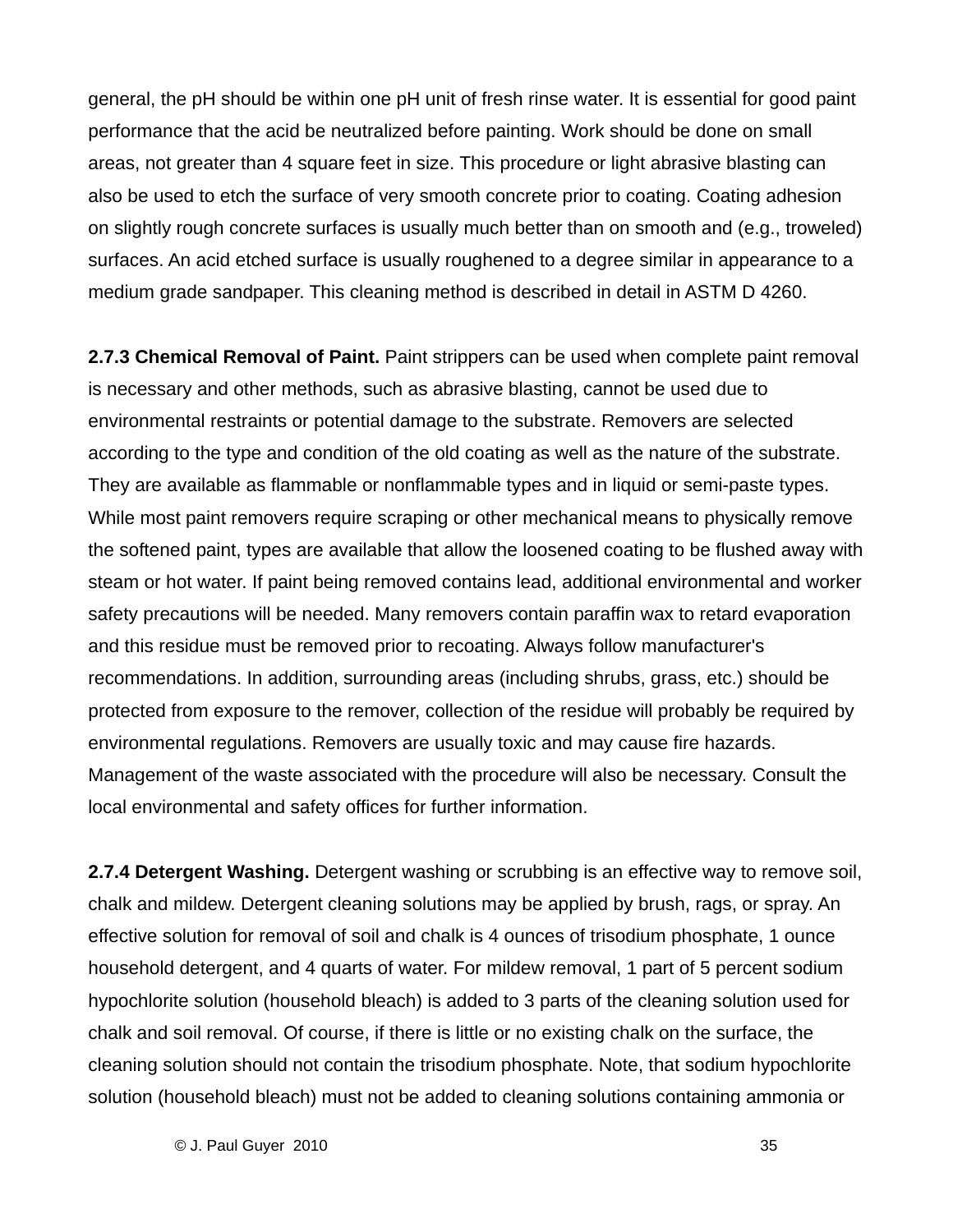other similar chemicals. Toxic fumes will be produced. Thorough rinsing with water is absolutely necessary to remove the soapy alkaline residues before recoating. To test the effectiveness of the rinse, place pH paper against the wet substrate and in the rinse water and compare the pH of the two. (Refer to ASTM D 4262 for complete description of the procedure.) The pH of the substrate should be no more than one pH unit greater than that of the rinse water.

**2.7.5 Hand Tool Cleaning.** Hand cleaning is usually used only for removing loosely adhering paint or rust. Any grease or oil must be removed prior to hand cleaning by solvent washing. Hand cleaning is not considered an appropriate procedure for removing tight mill scale or all traces of rust and paint. It is slow and, as such, is primarily recommended for spot cleaning in areas where deterioration is not a serious factor or in areas inaccessible to power tools. Hand tools include wire brushes, scrapers, abrasive pads, chisels, knives, and chipping hammers. SSPC SP 2 describes standard industrial hand-tool cleaning practices for steel. Since hand cleaning removes only the loosest contaminants, primers applied over hand-tool cleaned surfaces must be chosen that are capable of thoroughly wetting the surface. Paint performance applied to hand-cleaned steel surfaces is not as good as that applied over blast cleaned surfaces.

**2.7.6 Heat.** Electric heat guns and heat plates are used to remove heavy deposits of coatings on wood and other substrates. The gun or plate is positioned so that the coating is softened and can be removed by scraping. Production rates depend upon the thickness of the old coating and the smoothness of the substrate. There is a possibility of creating toxic fumes, or conditions in which burns are possible. The use of torches is not recommended, although they have been used to remove greasy contaminates and paints from surfaces prior to painting. This is an extremely dangerous procedure. The SSPC no longer has a surface preparation standard for flame cleaning because of the danger involved.

**2.7.7 Organic Solvent Washing.** Solvent cleaning is used for removing oil, grease, waxes, and other solvent-soluble matter from surfaces. VOC rules may prohibit or limit the use of solvent cleaning. The local environmental and safety office should be consulted before using or specifying solvent cleaning. Inorganic compounds, such as chlorides, sulfates, rust, and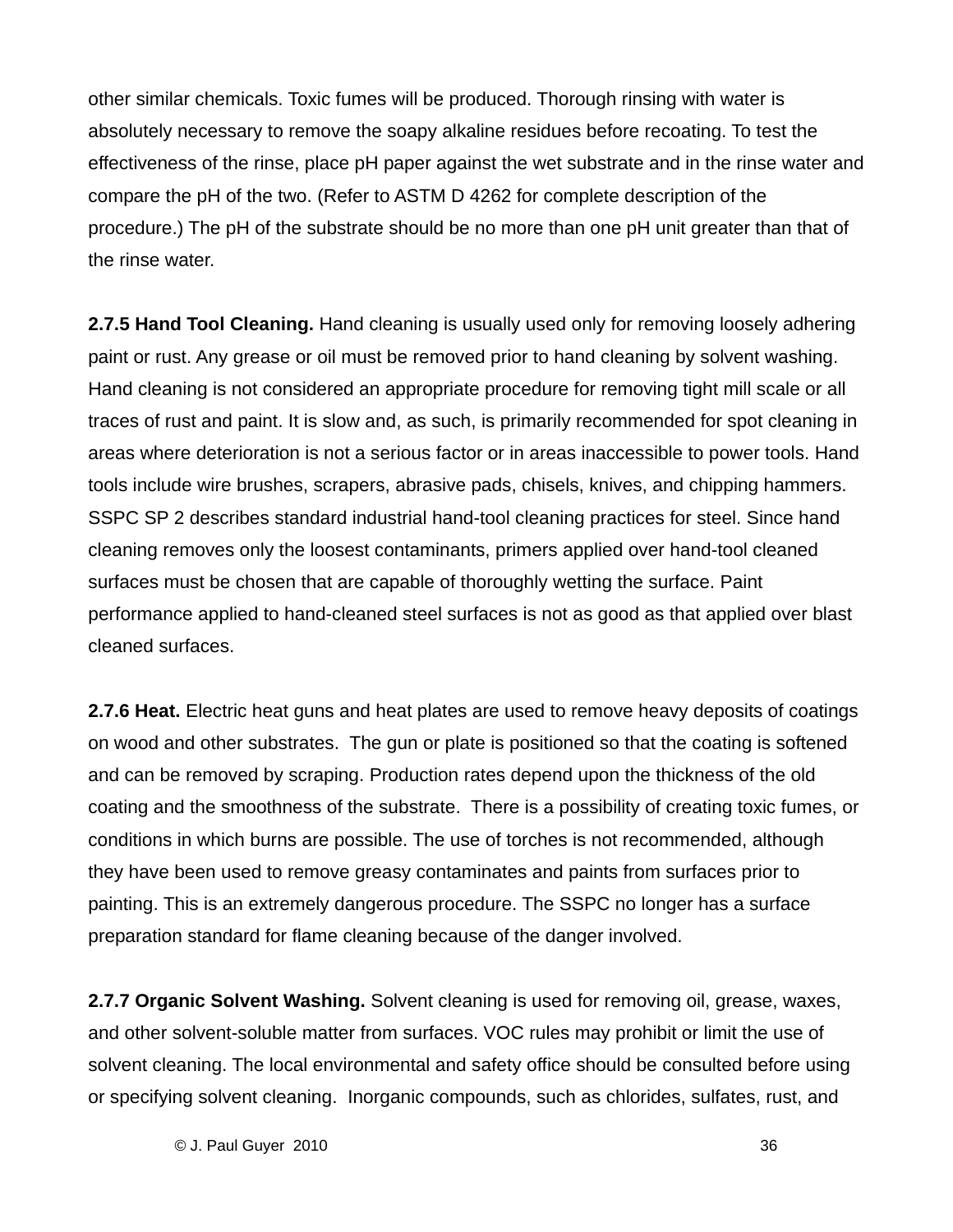mill scale are not removed by solvent cleaning. Solvent cleaning or detergent or steam washing must precede mechanical cleaning when oil and grease are present on the surface because mechanical and blast cleaning methods do not adequately remove organic contaminants and may spread them over the surface. Before solvent washing, any soil, cement splatter, or other dry contaminants must first be removed. The procedure for solvent washing is to: wet the surface with solvent by spraying or wiping with rags wet with solvent; wipe the surface with rags; and make a final rinse with fresh solvent. Fresh solvent must be used continuously and the rags must be turned and replaced continuously. Solvents rapidly become contaminated with oils and grease since they clean by dissolving and diluting contaminants. Mineral spirits is effective in most solvent cleaning operations. SSPC SP 1 describes recommended industry practices for cleaning steel using solvents. Organic solvents pose health and safety threats and should not come into contact with the eyes or skin or be used near sparks or open flames. Disposal of solvent must be done in accordance with governing regulations. Rags must be placed in fireproof containers after use.

**2.7.8 Power Tool Cleaning.** Power tool cleaning can be used to remove more tightly adhering contaminants and existing paint than hand tool cleaning. Either electrical or pneumatic power is used as the energy source. Power tool cleaning is recommended when deterioration is localized, deterioration is not a serious problem, or when abrasive blasting is not possible. SSPC SP 3 and SSPC SP 11 describe the use of some of these tools for steel. In general, power tool cleaning is less economical and more time consuming than blasting for cleaning large areas. However, power tools do not leave as much residue or produce as much dust as abrasive blasting. Also, some power tools are equipped with vacuum collection devices. Power tools include sanders, grinders, wire brushes, chipping hammers, scalers, needle guns, and rotary peeners. Power tools clean by impact or abrasion or both. Near-white (i.e., rust and paint removed) steel surfaces with anchor patterns (although different than those achieved in blast cleaning) can be obtained with some power tools, as described in SSPC SP 11. Care must be taken when using wire brushes to avoid burnishing the surface and thus causing a reduced adhesion level of the primer coating. Grease and oil must be removed prior to power tool cleaning. Danger from sparks and flying particles must always be anticipated. The operator and adjacent workers must wear goggles or helmets and wear protective clothing. No flammable solvents should be used or stored in the area.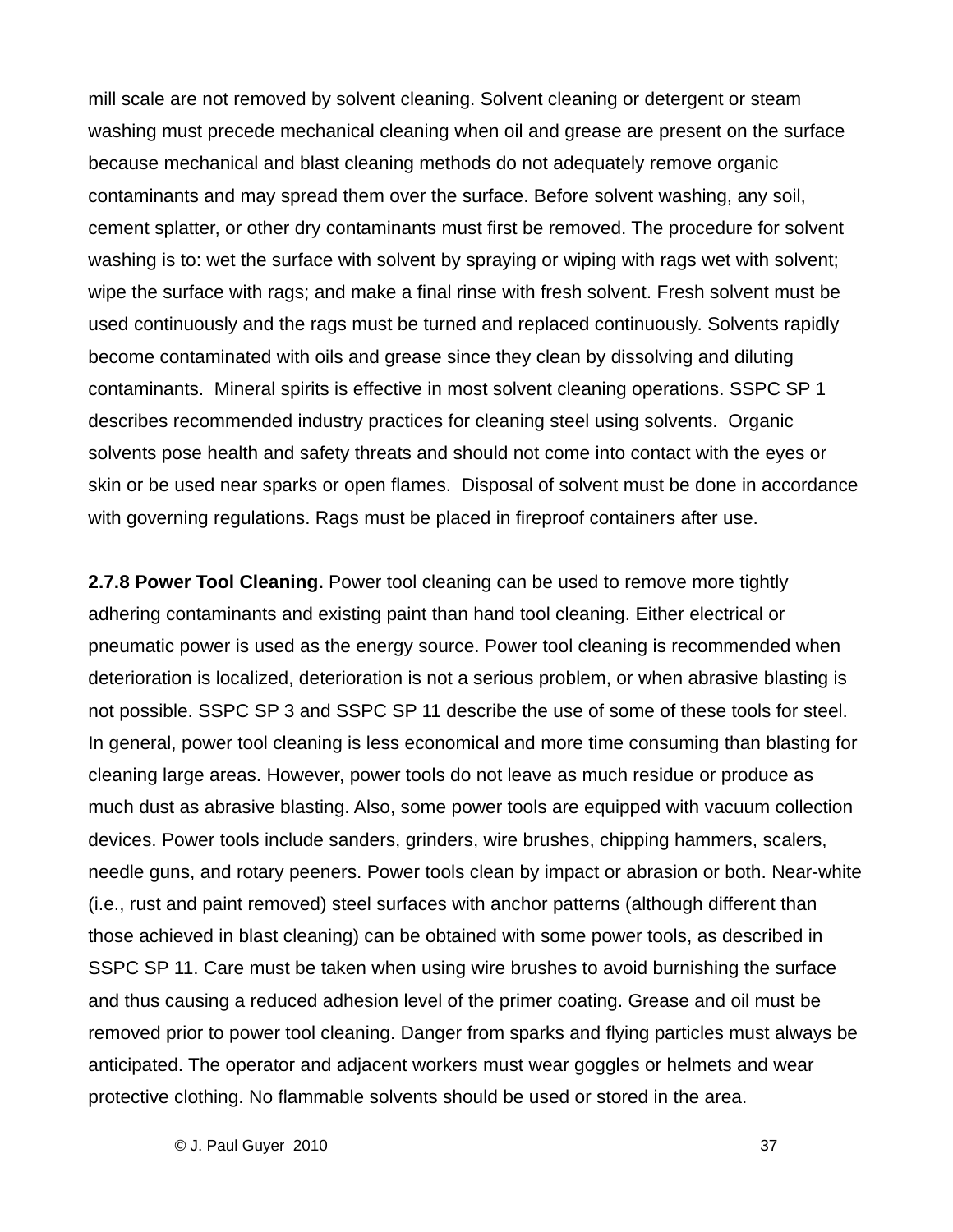**2.7.9 Steam Cleaning.** A high-pressure jet of steam (about 300 degrees F, 150 psi), usually with an added alkaline cleaning compound, will remove grease, oil, and heavy dirt from surfaces by a combination of detergent action, water, heat and impact (refer to SSPC SP 1). The steam is directed through a cleaning gun against the surface to be cleaned. The pressure is adjusted to minimize spraying time. Any alkaline residue remaining on the surface after the cleaning operation must be removed by thorough rinsing with fresh water. Alkali cleaners used in steam cleaning may attack aluminum and zinc alloys and should not be used on these substrates. Steam cleaning may cause old paints to swell and blister. Thus, when steam cleaning previously painted surfaces, the cleaning procedure should first be tested in a small area to assess the effect on the old paint. Steam cleaning equipment is usually portable and is one of two designs. With one type of equipment, concentrated cleaning solution is mixed with water, fed through a heating unit so that it is partially vaporized, pressurized, and forced through a nozzle. With another type of equipment, sometimes called a hydro-steam unit, steam from an external source is mixed with the cleaning solution in the equipment or in the nozzle of the cleaning gun. The shape of the nozzle is chosen according to the contour of the surface being cleaned. Steam cleaning is dangerous and extreme caution should be exercised with the equipment. A dead man valve must be included in the equipment and the operator must have sound, safe footing. Workers engaged in steam cleaning operations must be protected from possible burns and chemical injury to the eyes and skin by protective clothing, face shields, and the like.

**2.7.10 Water Blast Cleaning.** Water blast cleaning uses a high-pressure water stream to remove lightly adhering surface contaminants. Selection of water pressure and temperature and addition of a detergent depend on the type of cleaning desired. Low pressure - up to 2000 psi - (sometimes called "power washing") is effective in removing dirt, mildew, loose paint, and chalk from surfaces. It is commonly used on metal substrates and generally does little or no damage to wood, masonry, or concrete substrates. For removing loose flaky rust and mill scale from steel, water pressures as high as 10,000 psi or more and volumes of water to 10 gallons per minute are used. However, water blasting without an added abrasive does not provide a profile. By introducing abrasives into the water stream, the cleaning process becomes faster and an anchor pattern is produced. Hydroblasting at high pressures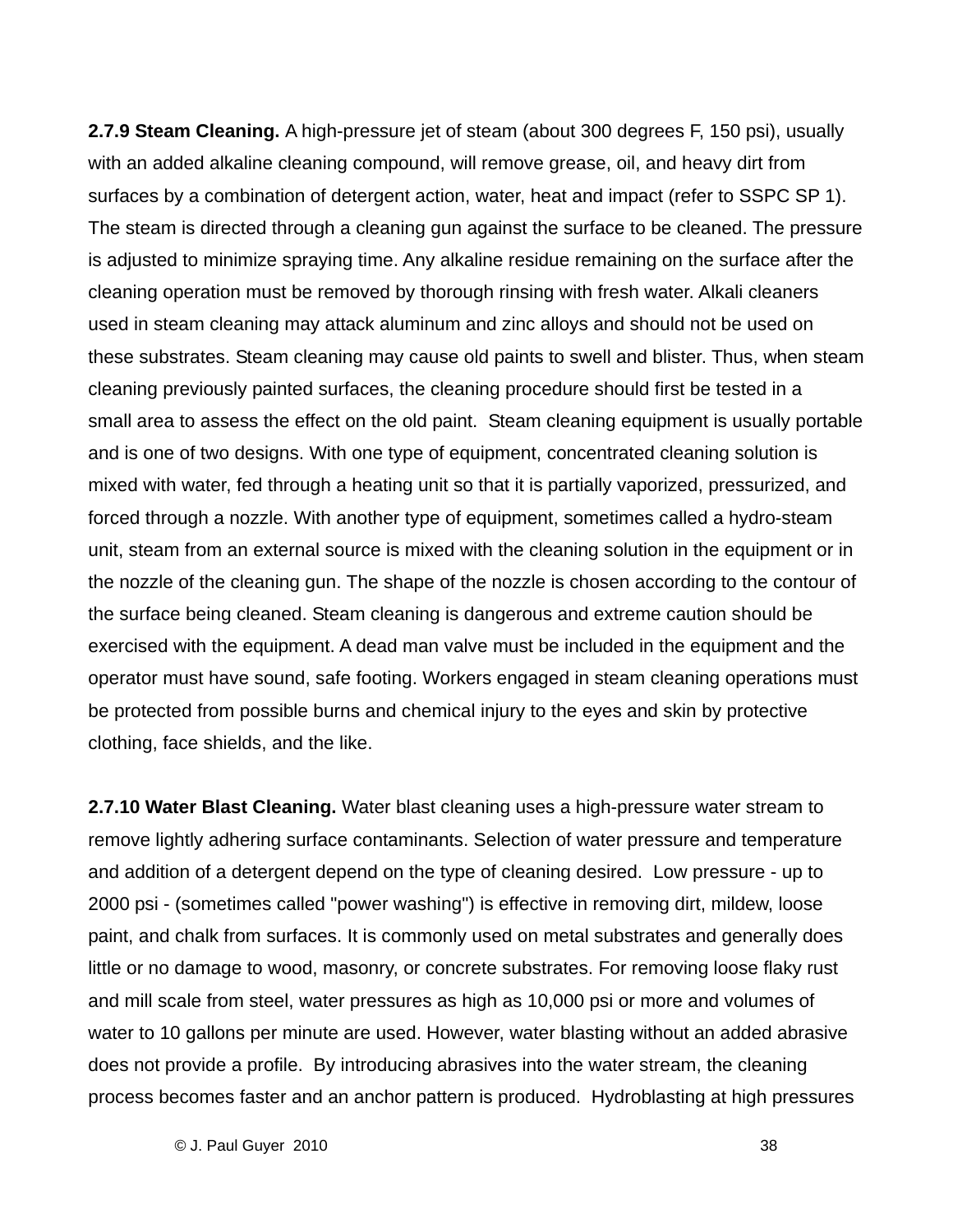can be dangerous and extreme caution should be exercised with the equipment. A dead man valve must be included in the equipment and the operator must have sound, safe footing. He should wear a rain suit, face shield, hearing protection, and gloves. Additional safety equipment may be needed.

**2.7.10.1 Equipment.** The basic water blasting unit (without injection of an abrasive) consists of an engine-driven pump, inlet water filter, pressure gauge, hydraulic hose, gun, and nozzle combination. As with the equipment for abrasive blasting, the gun must be equipped with a "fail-safe" valve so that the pressure is relieved when the operator releases the trigger. Nozzle orifices are either round or flat. The selection depends on the shape of the surface to be cleaned. Flat orifices are usually used on large flat surfaces. Nozzles should be held about 3 inches from the surface for most effective cleaning.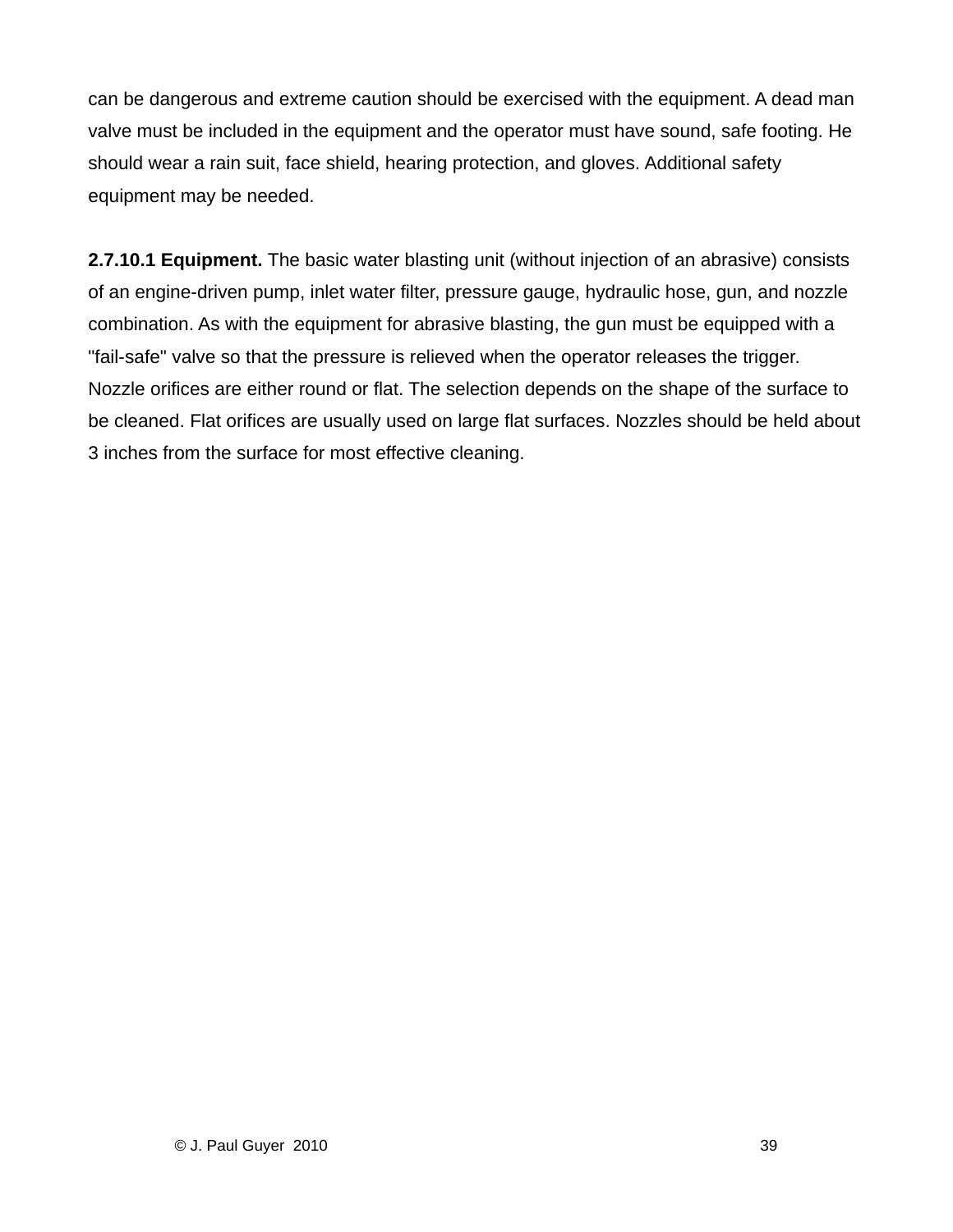

Figure 1<br>Schematic Drawing Illustrating Components of Conventional Abrasive Blasting Equipment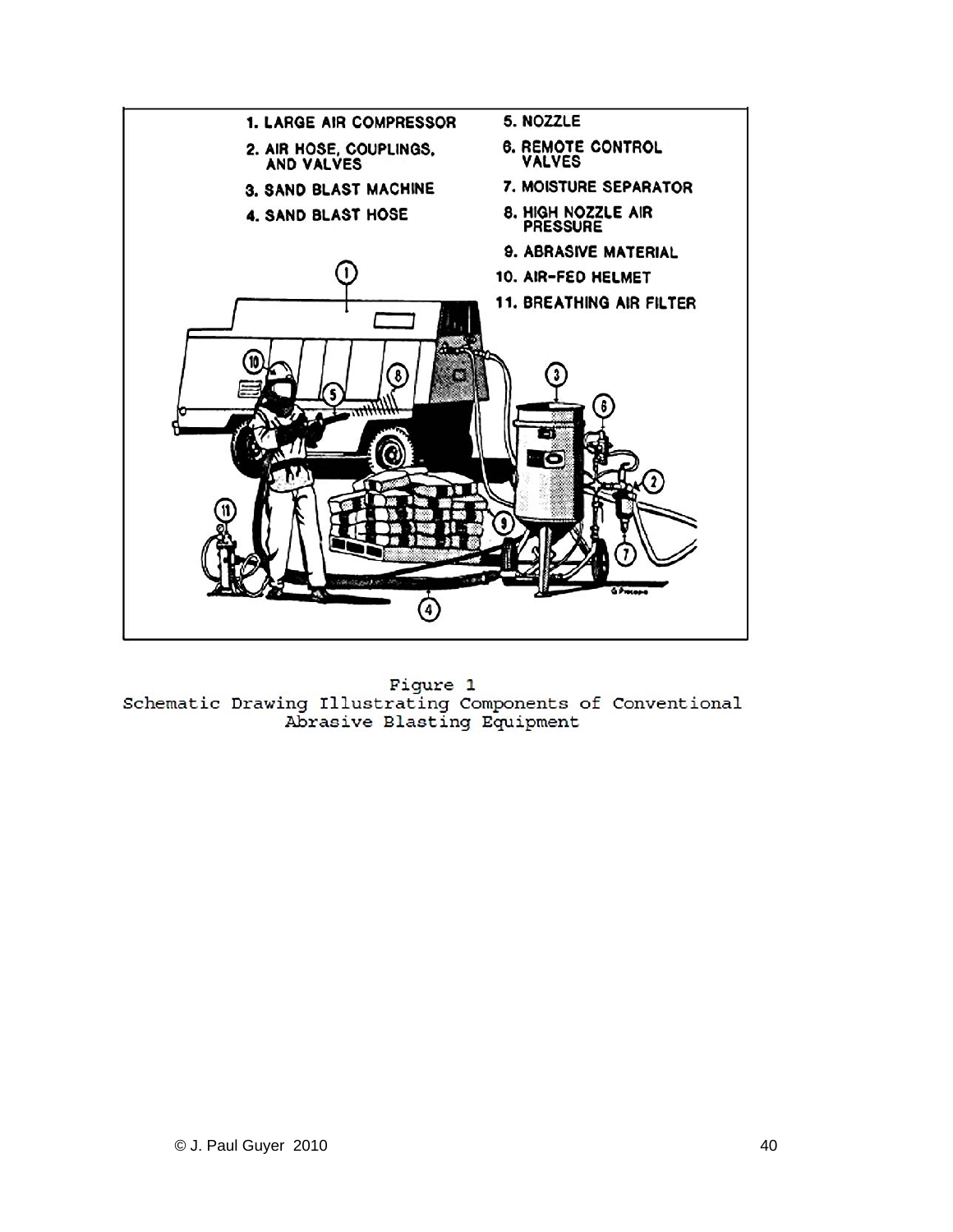

Figure 2 Schematic Drawing of Cross Section of Typical Water-Injected<br>Wet Abrasive Blasting Nozzle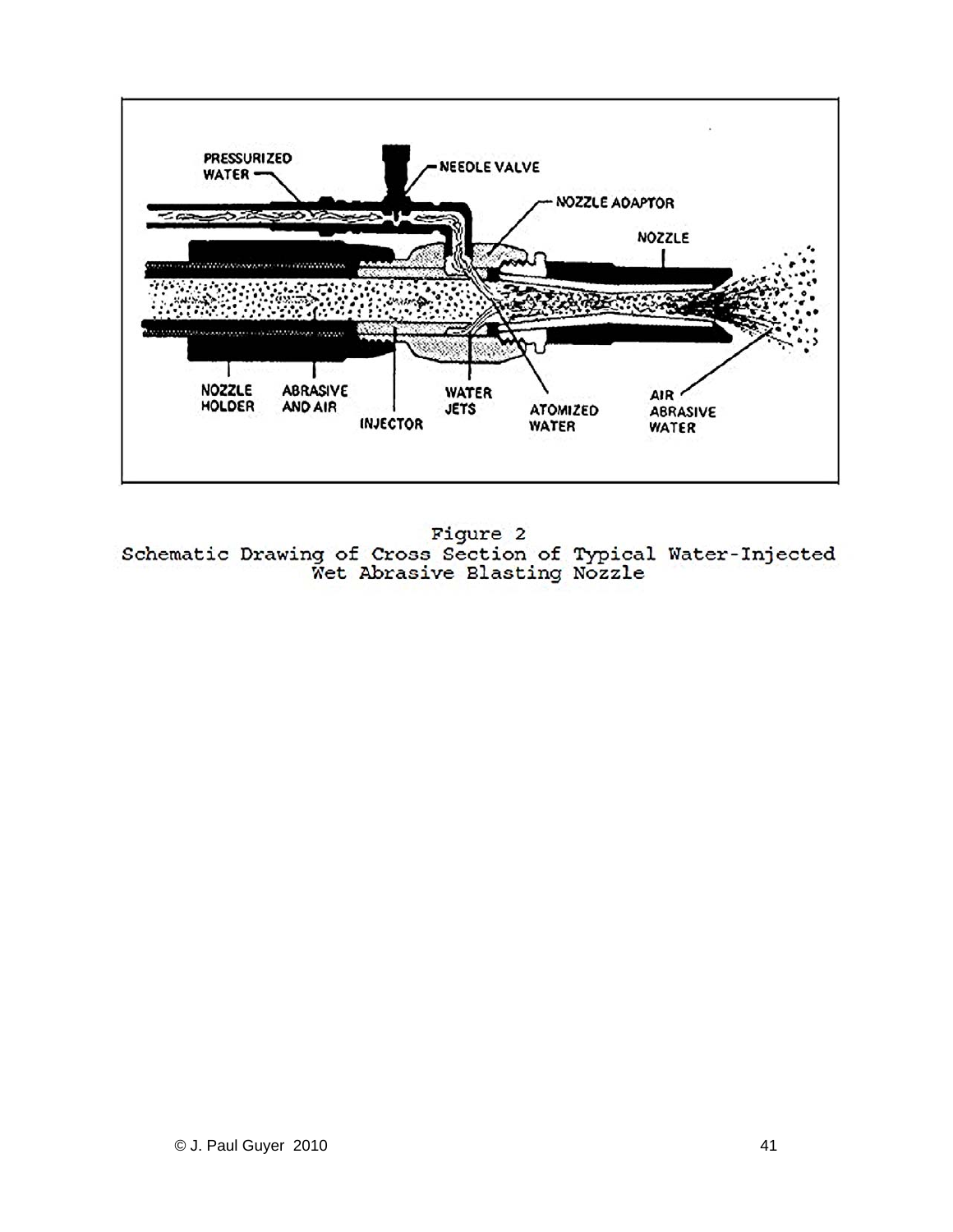

Figure 3<br>Cross-Sectional Drawing of Nozzles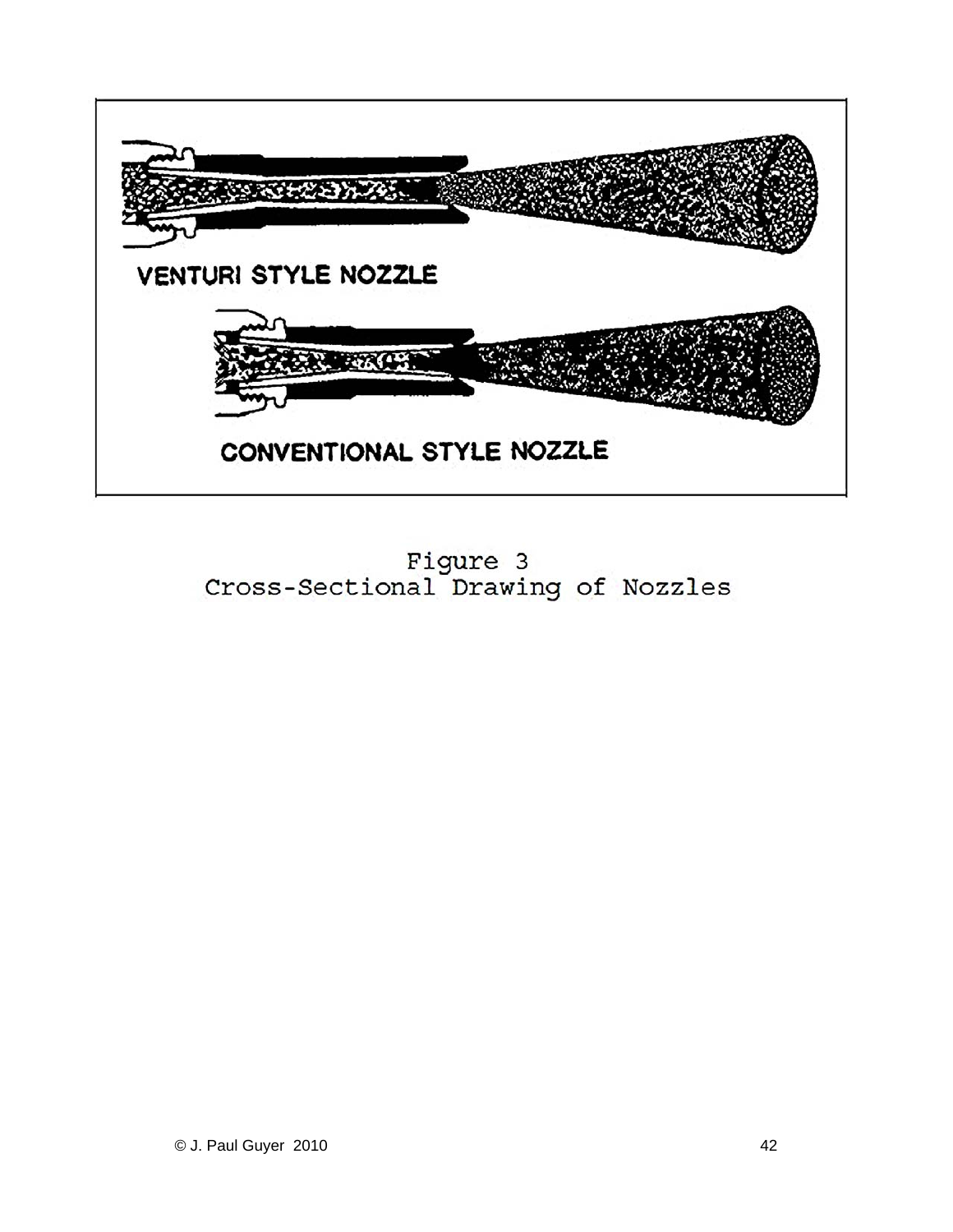

Figure 4 Drawing Illustrating Effect of Shape of Abrasive Particle on Contour of Blast-Cleaned Metallic Substrate



Figure 5 Schematic Illustrating Typical Cleaning Angles for Various Surface Conditions